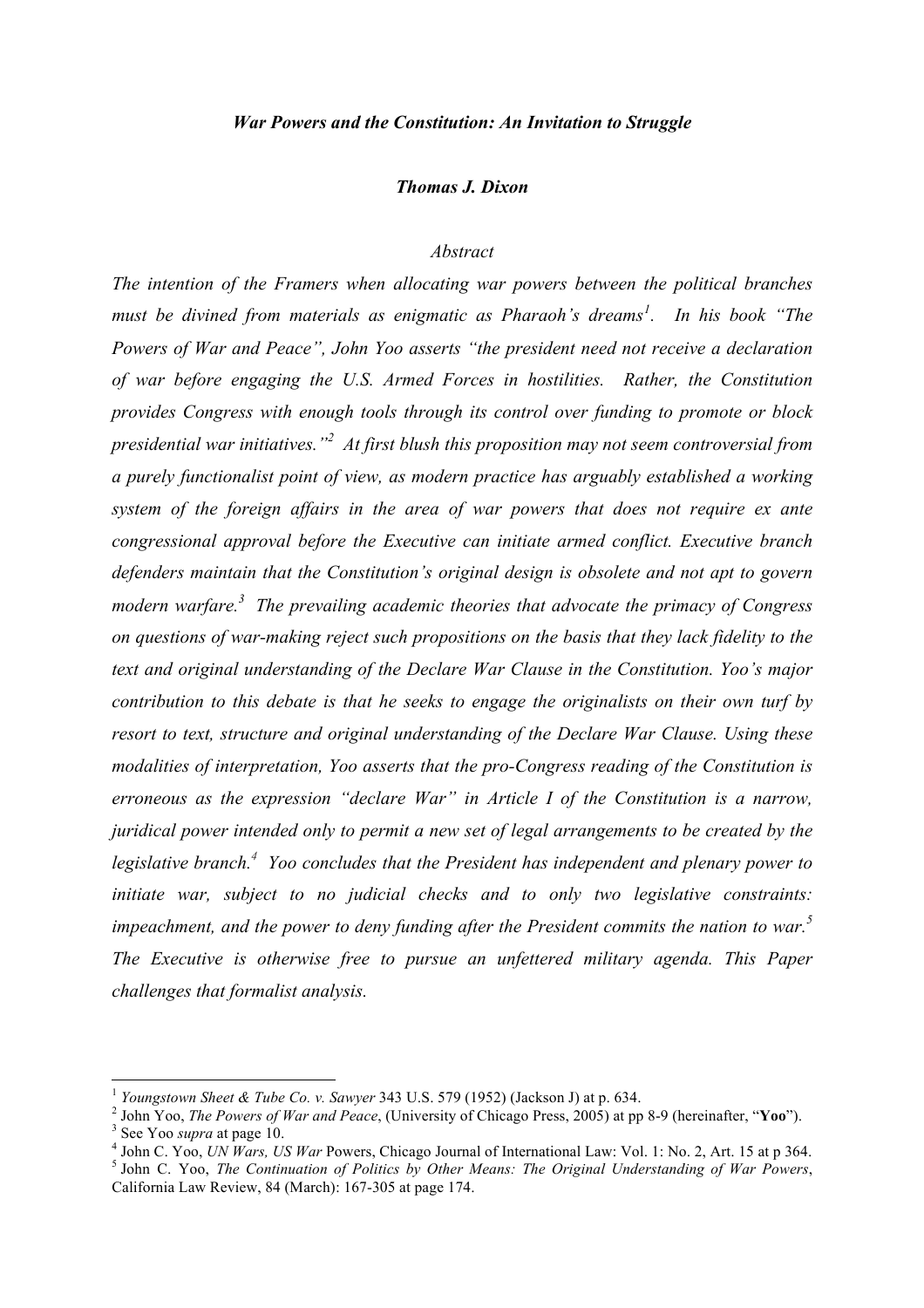| Introduction         |                                                                                        | Page 3  |
|----------------------|----------------------------------------------------------------------------------------|---------|
|                      | Part I – The Formalist Approach to Interpretation of War Powers Under the Constitution |         |
| 1.                   | Identifying the Textual Issue.                                                         | Page 7  |
| 2.                   | The Meaning of 'Declare' War during the Revolutionary Period.                          | Page 10 |
| 3 <sub>1</sub>       | The Relevance of State Practice.                                                       | Page 16 |
| 4.                   | The Philadelphia Convention                                                            | Page 21 |
| 5.                   | The Ratification Debates and the Views of the Anti Federalists                         | Page 26 |
| 6.                   | <b>Contextual Provisions</b>                                                           | Page 28 |
|                      | 6.1 Prohibition on States Engaging in War                                              | Page 28 |
|                      | 6.2 Letters of Marque and Reprisal and Captures Clause                                 | Page 28 |
| 7.                   | <b>Early Custom and Practice</b>                                                       | Page 30 |
|                      | 7.1 The Views of The Early Presidents                                                  | Page 30 |
|                      | 7.2 The Neutrality Proclamation and the Pacificus-Helvidius Debates                    | Page 32 |
| 8.                   | Early Precedents: The Quasi War Cases                                                  | Page 34 |
| 9.                   | Structural Considerations and The President's Role in Foreign Affairs                  | Page 35 |
| Conclusion to Part I |                                                                                        | Page 37 |

*Part II – The Functionalist Approach to Interpretation of War Powers Under the Constitution*

| Introduction |                                                                 | Page 38 |
|--------------|-----------------------------------------------------------------|---------|
| 10.          | The Mexican War                                                 | Page 38 |
| 11.          | The Civil War Cases                                             | Page 40 |
| 12.          | Franklin Roosevelt, Robert Jackson and the Separation of Powers | Page 42 |
| 13.          | Youngstown – the Steel Seizures Case                            | Page 43 |
| 14.          | The Evolving Definition of 'War'                                | Page 45 |
| 15.          | Korea: The Executive Ascendant                                  | Page 46 |
| 16.          | Vietnam: The Executive 'Rampant'                                | Page 48 |
| 17.          | Congress Fights Back: The War Powers Resolution                 | Page 52 |
| 18.          | The War Powers Resolution in Practice                           | Page 54 |
|              | 18.1 Lebanon 1983                                               | Page 55 |
|              | 18.2 Kosovo 1999                                                | Page 56 |
|              | 18.3 Libya 2011                                                 | Page 57 |
| Conclusions  |                                                                 | Page 59 |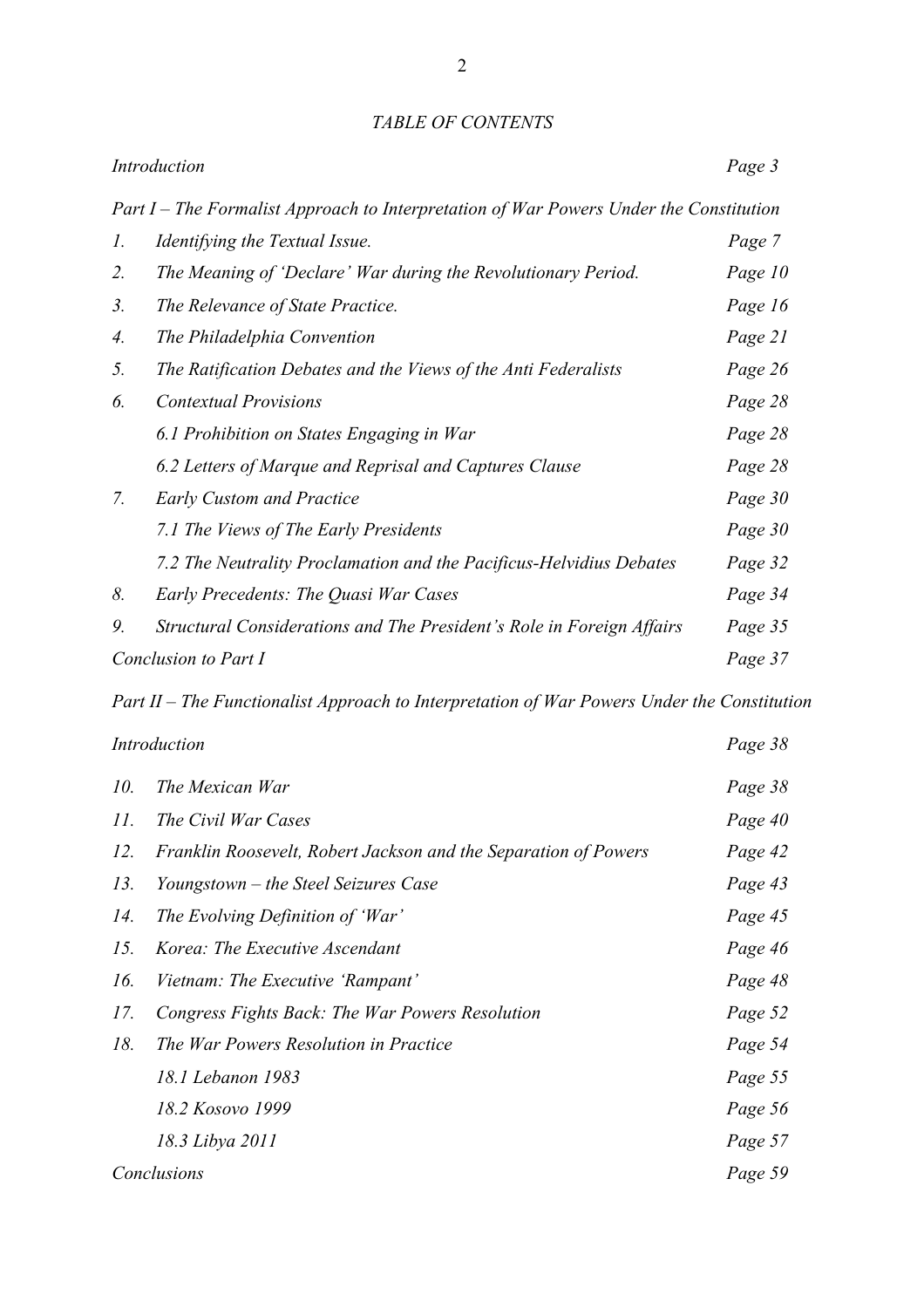# *The Declare War Clause and the Constitution: Pharoah's Dreams Deciphered Thomas J. Dixon*

#### *Introduction*

The distribution of war-making powers under the Constitution has been has the subject of much scholarly debate. While these debates have continued without the emergence of a clear winner<sup>6</sup>, there has been a marked arrogation of power by the Executive Branch since the last occasion on which Congress formally declared a state of war to exist.<sup>7</sup>

The capacity of Congress to commence wars and condition Executive action in respect of armed conflicts was never seriously disputed up until the  $1950s$ .<sup>8</sup> Since that time, however, various administrations have claimed certain exclusive constitutional powers in respect of war-making. These claims have taken various forms, but typically rely upon Article II of the Constitution, including the Commander-in-Chief power, the power in respect of foreign affairs<sup>9</sup>, and any residual prerogative power.<sup>10</sup> At the same time, such claims necessarily read down the Article I power to 'declare War'<sup>11</sup>.

 <sup>6</sup> *Youngstown Sheet & Tube Co. v. Sawyer* 343 U.S. 579 (1952) (*Youngstown*); "*A century and a half of partisan debate and scholarly speculation yields no net result, but only supplies more or less apt quotations from respected sources on each side of any question. They largely cancel each other*." at p 634-635 per Jackson J (concurring). Jackson was of the view that "*A Hamilton may be matched against a Madison*" (footnote 4/1); for a contrary view of see William R. Casto, *Pacificus and Helvidius Reconsidered*, Northern Kentucky Law Review Vol 28:3 p 612 (2001) at page 635: "*At the beginning of the century, Edward Corwin misread the [Pacificus-Helvidius] essays and pronounced them to be a fundamental dispute over the general meaning of the "executive Power" clause. A few decades later, Robert Jackson considered the essays - perhaps under the influence of Corwin's earlier analysis.*"<br><sup>7</sup> Being on 2 June 1942 in the course of WWII, against Romania, Bulgaria and Hungary. Since the Washington

Administration, Congress has enacted 11 separate formal declarations of war in five different wars. Each declaration has been preceded by a Presidential request either in writing or before a joint session of Congress: Elsea, J.K. & Weed M.C., *Declarations of War and Authorizations for the Use of Military Force: Historical Background and Legal Implications, Congressional Research Service (April 18, 2014) at pages 4-5.*<br><sup>8</sup> Louis Fisher, *Presidential War Power*, (University Press of Kansas, 2013, 3<sup>rd</sup> Ed.) at page 104: "*President* 

*Truman's commitment of U.S. troops to Korea in 1950 represented a direct assault on the constitutional authority of Congress. No president in the past had taken the country to war without first receiving a* 

*declaration or authorization from Congress"*.<br><sup>9</sup> See (eg) Saikrishna B. Prakash & Michael D. Ramsey, *The Executive Power over Foreign Affairs*, Yale L.J.<br>231, 252-54 (2001).

<sup>&</sup>lt;sup>10</sup> Akhil Reed Amar, *America's Constitution, A Biography*, (Random House, 2005), Chapter 2, page 47: "The *old Congress possessed only powers "expressly" conferred by the Articles. The new Congress would enjoy powers "herein granted," both in explicit terms and by fair implication*."; *cf* John Locke, *Second Treatise of Civil Government* (1690) at Chapter XIV, section 160: "*This power to act according to discretion, for the public good, without the prescription of the law, and sometimes even against it, is that which is called prerogative: for since in some governments the lawmaking power is not always in being, and is usually too numerous, and so too slow, for the dispatch requisite to execution.*" <sup>11</sup> The "**Declare War Clause**".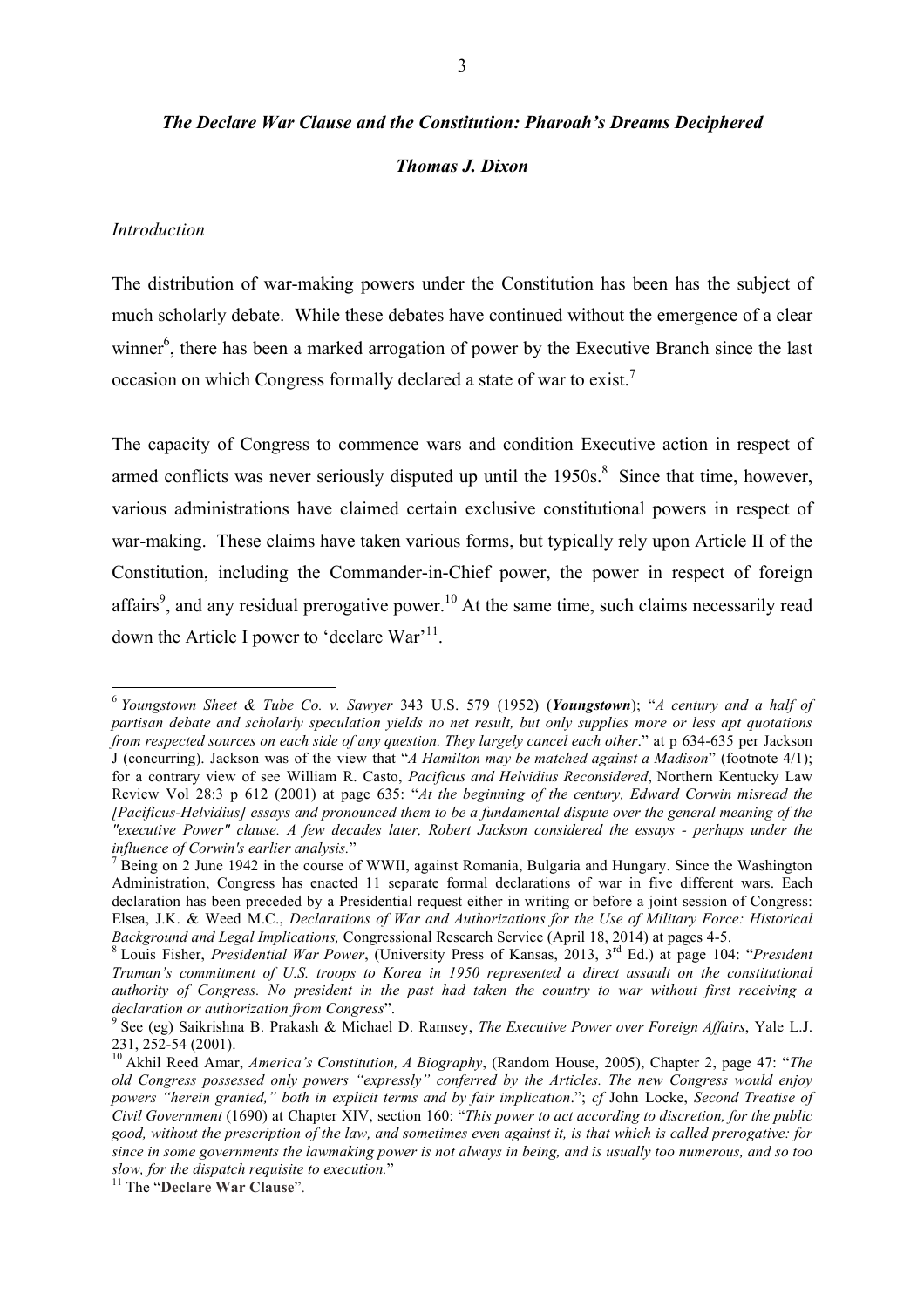Congress's last concerted attempt to attenuate the arrogation of Executive war-making power was in 1973 when the presidency of Richard M. Nixon was approaching its nadir. Having been made aware of the extent of Executive branch deception in the course of the Vietnam War following the release of the Pentagon Papers,<sup>12</sup> and revelations concerning the escalation of the conflict into Cambodia and  $Laos<sup>13</sup>$ , Congress sought to rein in the presidency by enacting the *War Powers Resolution of 1973*14. Yet no President since that time has formally conceded the constitutional validity of the War Powers Resolution<sup>15</sup>. Every President has taken the view that the Resolution is an impermissible infringement on the President's Article II powers as Commander-in-Chief.<sup>16</sup> Ironically, pro-Congress scholars also maintain the Resolution is unconstitutional, but in their case the vice lies in the *'*gift to the President of sixty (actually ninety) free days to fight any war he likes' – a result they say is not permitted by the Constitution.<sup>17</sup>

The ramifications of a constitutional state of affairs in which the Executive assumes broad war-making powers beyond the reach of both Congress and judicial review may once have appeared startling.18 Yet such views have come to exert a profound influence on modern US foreign policy. A short time after John Yoo wrote *The Continuation of Politics by Other Means* (in which he advocated presidential primacy in matters of war powers based on a narrow reading of the Declare War Clause), he became a principal adviser within the Office of Legal Counsel at the Department of Justice in the G. W. Bush administration.<sup>19</sup>

<sup>&</sup>lt;sup>12</sup> New York Times Co. v. United States 403 U.S. 713 (1971) at page 717 per Black J (concurring).<br><sup>13</sup> Daniel Ellsberg, *Lying About Vietnam*, New York Times, Opinion, 29, 2001.<br><sup>14</sup> Public Law 93-148, 87 Stat. 555 – 7 N was seized by Cambodian naval forces. The United States thereafter undertook a variety of diplomatic and military actions in an effort to secure the release of the ship and its 40 crewmembers. An hostilities report was submitted within the 40 hour time period required by s. 4 of the War Powers Resolution, but there was 'less than full compliance' with consultation requirements: see The Comptroller General of the United States*, The Seizure of the Mayaguez-A Case Study of Crisis Management*, May 11, 1976, p. 56 at page 71.<br><sup>16</sup> Grimmett, R.F., *War Powers Resolution: Presidential Compliance*, Congressional Research Service

<sup>(</sup>September 25, 2012) at page 2.

<sup>17</sup> John Hart Ely, *War and Responsibility – Constitutional Lessons of Vietnam and its Aftermath*, (Princeton University Press, 1995) (hereinafter "**Ely"**) at page 116; Robert F. Turner, *War and the Forgotten Executive Power Clause of the Constitution: A Review Essay of John Hart Ely's War and Responsibility*, 34 Va. J. Int'l L. 903 (Summer 1994) at p 969.

<sup>18</sup> See (e.g.) Jackson J in *Youngstown* at p 642: "*Nothing in our Constitution is plainer than that declaration of a war is entrusted only to Congress. Of course, a state of war may, in fact, exist without a formal declaration. But no doctrine that the Court could promulgate would seem to me more sinister and alarming than that a President .. can vastly enlarge his mastery over the internal affairs of the country by his own commitment of the Nation's armed forces to some foreign venture.*" <sup>19</sup> John C. Yoo, *The Continuation of Politics by Other Means*, 84 Cal. L. Rev. 167, 173–74 (1996).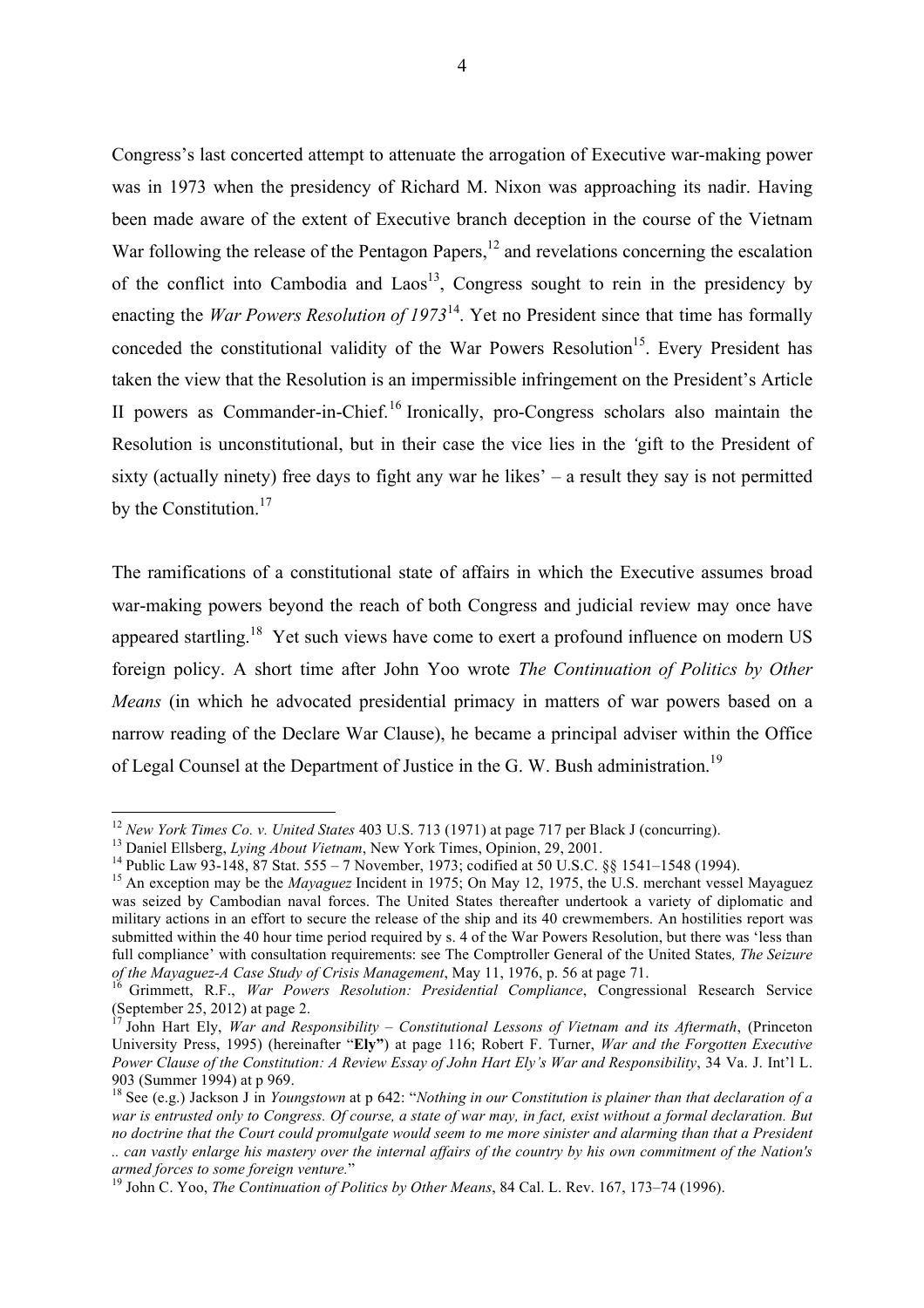Yoo was integral in formulating legal policies for the War on  $Terror<sup>20</sup>$ , and rendered advice including that "*the President has the constitutional authority to introduce U.S. armed forces into hostilities when appropriate, with or without specific congressional authorization*<sup>".21</sup> The acceptance of his doctrinal claims led to some of the most controversial policy initiatives of the Bush presidency.<sup>22</sup> Under the aegis of the modern presidency's war powers, American citizens have been subjected to; detention without trial<sup>23</sup>, mass (warrantless) domestic surveillance programs  $24$ , targeted killings abroad  $25$ , "rendition"  $26$ , and "enhanced" interrogation" techniques.<sup>27</sup>

"*The "torture Memos" generated by the Office of Legal Counsel under George W. Bush symbolize the extraordinary collapse of executive constitutionalism at moments of crisis*" at page 143; Alford R.P., *The Rule of Law at the Crossroads: Consequences of Targeted Killing of Citizens*, Utah Law Review, 2011, vol. 1203 at p 1272: "*The executive branch now has the final say on the constitutionality of its decision to kill an American citizen, since it asserts that no court has jurisdiction to review its opinion*"; see also *Al-Aulaqi v. Obama*, 727 F. Supp. 2d 1, 9 (D.D.C. 2010).<br><sup>26</sup> Bruce Ackerman, *The Decline and Fall of the American Republic*, (The Belknap Press, 2013) at p 143

<sup>&</sup>lt;sup>20</sup> Stuart Streichler, *Mad about Yoo, or, Why Worry about the Next Unconstitutional War?*, Journal of Law & Politics Vol. XXIV:93(2008) at pp 93-94.

<sup>&</sup>lt;sup>21</sup> Application of War Powers Act to War on Terrorism: Hearing Before the Senate Judiciary Subcommittee on *the Constitution*, April 17, 2002 (statement of John Yoo. Deputy Assistant Attorney General, Office of Legal Counsel, United States Department of Justice); see also John Yoo, *War By Other Means: An Insider's Account on the War on Terror*, (Atlantic Monthly Press, 2006). 22 Alexander, J.C., *John Yoo's War Powers: The Law Review and the World* Cal. Law. Rev. Vol 100:331 (2012)

<sup>&</sup>quot;*In the humid environment of the Bush OLC, Yoo's theory of presidential war powers flourished like Audrey*" referring to the man-eating plant in *Little Shop of Horrors* at page 337; see also Barron, D.J. & Lederman, M.S., *The Commander in Chief at the Lowest Ebb – Framing the Problem, Doctrine, an Original Understanding*, Harvard Law Review, Vol 121 January 2008, no.3, 689-804, at p 706.<br><sup>23</sup> In *Rasul v. Bush* 542 U.S. 466 (2004), the Court rejected the President's claim that it would be an

unconstitutional interference with the President's commander-in-chief power to interpret the *habeas corpus* statute to encompass actions filed on behalf of Guantánamo detainees. In *Hamdi v. Rumsfeld*, 542 U.S. 507 (2004), the Government argued that the President had Article II powers to detain enemy combatants (including US Citizens) notwithstanding that an Act of Congress was directed at preventing Executive detention (the Non Detention Act: 18 U.S.C. §4001(a)). The Court did not have to address this submission as it found, by majority, that such detention was within the scope of the 2001 Authorization for Use of Military Force: Pub. L. No. 107- 40, §2 (a), 115 Stat. 224, 224 (2001); Stephen I. Vladeck, *A Small Problem of Precedent: 18 U.S.C. 4001(a) and the Detention of U.S. Citizen "Enemy Combatants"*, 112 Yale L.J. 961 (2003) at p. 968. 24 *Klayman v. Obama* 957 F. Supp. 2d 1 - Dist. Court, Dist. of Columbia 2013 per Judge Leon "*I cannot imagine* 

*a more 'indiscriminate' and 'arbitrary' invasion than this systematic and high-tech collection and retention of personal data on virtually every single citizen for purposes of querying and analyzing it without prior judicial*  approval.."; cf American Civil Liberties Union v. Clapper, No. 13-3994 (S.D. New York, December 28, 2013).<br><sup>25</sup> Bruce Ackerman, *The Decline and Fall of the American* Republic, (Belknap Press, Cambridge Mass., 2010)

referred to "*the shocking outbreak of presidential illegality in the war on terror*. *The "torture memos" generated by the Office of Legal Counsel under George W. Bush symbolize the extraordinary collapse of executive constitutionalism at moments of crisis. It would be a tragic mistake to view this episode as a momentary aberration in the life of the modern presidency. To the contrary, it was an entirely predictable consequence of the President institutional setup – which puts the meaning of national security law at the mercy of a politicized Office of Legal Counsel and a super politicized White House Council."*<br><sup>27</sup> Harold H. Koh, *Can the President be Torturer in Chief?*, Indiana Law Journal, Vol 81:1145, (2006) at p.

<sup>1159: &</sup>quot;*If this law authorizes the President to kill terrorists, why should it not also authorize the President to use torture as "necessary and appropriate" force to extract information from terrorists? The obvious answer is because it is never "necessary or appropriate" to use torture in a War on Terror*.".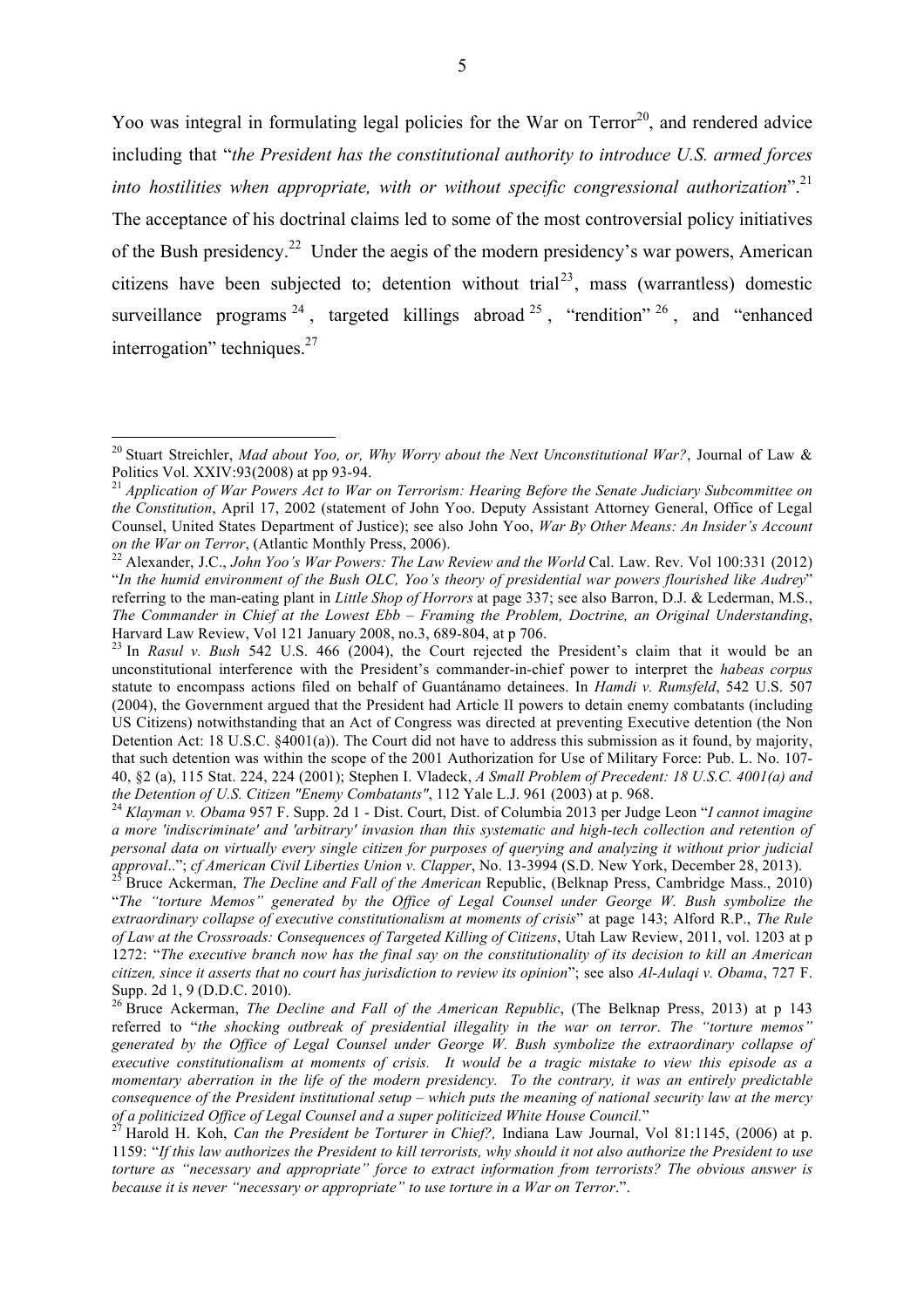Harold Koh has described this modern system as one of "*executive initiative, congressional acquiescence, and judicial tolerance*".<sup>28</sup> To Bruce Ackerman, this period involved nothing short of "*the extraordinary collapse of executive constitutionalism*" during which time Congress's powers of appropriation and oversight were incapable of arresting the steady march toward executive hegemony.<sup>29</sup>

The debate is therefore joined on the issue of the true meaning of the Declare War Clause, and the stakes involve nothing less than the governance of the nation by an 'imperial President<sup>30</sup> in a system closely replicating the early allocation of powers between the British parliament and the Monarch<sup>31</sup>, or by a system where the locus of the war-making power resides in Congress.32

Part I of this Paper is dedicated to an analysis of the text, structure and original understanding<sup>33</sup> of Declare War Clause and arrives at the conclusion that, subject to an implicit power to repel sudden attacks, the Framers understood the distribution of war power under the Constitution to require that the President gain Congressional approval before committing the nation to war. As part of this analysis, there is consideration of ratification debates, early post-adoption practice, and the social and political forces that influenced the Constitution's adoption by "We the People", an aspect of the analysis that appears to be lacking in the discourse to date.<sup>34</sup>

<sup>&</sup>lt;sup>28</sup> Harold Hongiu Koh. *The National Security Constitution: Sharing Power after the Iran-Contra Affair* (Mary-Christy Fisher, 1990) at page 117. <sup>29</sup> Bruce Ackerman & Oona Hathaway, *Limited War and the Constitution: Iraq and the Crisis of Presidential* 

*Legality*, 109 Mich. L. Rev. 447 (2011) at p. 485: "*Congress has lost the oversight capacity that made the power of the purse such a potent means of military control at the time of the Founding*"; *cf* Curtis A. Bradley & Jack L. Goldsmith, *Congressional Authorization and the War on Terrorism* 118 Harvard Law Review 2047-2133 (2005).

<sup>&</sup>lt;sup>30</sup> Arthur M. Schlesinger, *The Imperial Presidency: What the Founding Fathers Intended* (Houghton Mifflin, 2004)

<sup>&</sup>lt;sup>31</sup> see Delahunty, R.J. and Yoo, J.C., *Making War*, Cornell Law Review, 93:123 (2007), pages 123-167.<br><sup>32</sup> There are of course variations on these diametrically opposed positions involving shared or concurrent powers: see Barron, D.J. & Lederman, M.S., *The Commander in Chief at the Lowest Ebb – Framing the Problem, Doctrine, an Original Understanding*, Harvard Law Review, Vol 121 Jan. 2008, no.3, pages 689-804; some of the various permutations based on interpretation of the Declare War Clause are collected in Charles A. Lofgren, *War-Making Under the Constitution: The Original Understanding*, 81 Yale LJ. 672 (1972) at p. 694.

<sup>&</sup>lt;sup>33</sup> Brian F. Havel, *Forensic Constitutional Interpretation*, 41 Wm. & Mary L. Rev. 1247 (2000) at 1251; cf 1286; Ian C. Bartrum, *Metaphors and Modalities: Meditations on Bobbit's Theory of the Constitution*, 17 Wm. & Mary Bill Rts. J. 157 (2008) at page 158ff: This aspect concentrates principally on the three of Philip Bobbitt 'modalities' namely: (i) Historical (Intention of the Framers and ratifiers); (ii) Textual; (iii) Structural (relationships between institutions); (iv) Doctrinal (precedent); (v) Ethical (American Ethos); and (vi) Prudential (cost-benefit analysis)); see also Akhil Reed Amar, *Intratextualism*, 112 Harv. L. Rev. 747 (1999) at 778.<br><sup>34</sup> Cf John Yoo, *The Powers of War and Peace*, (2005) at page 8: In order to support this thesis, Yoo states tha

he '*concentrates less on judicial precedent and more on text, structure, and history*'.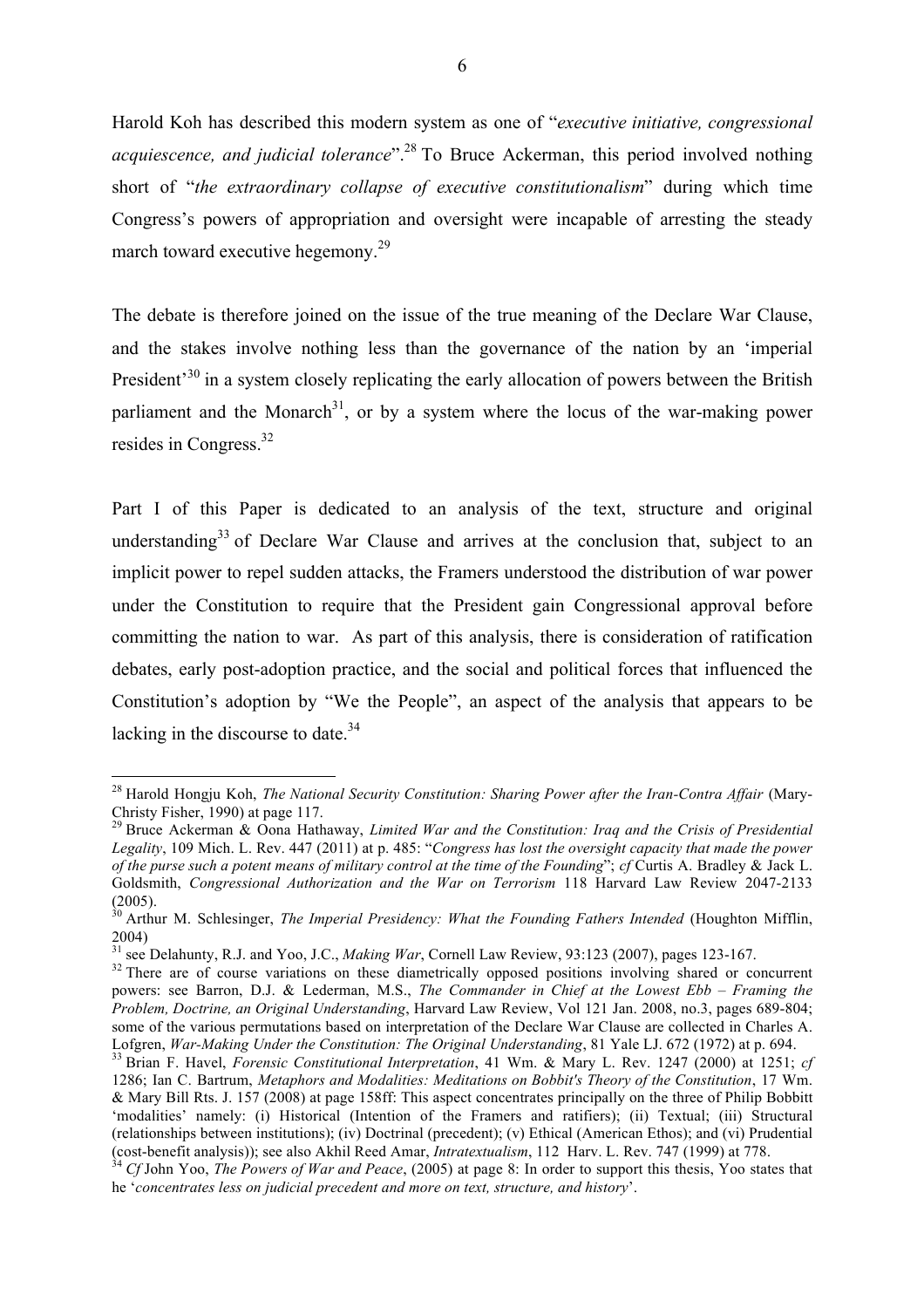Part II examines the shift in the balance of constitutional power from the legislative branch to the presidency against the effort by Congress in 1973 erect a check on the Executive's power to involve the nation in armed conflicts. This analysis involves an assessment of the pragmatic considerations underlying decisions about the distribution of war powers, and assesses whether the accretion over time of functionally beneficial adaptations designed to achieve Executive aggrandizement has achieved political legitimacy.<sup>35</sup>

# *Part I – the Formalist Analysis of War Powers Under the Constitution*

# *1. Identifying the Textual Issue*

The intention of the Framers when allocating war powers between the political branches must be divined from materials as enigmatic as Pharaoh's dreams<sup>36</sup>. The literature is replete with examples of very able scholars who have reviewed the historical record only to arrive at dogmatic and often diametrically opposed positions as to where a bright line may be drawn in respect of the distribution of war powers.<sup>37</sup>

The debate commences with the constitutional text. The putative imprecision in the text of the Constitution has famously been described as giving rise to "*an invitation to struggle for the privilege of directing American foreign policy*".38

Congress may by dint of Article I "*declare War, grant Letters of Marque and Reprisal, and make Rules concerning Captures on Land and Water*." Congress also possesses the authority to "*raise and support Armies*", to "*provide and maintain a Navy*", to "*make Rules for the Government and Regulation of the land and naval Forces*", "*[t]o provide for calling forth the* 

<sup>&</sup>lt;sup>35</sup> J. Andrew Kent, *Congress's Under-Appreciated Power to Define and Punish Offenses Against the Law of Nations, 85 Tex. L. Rev. 843 at p 945.* 

<sup>&</sup>lt;sup>36</sup> Justice Jackson in *Youngstown Sheet & Tube Co. v. Sawyer* 343 U.S. 579 (1952) stated that "*Just what our forefathers did envision, or would have envisioned had they foreseen modern conditions, must be divined from* 

<sup>&</sup>lt;sup>37</sup> Some of these divergent views are collocated in: Fisher L., *Presidential War Power* (University Press of Kansas, 2013, Third Edition) from page 14; Prakash, S., *Unleashing the Dogs of War: What the Constitution Means by "Declare War"*, Cornell Law Review, Vol 93:45 (2007), pages 45-122; Barron, D.J. & Lederman, M.S., *The Commander in Chief at the Lowest Ebb – Framing the Problem, Doctrine, an Original Understanding*, Harvard Law Review, Vol 121 January 2008, no.3, pages 689-804.<br><sup>38</sup> Edward S. Corwin, *The President, Officer and Powers 1787-1957* (NYU Press, 1957) at page 171. Corwin

lists four functional reasons for favoring Executive primacy, including (i) unity of office; (ii) secrecy in dispatch; (iii) superior sources of information; and (iv) presidential availability and flexibility.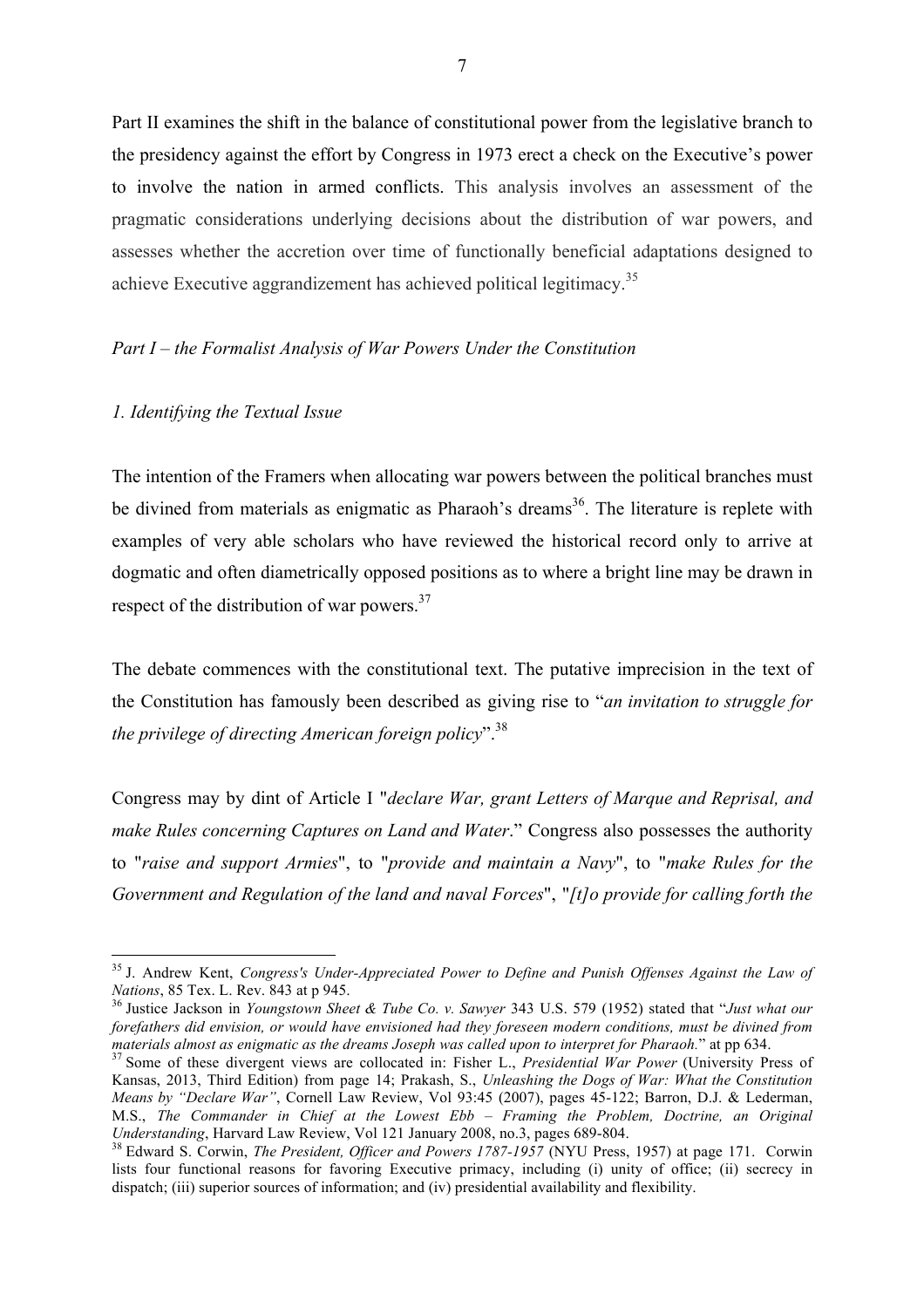*Militia to execute the Laws of the Union, suppress Insurrections and repel Invasions*" and to "*provide for organizing, arming, and disciplining, the Militia*."<sup>39</sup>

A general grant of executive power is vested in the President by Article II of the Constitution. The only relevant enumerated power provides that "*[t]he President shall be Commander in Chief of the Army and Navy of the United States, and of the Militia of the several States, when called into the actual Service of the United States*".40

The 'pro-Congress' position maintains that only the legislative branch can initiate military hostilities.<sup>41</sup> The text, structure and history of the Declare War are said to support this outcome. While John Hart Ely acknowledged that the original understanding of the Constitution's framers and ratifiers could often be '*obscure to the point of inscrutability*', he took the view that, in respect of war powers, "*in this case, however, it isn't.*" "*The debates, and early practice, establish that … all wars, big or small, "declared" in so many words or not – most weren't, even then – had to be legislatively authorized*".42 The view that it is the province of Congress to initiate and define the scope of hostilities has strong precedential support dating back to the early days following ratification.<sup>43</sup>

A tectonic shift in the accepted constitutional allocation of war powers occurred with the advent of the Cold War, and the conflict on the Korean peninsula in  $1950<sup>44</sup>$  A new

<sup>&</sup>lt;sup>39</sup> Article I, section 8.<br><sup>40</sup> Article II, section 2.<br><sup>41</sup> Eg, John Hart Ely, *War and Responsibility – Constitutional Lessons of Vietnam and its Aftermath*, (Princeton University Press, 1995) at pages 3-9; Fisher L., *Presidential War Power* (University Press of Kansas, 2013, Third Edition) pp 310-311; Saikrishna Prakash, *Unleashing the Dogs of War: What the Constitution Means by "Declare War"*, Cornell Law Review, Vol 93:45, 2007, pages 45-122; Barron, D.J. & Lederman, M.S., *The Commander in Chief at the Lowest Ebb – Framing the Problem, Doctrine, an Original Understanding*, Harvard

Law Review, Vol 121 January 2008, no.3, pages 689-804. <sup>42</sup> Ely *War and Responsibility – Constitutional Lessons of Vietnam and its Aftermath*, (Princeton University Press, 1995) at page 3.

<sup>43</sup> Eg, *Bas v Tingy*, 4 US (4 Dall) 37 (1800); *Talbot v Seeman*, 5 US (1 Cranch) 1 (1801); *Little v Barreme*, 6 U.S. 170 (1804); and thereafter in *The Prize Cases* 67 US (2 Black) 635 (1862). <sup>44</sup> "*Korea was a watershed*": John Hart Ely, *Suppose Congress wanted a War Powers Act that Worked*,

Columbia Law Review, Vol 88, Nov 1988 No.7, pages 1379-1431 at p 1391; see also Louis Fisher, *Presidential War Power* (University Press of Kansas, 2013, Third Edition) at p. 104: "*President Truman's commitment of US troops to Korea in 1950 represented a direct assault on constitutional authority of Congress. No President in the past had taken the Country to war without first receiving a declaration or authorization from Congress*". The Truman Administration's defended its position by enumerating (in a State Department memorandum) some 85 instances of armed conflict engaged in without congressional approval. Later, in the Johnson Administration, the State Department Legal Adviser's Office produced a memorandum collecting over 125 incidents in which the President used the armed forces abroad without obtaining prior congressional authorization: Leonard C. Meeker, U.S. Dept. of State, *The Legality of United States Participation in the Defense of Viet-Nam*, 54 Dept. St. Bull. 474, 484-85 (1966) reprinted in 75 Yale L.J. 1085, 1101 (1966).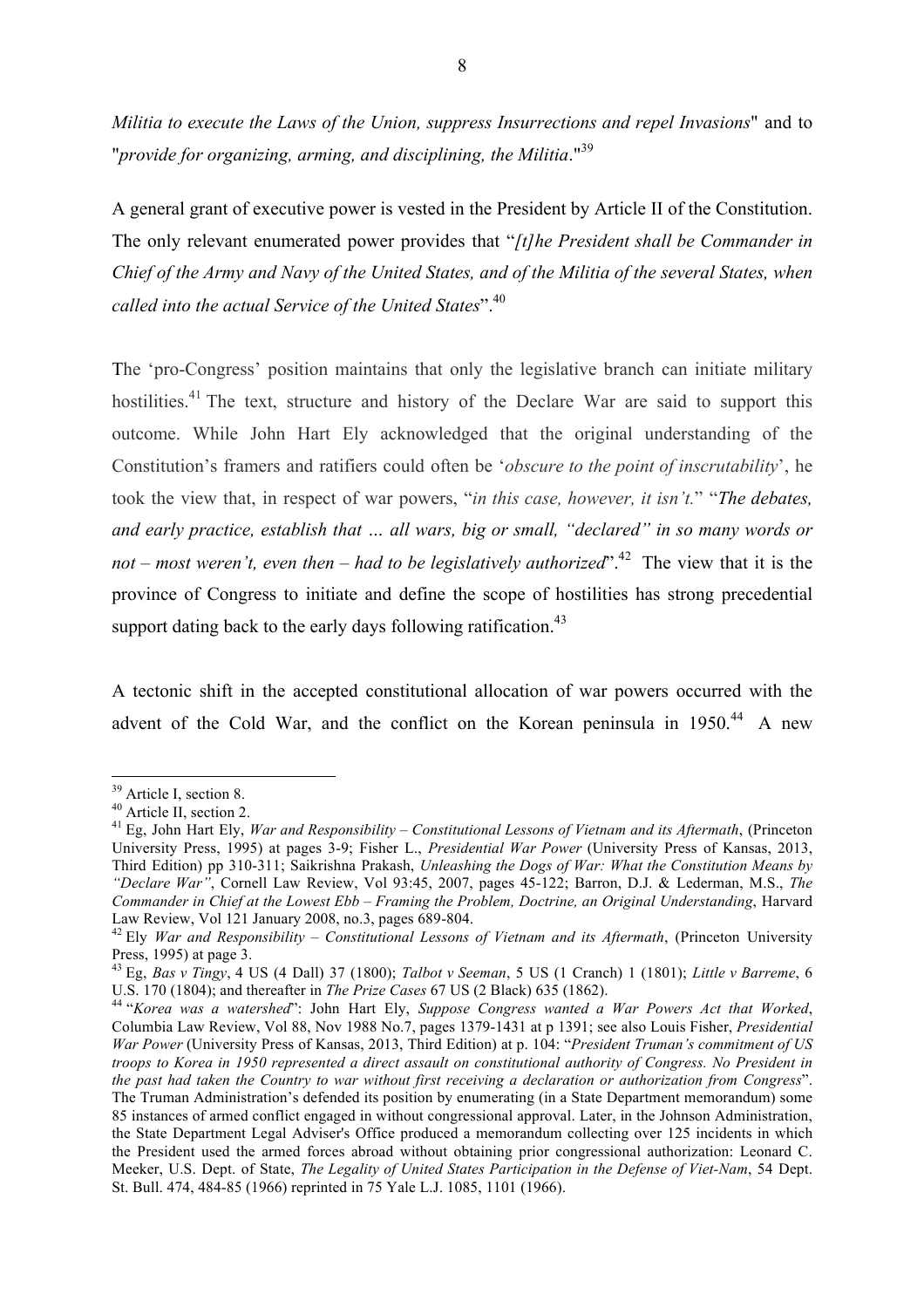constitutional doctrine has gained currency since that time which gives primacy to the President in the initiation of hostilities.<sup>45</sup> Administrations now regularly invoke the President's Article II powers as Commander-in-Chief and associated foreign affairs powers to justify armed incursions, and put far less emphasis on the Congressional power to 'declare War'. 46

Pro-Executive scholar, Philip Bobbitt, takes the view that the power to *make* war is not an enumerated power, thus leaving the field clear for prudential arguments favoring Executive precedence. Bobbitt dismisses the notion that to *declare* war means *commence* war as a "*contemporary textual preconception*".47

John Yoo is of the view that, "*although the text of the Constitution divides the power to make war between the President and Congress, it does not clearly address the authority to initiate a war*".48 In Yoo's scheme, the Declare War Clause was intended by the Framers to be read narrowly as (only) conferring on Congress a juridical power that both defines the state of international legal relations, and triggers domestic constitutional authorities during wartime.<sup>49</sup> In that result, Executive has constitutional power to initiate hostilities without Congressional approval.50

Yoo's thesis therefore turns on the acceptance of a narrow reading of the word 'declare' in Article I of the Constitution.

 <sup>45</sup> For example; Turner R.F., *Repealing The War Powers Resolution,* 109–110 (1991); Bobbitt P., *War Powers: An Essay on John Hart Ely's "War and Responsibility: Constitutional Lessons of Vietnam and its Aftermath"*, Michigan Law Review 92:1364 (1994), pages 1364-1400; Yoo J.C., *The Continuation of Politics by Other Means: The Original Understanding of War Powers,* 84 Cal. L. Rev. 167, 173–74 (1996); John Yoo, *The Powers of War and Peace*, (the University of Chicago Press, 2006) arguing that the President may start a war; eg at pp 17, 144, 165.

<sup>46</sup> (eg) John C. Yoo, *The Continuation of Politics by Other Means: The Original Understanding of War Powers*, 84 Calif. L. Rev. 167, 196-217 (1996); Saikrishna Prakash, *Reply: A Two-Front War*, 93 Cornell L. Rev. 197 (2007).

<sup>&</sup>lt;sup>47</sup> Philip Bobbitt, *War Powers: An Essay on John Hart Ely's "War and Responsibility: Constitutional Lessons of Vietnam and its Aftermath". Michigan Law Review 92:1364 (1994) at p. 1381.* 

<sup>&</sup>lt;sup>48</sup> John C. Yoo, *Clio at War: The Misuse of History in the War Powers Debate*, 70 U. Colo. L. Rev. 1169 (1999) at page 1175

<sup>49</sup> John Yoo, *War and the Constitutional Text,* 69 U. Chi. L. Rev. page 1639 (2002) relying principally on the views of Blackstone and Montesquieu: at page 7, note 14.

<sup>50</sup> Yoo *supra* pp 17, 144-146, 165.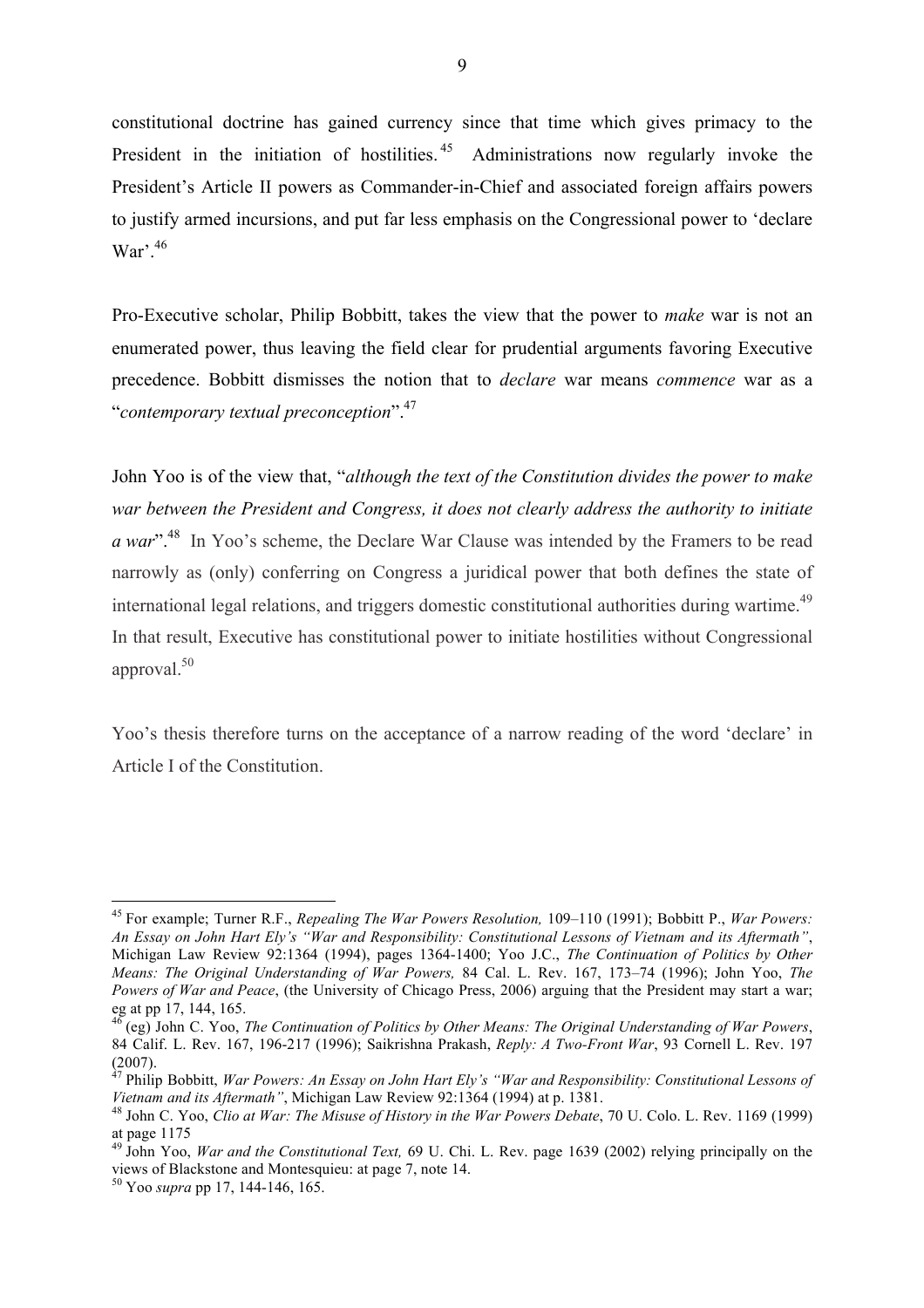# 2. *The Meaning of 'Declare' War during the Revolutionary Period*<sup>51</sup>

The pre-Revolutionary period was marked by strong anti-executive sentiments amongst the colonists.52 Indeed, the conduct of the American Revolutionary War was governed by the Continental Congress and later, more formally, under the auspices Articles of Confederation which provided for no distinct executive branch of government.<sup>53</sup> As it would transpire, the British experience became *'*far more distant from the Constitution's Framers than their own experiences with colonial and State governments, and under the Continental Congress and Articles of Confederation.<sup>54</sup>

Just as the State of Virginia was ratifying the Articles of Confederation in December 1777,<sup>55</sup> General Washington was leading his troops into their winter quarters at Valley Forge in Pennsylvania. The shortcomings of the Confederation and its lack of executive vitality would soon become apparent to Washington and his starving troops<sup>56</sup>.

The Articles of Confederation and Perpetual Union were proposed by the Second Continental Congress on 15 November 1777. The "United States" thereafter became 'an alliance, a multilateral treaty of sovereign nation-states.<sup>57</sup> On questions of war, the Articles providing that "*No State shall engage in any war without the consent of the United States in Congress*" except where "*actually invaded by enemies*"*,* or where they had received notice of an

 <sup>51</sup> Jack Rakove, *Original Meanings: Politics and Ideas in the Making of the Constitution*, 94-130 (1996) at 8: "*scholars distinguish between "original intent," which refers to the purposes and decisions of the Constitution's authors, and "original understanding," which includes the impressions and interpretations of the Constitution held by its "original readers - the citizens, polemicists, and convention delegates who participated in one way or another in ratification*"."; *cf* the majority's approach in *District of Columbia v. Heller*, 554 U.S. 570 (2008) which is couched in terms of original understanding (which Balkin terms 'original expected application' – at page 7): at 576–78 (Scalia J), at 636–37 (Stevens J dissenting). <sup>52</sup> Abraham D. Sofaer, *War, Foreign Affairs and Constitutional Power – The Origins* (Ballinger Publishing

Company, Cambridge Massachusetts, 1976) at pages 15-16. This anti-executive feeling in the colonies was later translated into State governments that in general were dominated by the legislative branch. <sup>53</sup> Thomas Paine. *Writings of Thomas Paine — Volume 1 (1774-1779): The American Crisis*, (J Watson, editor,

<sup>1835),</sup> at page 123: "*There are certain powers which the people of each state have delegated to their legislative and executive bodies, and there are other powers which the people of every state have delegated to Congress, among which is that of conducting the war, and, consequently, of managing the expenses attending it; for how else can that be managed, which concerns every state, but by a delegation from each?*", Common Sense, Philadelphia, 5 March, 1782.<br><sup>54</sup> Sofaer *supra* at p 15.

<sup>&</sup>lt;sup>55</sup> On 16 December 1777. The Articles were formally ratified by the 13 original States on 1 March 1781.<br><sup>56</sup> Ron Chernow, *Washington: A Life*, (Penguin Books, 2010), Chapter 27 at p 323.<br><sup>57</sup> Akhil Reed Amar, *The Const*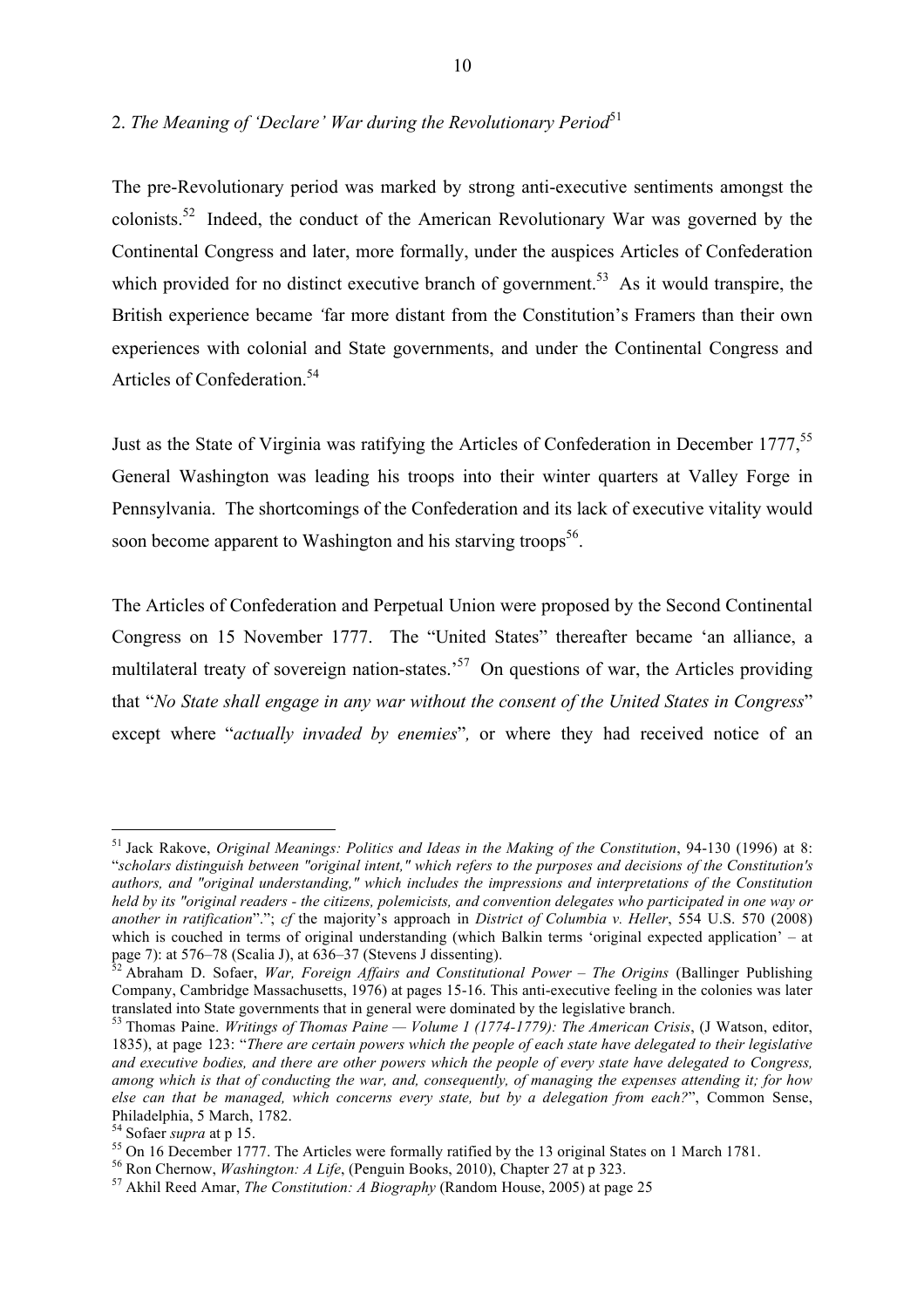invasion "*and the danger is so imminent as not to admit of a delay*".<sup>58</sup> Congress was constituted as having the "*sole and exclusive right and power of determining on peace and war*".<sup>59</sup>

Yoo argues that if the Framers wanted to put the issue of war powers in the 1788 Constitution beyond doubt, they could have employed similar, unambiguous language as that found in the Articles of Confederation.<sup>60</sup> Yoo asserts that the change from the Articles' language of 'determining on war and peace' to the Constitution's 'declare War' is conclusive evidence of the Framers' intent to change Congress's war powers.<sup>61</sup>

There are a number of responses to this charge. The structure of the Articles was concerned with regulating the nascent States, not the separation of powers between branches of the federal government. In those circumstances, it would not be expected that cognate language would readily be transposed unaltered from one document to another with an very different focus. 62

Yoo also misses a critical aspect of the text in his analysis. The States were prohibited under Article VI of the Articles from granting letters of marque or reprisal.<sup>63</sup> Article VI made an exception to this prohibition in the case where "*a declaration of war by the United States in Congress assembled*" had been made. Yoo does not refer to this aspect of the text in his discussion of the Articles of Confederation<sup>64</sup>, but any serious analysis must grapple with the meaning of the word 'declaration' when used within such close proximity to the war powers provisions.<sup>65</sup> It is an issue upon which much turns in this debate, as Yoo asserts that the term 'declare' was understood in Revolutionary America to mean "to publish; to proclaim".<sup>66</sup> It follows on Yoo's argument that Congress's remit was merely to proclaim "*a state of affairs -*

<sup>&</sup>lt;sup>58</sup> Article VI. Article VI dealt with various prohibitions on the Stated ("*No State shall..*"), whereas Article IX collocated the grants of power to Congress ("The United States in Congress assembled shall..").<br><sup>59</sup> Article IX.<br><sup>60</sup> Yoo *supra* at page 148. This is a common device employed by Yoo throughout his materials.<br><sup>61</sup> Yoo *sup* 

Review, Vol 93:45, 2007, at p 89; Charles A. Lofgren, *War-Making Under the Constitution: The Original* 

<sup>&</sup>lt;sup>63</sup> This was the practice whereby Congress would authorize acts of a warlike nature (such as commissioning privateers to raid enemy commerce) that were short of "perfect" war: see Koh, H.H., *Can the President be Torturer in Chief?*, Indiana Law Journal, Vol 81:1145, (2006) at page 1218.

 $^{64}$  Yoo supra Chapter 5.<br><sup>64</sup> Yoo supra Chapter 5.<br><sup>65</sup> Akhil Reed Amar. *Intratextualism*,112 Harv. L. Rev. 747 (1999): "*It is hardly to be presumed that the variation in the language could have been accidental. It must have been the result of some determinate reason*". <sup>66</sup> Relying upon Samuel Johnson's dictionary; Yoo *supra* at page 145, footnote 7 (Chapter 5).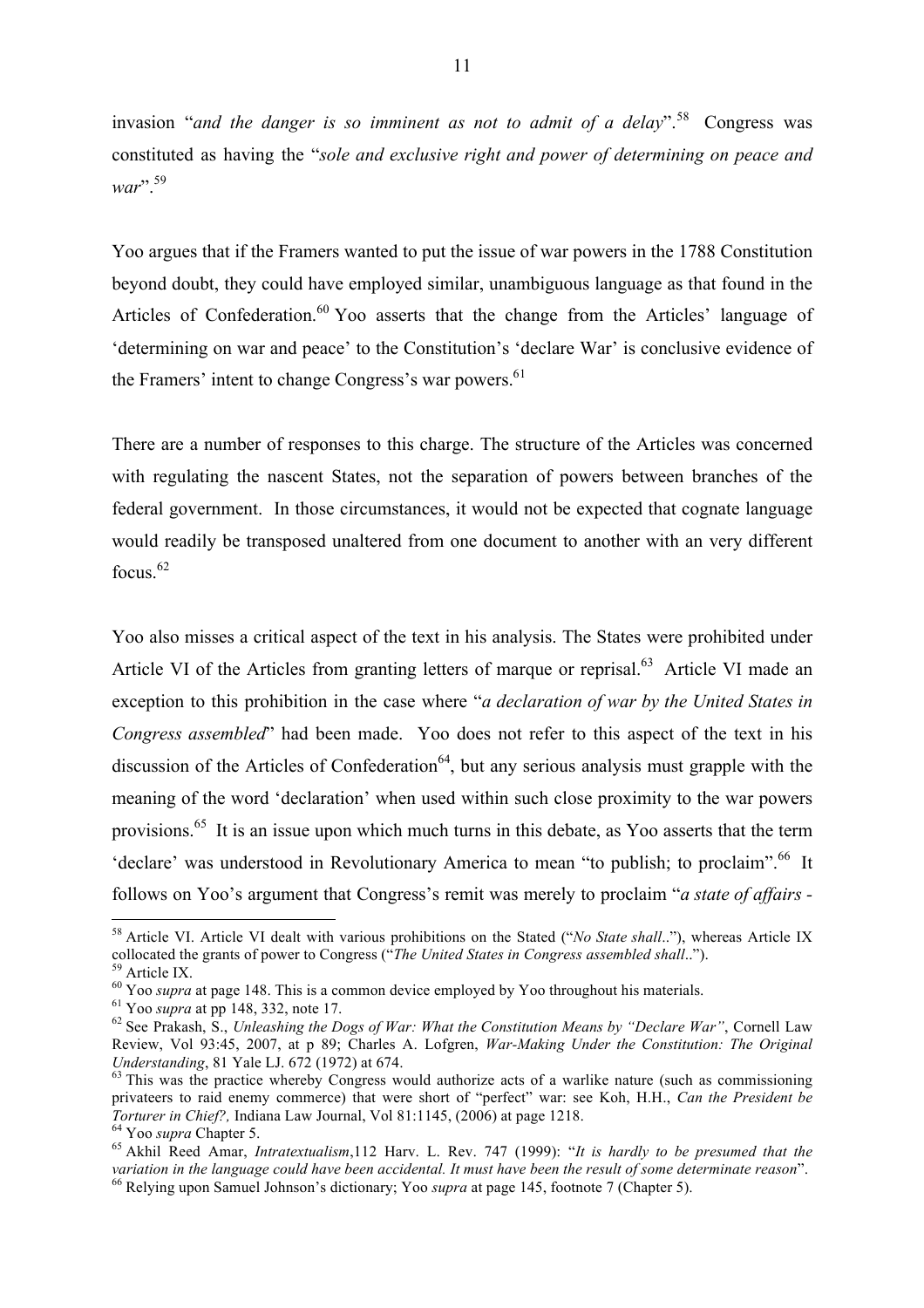*clarifying the legal status of the nation's relationship with another country - rather than [to authorize] the creation of that state of affairs.*" Contemporary publications, however, suggest that the term 'declare' was also being used synonymously with 'commence'.<sup>67</sup>

Madison, writing as Publius in *The Federalist* No. 41, reviewed the several powers conferred on the proposed government of the Union. The first of these was 'security against foreign danger'. <sup>68</sup> Madison then set out the powers that guaranteed such security as including "*those of declaring war and granting letters of marque; of providing armies and fleets; of regulating and calling forth the militia; of levying and borrowing money*." The question was then posited; "*Is the power of declaring war necessary?*". Madison's reply to his own rhetorical flourish was that "no man" would deny that it was, and that "*[t]he existing Confederation establishes this power in the most ample form.*" The only grant of power in this respect under the Articles was the 'power to determine war and peace'. Thus Madison was using the term 'declaring' in a cognate sense to the plenary head of power under the Articles to initiate hostilities.<sup>69</sup>

In *The Federalist* No. 69, Hamilton as Publius (twice) compared the war powers of the English monarch (and the Governor of New York), to those under of branches of government of the United States. The commander-in-chief power of the President amounted to "*nothing more than the supreme command and direction of the military and naval forces*", while that of the British king extended "to the *declaring* of war and to the *raising* and *regulating* of fleets and armies - all which, by Constitution under consideration, would appertain to the legislature".<sup>70</sup> Hamilton did not expressly define what "declaring war" was.<sup>71</sup> However, if 'declaration' was used by Hamilton in a formal sense to mean no more than to 'announce' a legal state of affairs, then this piece of advocacy would have had no place in *The Federalist*, the clear objective of which was to disabuse the people of the notion that a unitary Executive

 <sup>67</sup> Treanor, W.M., *Fame the Founding and the Power to Declare War*, Cornell Law Review, Vol 82, Iss. 4: 695- 772 (1997) at p 708-9. <sup>68</sup> The Primacy given to national security matters is evident from the Preamble of the Constitution; see also the

early *Federalist* essays written by John Jay and Alexander Hamilton as Publius; and see discussion in Akhil Reed Amar, *America's Constitution: A Biography* (Random House, 2005) esp. Chapters 1 and 5.

<sup>&</sup>lt;sup>69</sup> See also *The Federalist* No. 44 (Hamilton), and in which 'declare' was is used is a broad sense.<br><sup>70</sup> Original emphasis; This position was subsequently endorsed by the Supreme Court in *Fleming v Page* 50 US 643, 646-647, 9 How. 603, 615 (1850); In *The Federalist* No. 69, Hamilton also queried here whether the constitutions of New Hampshire and Massachusetts conferred larger powers upon their respective governors than could be claimed by the President (discussed below).

<sup>71</sup> Prakash, S., *Unleashing the Dogs of War: What the Constitution Means by "Declare War"*, Cornell Law Review, Vol 93:45, 2007, at pages 88-89.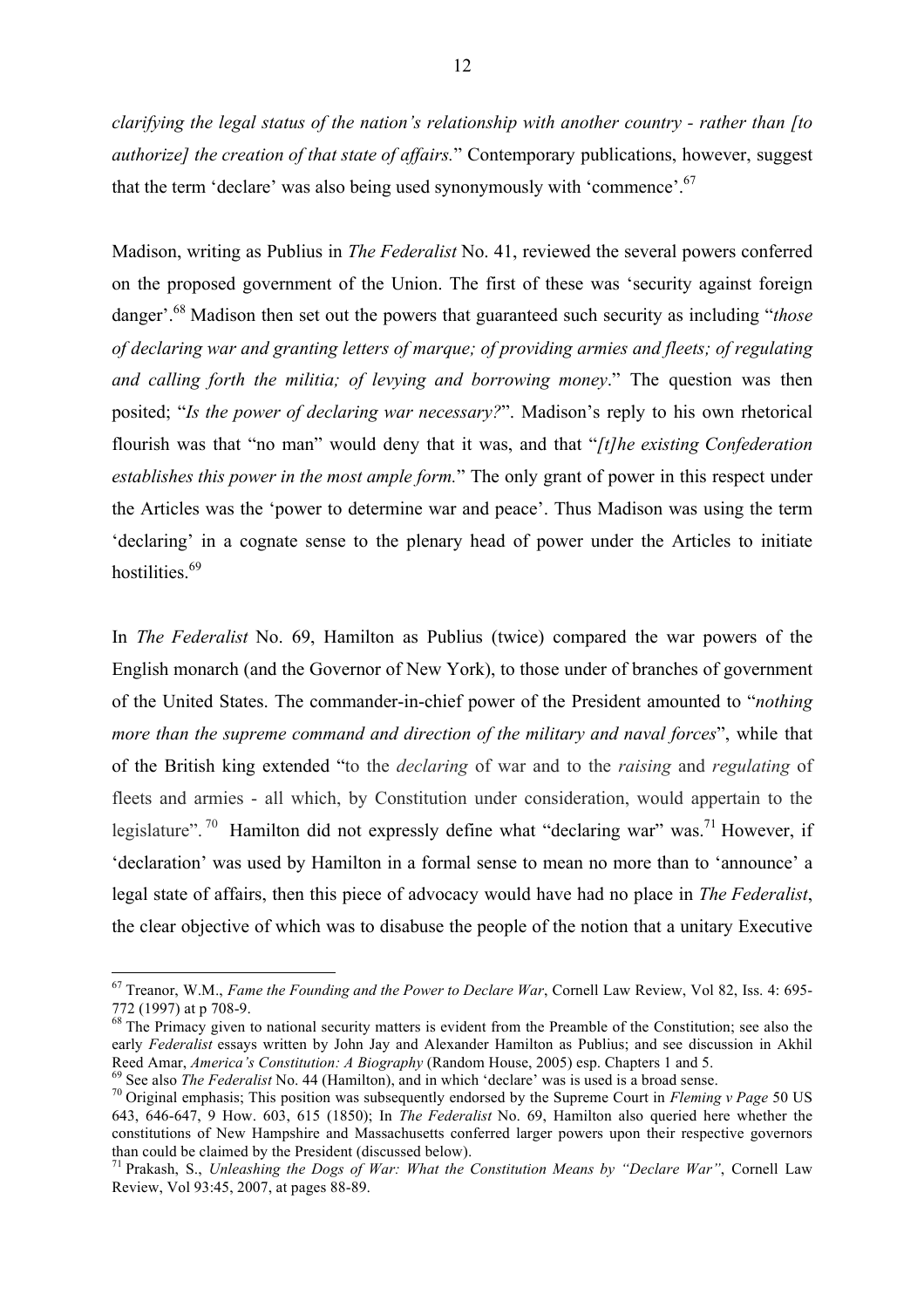was inevitably "*an aristocracy, a monarchy, and a despotism*". The better reading is that Hamilton equated 'declaring' with the power to commence war.

This conclusion is supported by the fact that it is nowhere suggested in *The Federalist* No. 69 that the President had any concurrent power in respect of taking the nation to war. Hamilton referenced Blackstone's commentaries for the purposes of comparing the executive powers to the royal prerogative.<sup>72</sup> Blackstone had attributed to the King two forms of prerogative – that of commanding the nation's military forces in the course of war, and the commencement of war. It was the latter power that Hamilton identified as differentiating the two systems. That is, the he was making it clear that the Executive did not possess such a power in Article II.

Yoo relies heavily upon the works of such early theorists as Blackstone and Grotius to show that war was an executive power, and that declarations of war were understood at the time to be unnecessary in the commencement of hostilities. Both were writers that the Framers were intimately aware of  $^{73}$ 

Grotius did conceptualize a declaration of war as a legal condition: a formal declaration of war appeared to be a necessary (or reliable) means of transforming "*the brute existence of armed conflict into a condition governed and regulated by rules of law*", but observed that "*most wars are begun without declaration of war*".74 For example, as Vattel had recognized that a declaration was unnecessary when responding to an armed attack.<sup>75</sup>

 $72$  Locke also had theories on the royal prerogative but had relatively little to say about specific institutions or problems of constitution design. In his Second Treatise on Civil Government (1690), John Locke identified three functions of government: legislative, executive and "federative". The last of these powers embraced "*the power of war and peace, leagues and alliances, and all the transactions with all persons and communities*  without the Commonwealth": s 146. To Locke, the federative power (what today we call war and foreign policy) was "*always almost united*" with the Executive. Any effort to separate the Executive and federated powers, he counseled, would invite "*disorder and ruin*": ss. 147-148. Locke, however, was rarely cited after 1781 - instead, Blackstone became the primary, although indirect, means for injecting Locke's ideas into the debate on the Constitution. After Montesquieu, the Federalists cited Blackstone most frequently, followed by Locke: Donald S. Lutz, *A Preface to American Political Theory*, (University Press of Kansas, 1992): at p. 123; and the tables of

<sup>&</sup>lt;sup>73</sup> According to Bernard Bailyn, in "*pamphlet after pamphlet*" the American writers cited the likes of Locke, Grotius, Pufendorf, Burlamaqui, and Vattel on the laws of nature and of nations, and on the principles of civil government: Bernard Bailyn, *The Ideological Origins of the American Revolution*, 27 (Harvard University Press, 1967, 1990 (postscript)) at page 27.<br><sup>74</sup> Hugo Grotius, *On the Rights of War and Peace* (1853 ed), page 318; see also Delahunty & Yoo *supra* at page

<sup>144: &</sup>quot;*Grotius emphasized that although war could be made without formalities…, nonetheless the formalities were needed under the Law of War to attach certain legal "privileges and effects" to war.*"; Charles A. Lofgren, *War-Making Under the Constitution: The Original Understanding*, 81 Yale LJ. 672 (1972) at pp. 690-691 refer to the immunity attaching to participants as one such legal condition. 75 Emmerich de Vattel, *The Law of Nations* (Joseph Chitty editor, 1861) at page 316.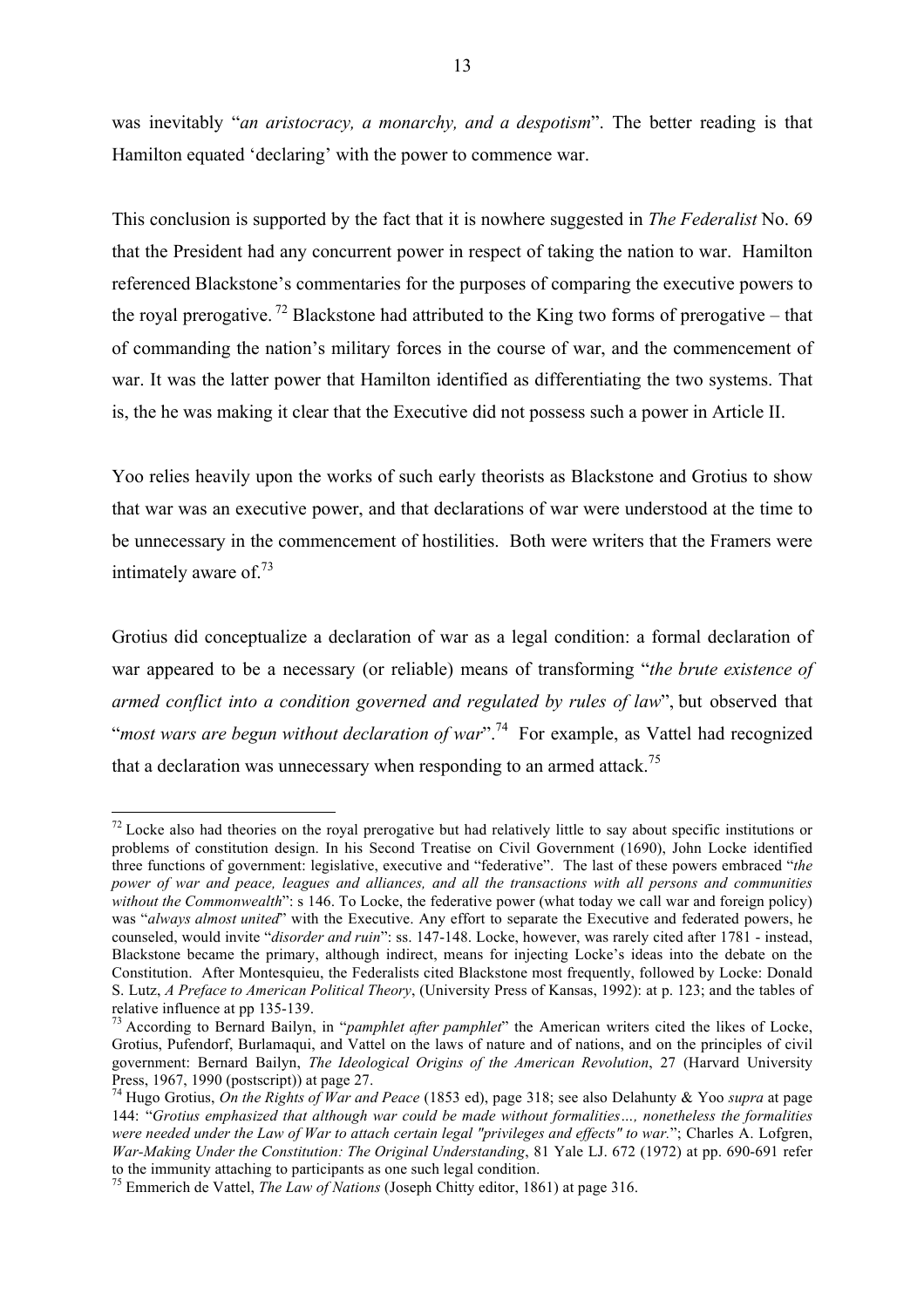Grotius first described the idea of an 'imperfect war' in 1625 as "*where a state of perfect war has not yet been reached, but where nevertheless there is need of an enforcement of a right by violent means, that is, by means of an imperfect war*".76

For another early writer, Burlamaqui, the dichotomy between perfect and imperfect war was important as imperfect wars were intimately related to the idea of 'reprisals' and did not require a declaration of war.<sup>77</sup>

The dichotomy between perfect and imperfect war is important to understanding the distribution of War Powers between Articles I & II of the Constitution, because it is reflected in the text. <sup>78</sup> Located immediately after the Declare War Clause in Article I are the clauses granting Congress power to issues "Letters of Marque and Reprisal", and make Rules concerning "Captures on Land and Water". These are powers to wage hostilities short of full scale war.79 Of letters of marque and reprisal, Blackstone wrote; "*the prerogative of granting which is nearly related to, and plainly derived from, that other of making war; this being indeed only an incomplete state of hostilities, and generally ending in a formal denunciation of war.*".<sup>80</sup>

This is an important aspect of the early jurisprudence, as there was an appreciation of the possibility of commencing hostilities short of a formal declaration of war, and that this be accomplished through the expedient of 'reprisals' and 'captures'. On one end of the continuum was the unequivocal declaration of (perfect) war, such as in the case of war or

<sup>76</sup> "*Hugo Grotius on the Law of War and Peace*" Book 3, page 625 (William S. Heim & Co Inc, 1995). <sup>77</sup> Jean-Jacques Burlamaqui "*The Principles of Natural and Politic Law*" (2 vols., T. Nugent trans. 1752; 3rd ed.

<sup>1784)</sup> at Vol. 2, Chap. IV, pp 269-273, s XXV; Burlamaqui was not entirely clear in this part of his work on the necessity for a declaration of war. He stated that a declaration *ought* (at p. 269, s. XV) to be issued out of the respect between sovereigns. He also distinguishes between distinguish between a "declaration" and a "publication" of war (pp 272-273, s. XXV): see also Kathryn L. Einspanier, *Burlamaqui, The Constitution, and the Imperfect War on Terror*, Georgetown Law Journal, Vol 96: 985 (2008); see also Louis Fisher *supra* at pp 2- 3; Charles A. Lofgren, *War-Making Under the Constitution: The Original Understanding*, 81 Yale LJ. 672 (1972) at pp. 690-691; *cf* Delahunty, R.J. & Yoo, J.C., *Making War*, *supra* at pp 142-148.<br><sup>78</sup> The Framers were also aware that there were various means of commencing hostilities without the necessity

of a formal declaration of war. To that end, Publius (Hamilton) in *The Federalist* No. 25 noted that the "*formal* 

*denunciation of war has of late fallen into disuse*." 79 Ingrid Wuerth *The Captures Clause*, University of Chicago Law Review 76:1683 (2009); William Young, *<sup>A</sup> Check on Faint-Hearted Presidents: Letters of Marque and Reprisal*, 66 Washington & Lee Law Review 895 (2009); see also *Brown v. United States* 12 US (8 Cranch) 110 (1814) at page 129. <sup>80</sup> William Blackstone, *Commentaries on the Laws of England,* (William C Sprague, editor. Callaghan & Co,

<sup>1915, 9</sup>th Edition) Chapter VII.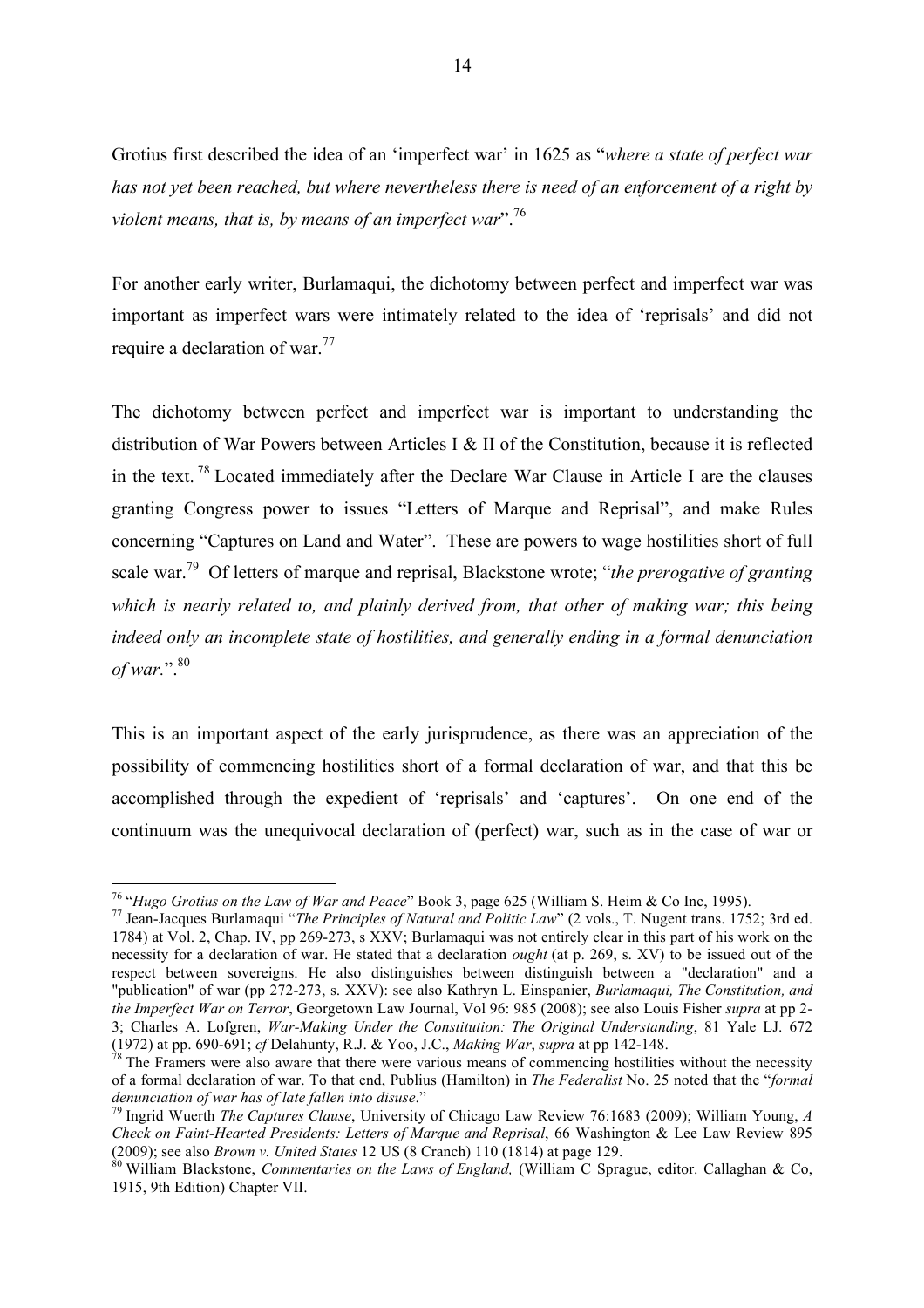conquest or an invasion. In those examples there was no doubt that a nation had declared war. On the other end of the continuum were ambiguous actions or words, such as ambassadorial dismissals or isolated armed hostility that might be regarded as declarations only under certain circumstances.<sup>81</sup>

For Blackstone, each case along the continuum formed part of the King's prerogative the power to initiate the hostile action. The question then becomes whether the Framers intended to allocated the entire corpus of war-initiating powers to the legislative branch contrary to the understanding of these early writers, or to divide them?

Charles Lofgren assessed the war powers along the continuum allocated to Congress as signifying an intent to take the question of war-making out of the hands of the executive: "*Taken together, then, the grants to Congress of power over the declaration of war and issuance of letters of marque and reprisal likely convinced contemporaries even further that*  the new Congress would have nearly complete authority over the commencement of war".<sup>82</sup>

Fisher suggests that, in this respect, "*the American Framers could not have been more explicit in rejecting the British model of an Executive who possesses exclusive control over*  external affairs".<sup>83</sup>

This break in 1787/88 from English constitutional theory in which war-making was a Crown prerogative is explicable by the fact that, although broad executive power was eschewed after Independence, the trend reversed over the course of the decade. As will be seen below, the reversal resulted from domestic considerations that had little to do with external issues such as war. 84

<sup>&</sup>lt;sup>81</sup> Aware of the potential ambiguity in ambassadorial dismissals, Senator John Quincy Adams proposed an 1806 Bill that would have made clear that the President could demand the departure of misbehaving foreign ministers: see Prakash S.B., *Exhuming the Seemingly Moribund Declaration of War*, the George Washington Law Review, Vol 77:89 (2008): "*Summing up, it makes sense to regard declarations of war in the founding era as existing* 

*along a continuum of certainty*": Page 104.<br><sup>82</sup> Charles A. Lofgren, *War–Making under the Constitution: The Original Understanding*, 81 The Yale Law Journal (March 1972) pp. 672-702 – at p. 700.

<sup>&</sup>lt;sup>83</sup> Louis Fisher, *John Yoo and the Republic*, Presidential Studies Quarterly, March 2011, pages 177-191 at 183; English Whigs add some support to this view - Matthew Hale had written: "*The power of making war or peace .* 

*<sup>. .</sup> in England is lodged singly in the King, tho it ever succeeds best when done by parliamentary advice*.": R. Hofstadter, *The American Political Tradition And The Men Who Made It* (Knopf, 1954) at p. 159.<br><sup>84</sup> Gordon S. Wood, *The Creation of the American Republic 1776-1788*, (University of North Carolina Press,

<sup>1998)</sup> esp. from Chapter 5; see also Charles A. Lofgren, *War–Making under the Constitution: The Original Understanding*, 81 The Yale Law Journal (March 1972) pp. 672-702 – at p. 697.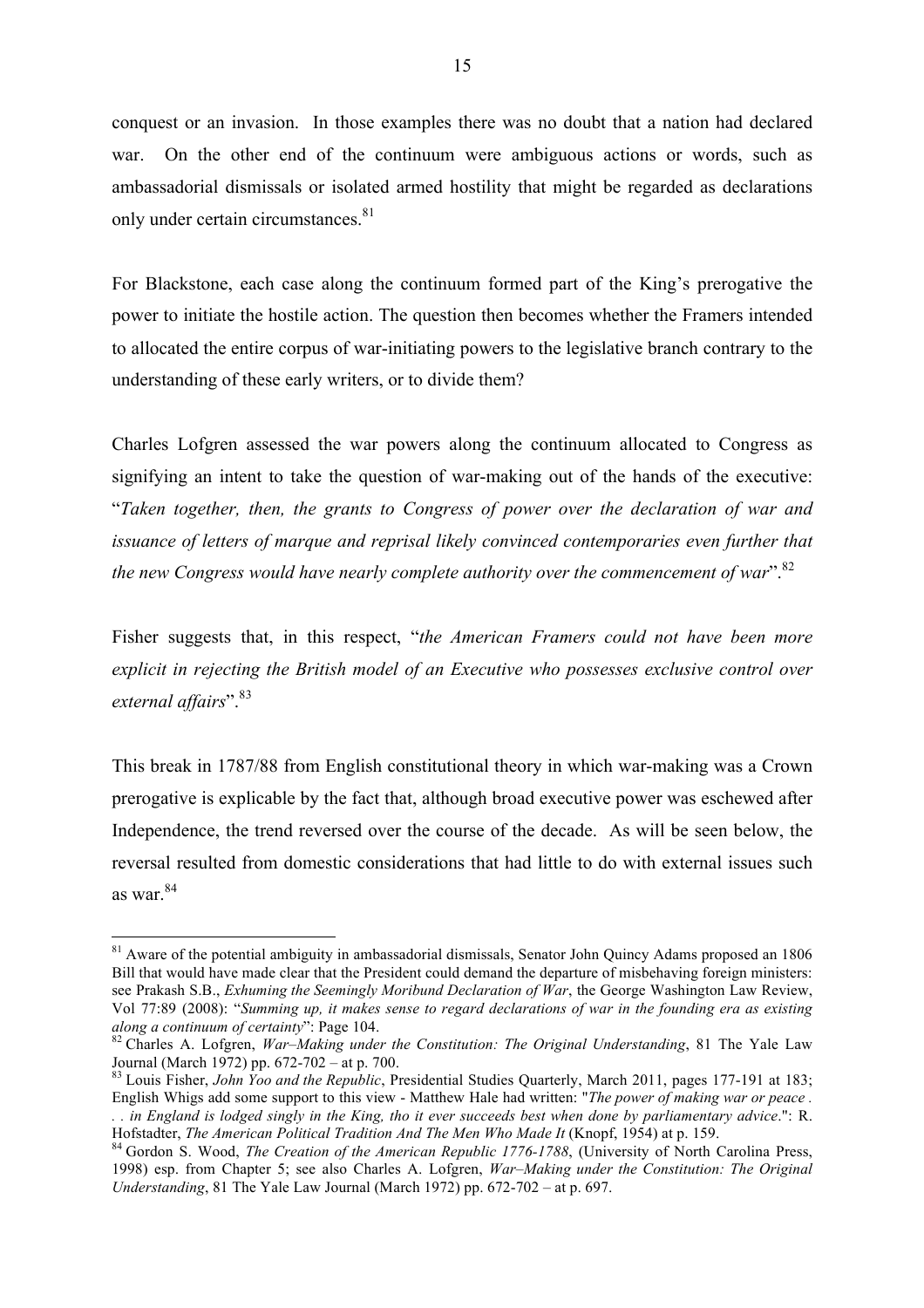Yoo's heavy reliance on Blackstone in support of his thesis ultimately appears misplaced. Yoo reads Blackstone to support his conclusion that "*when the British monarch exercised his sole authority on questions of war and peace, he could issue a declaration of war either before or after "the actual commencement of hostilities"*".<sup>85</sup> In other words, he argues that there was no connection between a declaration and the commencement of war. Blackstone, however, did not say this. To the contrary, Blackstone queried "*why according to the Law of Nations a denunciation of war ought always to precede the actual commencement of hostilities*….". 86 Thus Blackstone proceeded on the basis that a declaration "*ought*" to come before the actual commencement of war "*in order to make a war completely effectual*". But it was not in dispute that Blackstone contemplated various forms of hostilities that did not amount to total or "perfect" war.

The panoply of war powers that the Framers allocated to Congress occupy the full spectrum of hostilities in Blackstone's analysis. It is entirely consistent with that analysis that the expression 'declare War' in the Constitution was intended to be synonymous the power of 'determining on war'.<sup>87</sup>

Even accepting that a declaration of war had profound legal consequences, Yoo can only speculate why the Framers deemed it important for this 'juridical' power to be separated out from a more general power to make war. Indeed, there appears to be no discussion in any of the Founding documents that identifies this as a burning issue that required textual recognition.

#### *3. The Relevance of State Practice*

After the conclusion of the Revolutionary War, the Continental Congress was again tested in late 1786 when Shays' Rebellion took place in and around Massachusetts. Although the Rebellion's impact on the Constitution remains debatable<sup>88</sup>, it highlighted the inability of the

 <sup>85</sup> John C. Yoo, *The Continuation of Politics by Other Means: The Original Understanding of War Powers*, 84 Cal. L. Rev. 167 (1996) at page 205.<br><sup>86</sup> Chapter VII.

<sup>&</sup>lt;sup>87</sup> As it appears in the Articles of Confederation: see Treanor, W.M. *Fame the Founding and the Power to Declare War*, Cornell Law Review, Vol 82, iss. 4 1997, pages 695-772: at 709; *cf* Charles A. Lofgren, *War-Making Under the Constitution: The Original Understanding*, 81 Yale LJ. 672 (1972) at 695.<br><sup>88</sup> Akhil Amar does not feature the *'rebellion as a major causal force driving the Constitution of 1787–88'* in his

book, *America's Constitution: A Biography* – see Chapter 3, note 39; *cf The Federalist* Nos. 6, 21 & 25, 28, 74 (Alexander Hamilton), and No. 43 (James Madison).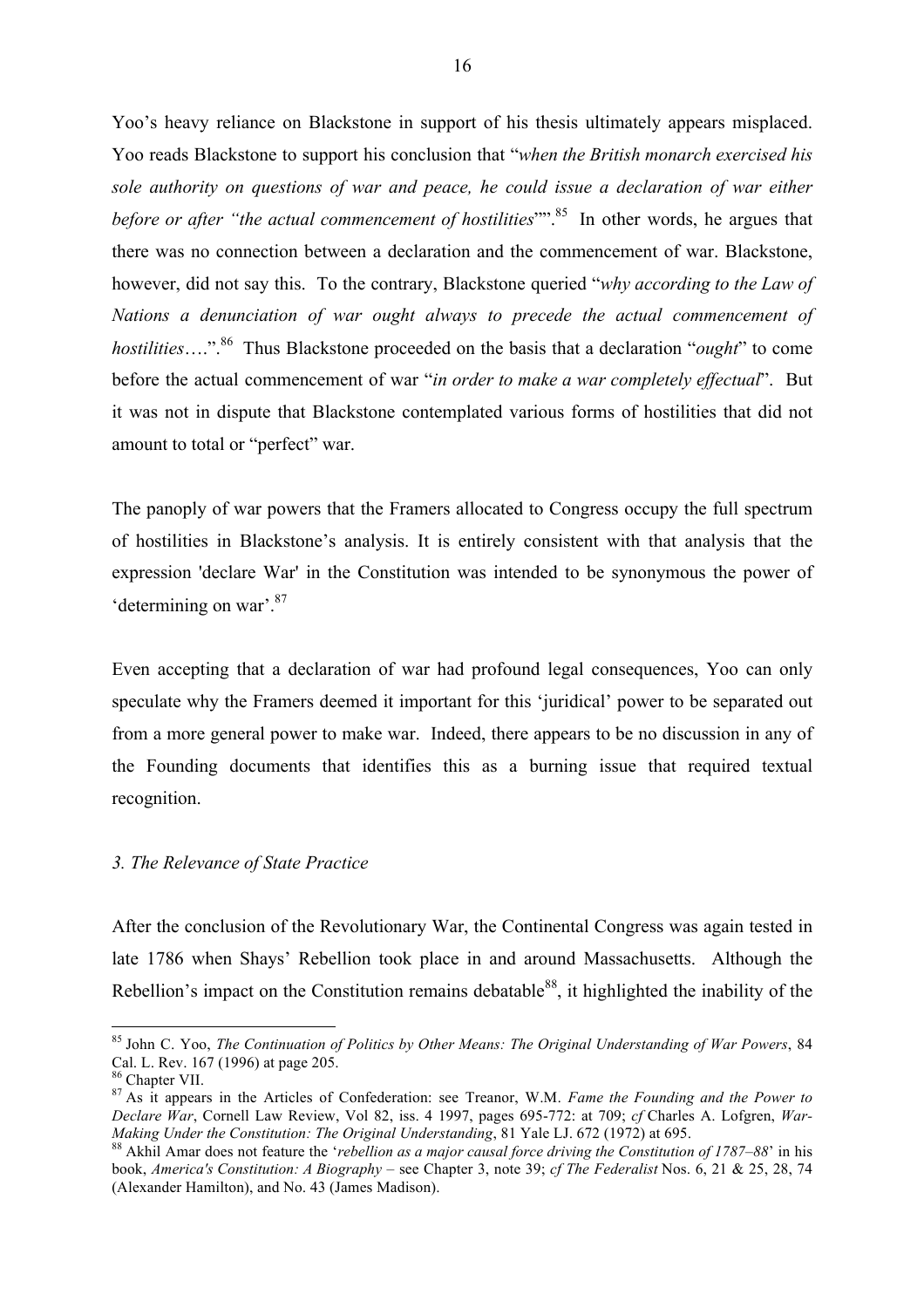Continental Congress to adequately react to existential threats.<sup>89</sup> Washington was sufficiently concerned to write to Madison concerning the insurrection, "*What stronger evidence can be given of the want of energy in our governments than these disorders?*". 90 The rebellion possibly precipitated a reluctant Washington's attendance at the Philadelphia Convention.<sup>91</sup>

Shays' Rebellion was finally put down in February, 1787 by a privately funded militia. A few months later, in May, the Constitutional Convention convened in Philadelphia. As a result of these experiences there was said to be widespread demand for a stronger Executive.<sup>92</sup> Yoo seizes on this point to support his pro-executive thesis; "*Congress's dismal record and the looming threat of chaos and disorder augured by Shays' Rebellion were at the forefront of the minds of the delegates as they met in Philadelphia*" 93

It would, however, be erroneous to explain the motivation of the Framers at Philadelphia solely by reference to the weaknesses apparent in the Articles of Confederation.

Bernard Bailyn<sup>94</sup> identified three distinct phases in the ideological history of the American Revolution: (i) the years of struggle with Britain prior to 1776; (ii) from 1776 to the 1780s when the institutional problems of republican government at State level and the principles on which they were based were probed in this constructive phase; and (iii) the writing, debating,

 <sup>89</sup> Sofaer A.D., *War, Foreign Affairs and Constitutional Power – The Origins* (Ballinger Publishing Company,

<sup>&</sup>lt;sup>90</sup> Letter from George Washington to James Madison (Nov. 5, 1786), in 4 *The Papers of George Washington* 331, 332 (W.W. Abbot & Dorothy Twohig editors, 1995); Washington also wrote to Henry Lee in a similar vein: "*Influence is no Government. Let us have one by which our lives, liberties and properties will be secured; or let us know the worst at once*.": Letter from George Washington to Henry Lee dated 31 October 1786 – *The Writings of George Washington* (John C. Fitzpatrick ed).<br><sup>91</sup> See Ron Chernow *Washington, A Life* (Penguin Books, 2010) at chapter 41 (pp 517-519); see also Amanda L.

Tyler, *Suspension as an Emergency Power*, 118 Yale L.J. 600 at pp 624-626; Gordon S. Wood, *The Radicalism of the American Revolution*, (First Vintage Books, 1993) at p 209 as to the central importance of Washington to the ultimate adoption of the Constitution.

<sup>&</sup>lt;sup>92</sup> Sofaer supra at pp 24-25, referring to "the dangers and inefficiencies of unbalanced, legislative government".<br><sup>93</sup> John Yoo, Crisis and Command: A History of Executive Power from George Washington to the Present,

<sup>(</sup>Kaplan Publishing, 2011), Chapter 1, p 11. It should be note that Yoo also offers a more general explanation when he asserts that that '*the Constitution represented a reaction by the young leaders of the Revolution against a rampant, unchecked democracy that had swamped the State governments and had permitted interest groups to pass legislation to further their private interests*': Yoo, J.C., *The Continuation of Politics By Other Means: The Original Understanding of War Powers*, California Law Review, Vol 84, issue 2, pages 167-305 (March 1996) at p 302 citing *Federalist* No. 10 (Madison).<br><sup>94</sup> Bernard Bailyn "*The Ideological Origins of the American Revolution*", (Harvard University Press 1967) with

postscript: "Fulfilment: A Commentary on the Constitution" (1990) at pages 323-325.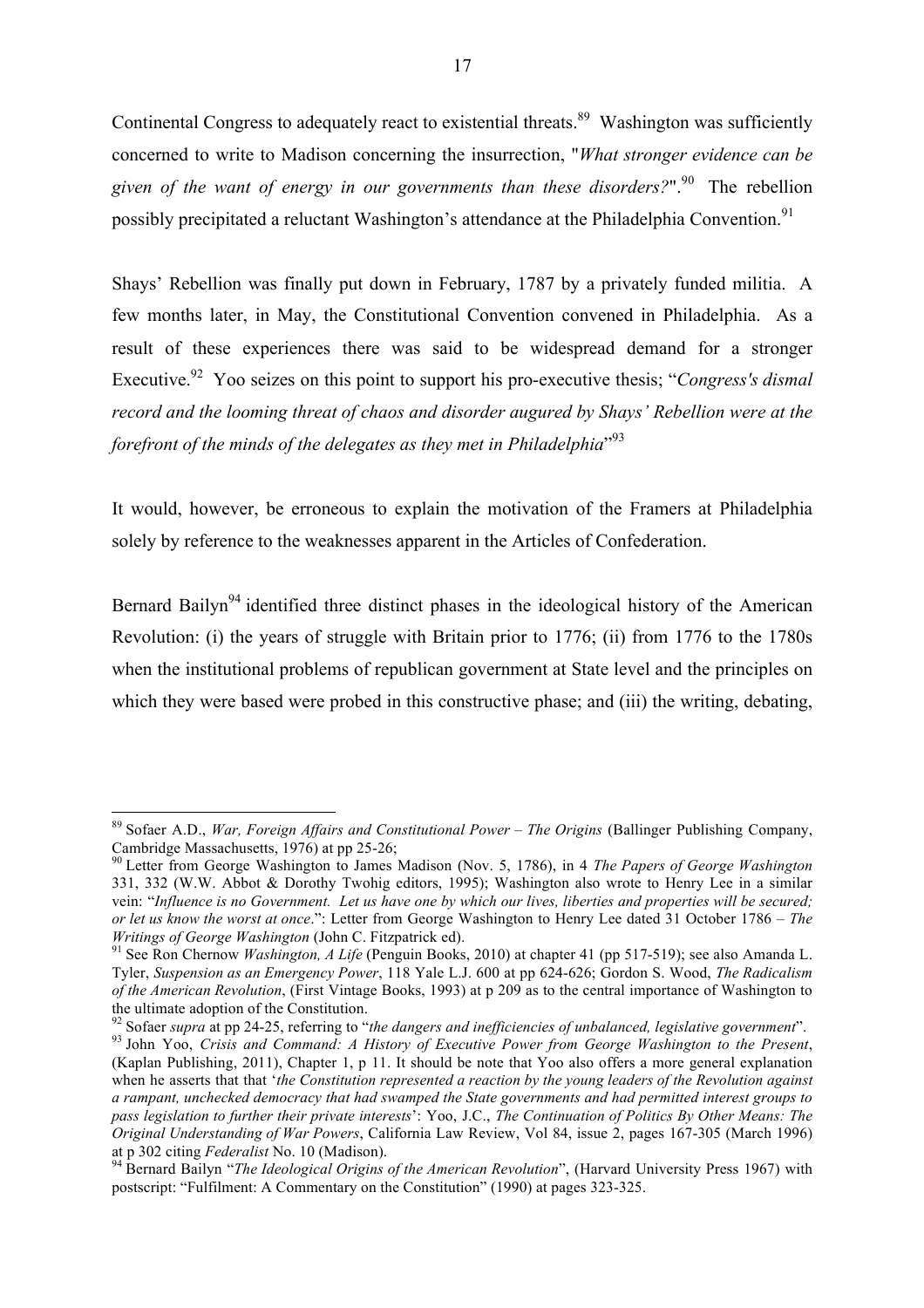ratifying and amending of the National Constitution.<sup>95</sup> Each of these phases had a distinctive focus and emphasis.96

Willi Paul Adams argues in *The First American Constitutions* that the presidential system at the Federal level can be ascribed 'much more' to the beliefs of the framers of the first State constitutions that "*free government, stability, and efficiency were most likely to be found with the combination of governor, assembly and courts to which they were accustomed from colonial times*". <sup>97</sup> That is, the architects of the Federal Constitution of 1787 adhered to the outline of the familiar baselines that existed prior to ratification.

Gordon Wood similarly advances the view that the Constitution cannot be understood by reference to the many shortcomings in the Articles of Confederation.<sup>98</sup> Wood was of the view that most Americans in 1776 did 'by no means object to a governour' but at the same time they would "*by no means consent to lodging too much power in the hands of one person, or suffering an interest in government to exist separate from that of the people, or any man to hold an office, for the execution of which he is not in some way or other answerable to that people to whom he owes his political existence*". 99 Thus the mere invocation of the concerns of a weak executive at the time of the Framing does not carry the argument for Yoo.

Thomas Jefferson's 1776 draft for the Virginia Constitution would have enumerated the executive powers that governors were prohibited from wielding. While the State Constitutions did not adopt this format, the chief magistrate in Virginia was prevented from exercising "*any power or prerogative by virtue of any Law, statute or Custom, of England*<sup>"100</sup>. As the war years were to demonstrate, such provisions were apt to enfeeble the State governors.

<sup>&</sup>lt;sup>95</sup> Bailyn *supra* at pages 323-325.<br><sup>96</sup> Bailyn *supra* page 327: of the third phase, Bailyn wrote that the "*mass of federalist writings reveals the great range and variety of thinking on that side of the struggle, by no means all represented in the Federalist papers. In fact, in the full context of the political writings of 1787-88 the importance of the Federalist papers seems diminished.*" By way of example, Bailyn mentions the speech of James Wilson dated 6 October 1787 which "captured most people's imaginations" more so than the *Federalist* papers (at page 328).

<sup>&</sup>lt;sup>97</sup> Willie Paul Adams, *The First American Constitutions*, (University of North Carolina Press, 2001) at pages at 288-289; and see the *Federalist* no.39 (Madison) wherein he attempts to demonstrate the structural similarities of the republican State Constitutions and the equally republican Federal Constitutions.

<sup>&</sup>lt;sup>98</sup> Gordon S. Wood, *The Creation of the American Republic 1776-1788*, (University of North Carolina Press, 1998) (hereinafter "**Wood**") at pages 472–75 citing *Federalist* Nos. 18, 19 and 20 (Madison).<br><sup>99</sup> Gordon S. Wood, *supra*, page 136.<br><sup>100</sup> From the Maryland and Virginia Constitutions; Wood, *supra* at p 137.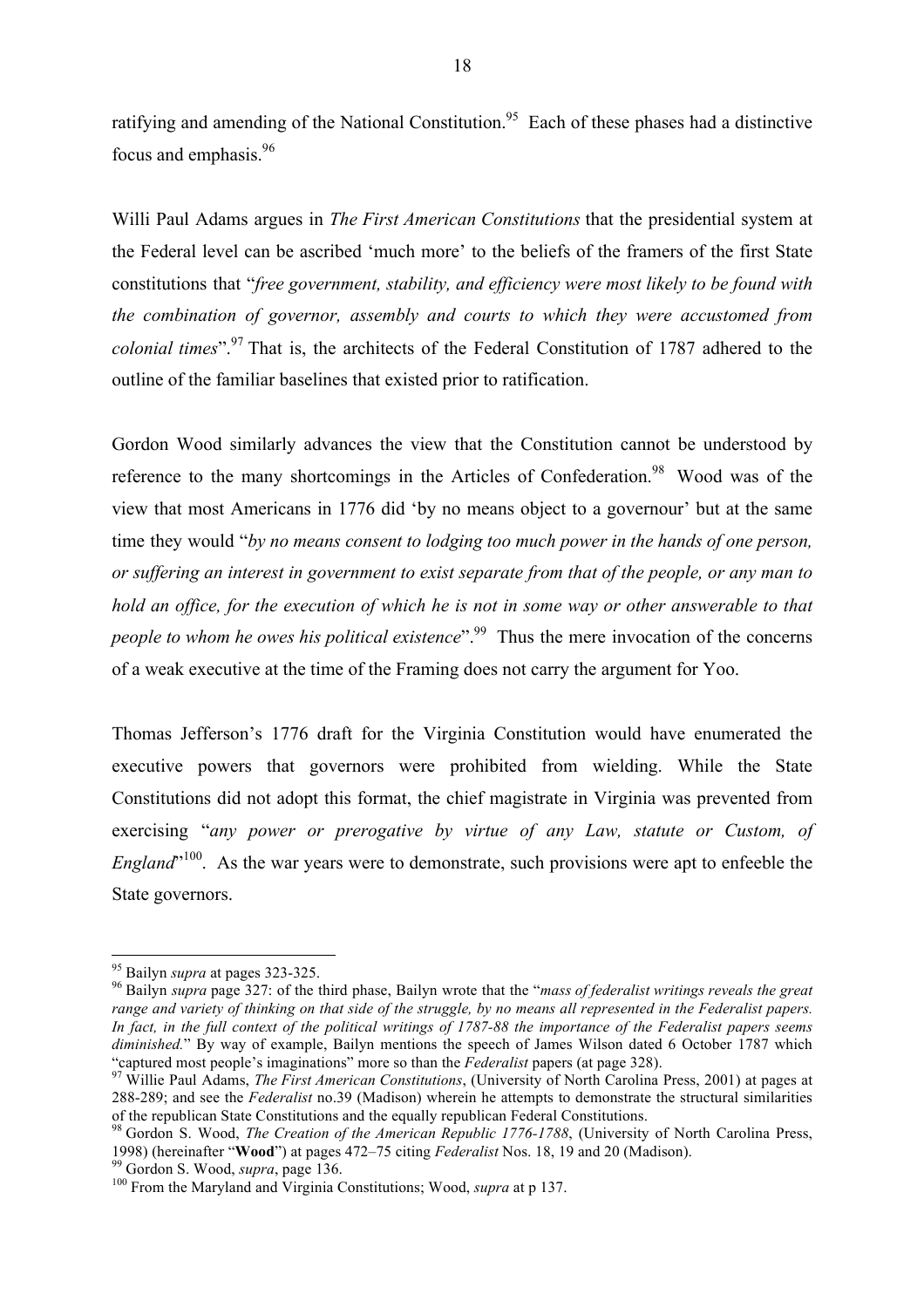In Pennsylvania, where radical Whiggism 'found its fullest expression', the governor was eliminated and replaced by an executive council of 12 representatives of the people.<sup>101</sup>

The New York Constitution of 1777 with its strong Senate and its independent governor elected directly by the people for a 3 year term stood apart from the other States at the time of its ratification. The governor was the 'General and Commander-in-Chief' of all the State militia, plus had (albeit limited) powers to veto legislation and to dismiss the legislature.<sup>102</sup> New York's experience was 'highly regarded' by those who sought devices to check legislative excesses. <sup>103</sup> Nevertheless, the New York Convention in the spring of 1777 was 'torn in two directions – between the inherited dread of magisterial despotism and a fear of the popular disorder'.<sup>104</sup>

The Massachusetts Constitution of 1780 eventually set the benchmark as the 'perfect constitution'.<sup>105</sup> The Massachusetts governor represented the most powerful magistrate of all the States notwithstanding that he was fettered with a council comprised of senators selected by both Houses.<sup>106</sup> As was the case in New York, the governor was elected directly by the people and (unlike the New York governor) he alone could veto all acts of the legislature, except those re-passed by a two-thirds majority of both houses.<sup>107</sup> America was ultimately 'offered something akin to the Massachusetts Constitution of 1780 - on a continental scale.'<sup>108</sup>

Yoo identifies the second wave of state constitution-making as a supportive of his thesis<sup>109</sup>. He asserts that the Massachusetts constitution expressly empowered the governor to undertake "offensive operations" under his "direct authority." His analysis is said to be further supported by the fact that an earlier, rejected constitution (the Essex Result) would

 <sup>101</sup> The Supreme Executive Council did include a 'president' - see Willi Paul Adams *supra* at p 266; *cf* Wood *supra* at page 137; English Whigs such as Algernon Sidney and John Locke were associated with support of the supremacy of Parliament, and opposition to the Divine Right of Kings.

<sup>&</sup>lt;sup>102</sup> Sofaer *supra* at page 17; (Anti-Federalist) George Clinton was Governor for the eight years during the federal ratification process.<br><sup>103</sup> Sofaer *supra* at p 19; see also Willi Paul Adams *supra* at pp 81, 294; Gordon Wood *supra* at page 433.

<sup>&</sup>lt;sup>104</sup> Wood *supra* at page 433.<br><sup>105</sup> Wood *supra* at page 434.<br><sup>106</sup> The Massachusetts Constitution of 1780 provided for numerous examples of the exercise of war powers without reference to the legislature other than in the case of martial law: Chapter II, section 1, Article VII (dealing with Executive power).<br><sup>107</sup> Wood *supra* at page 434; Willi Paul Adams *supra* at pp 83-90.

<sup>&</sup>lt;sup>108</sup> Akhil Reed Amar, *America's Constitution: A Biography*, (Random House, 2005) at pp 41-42.<br><sup>109</sup> Yoo, *supra* at p. 69.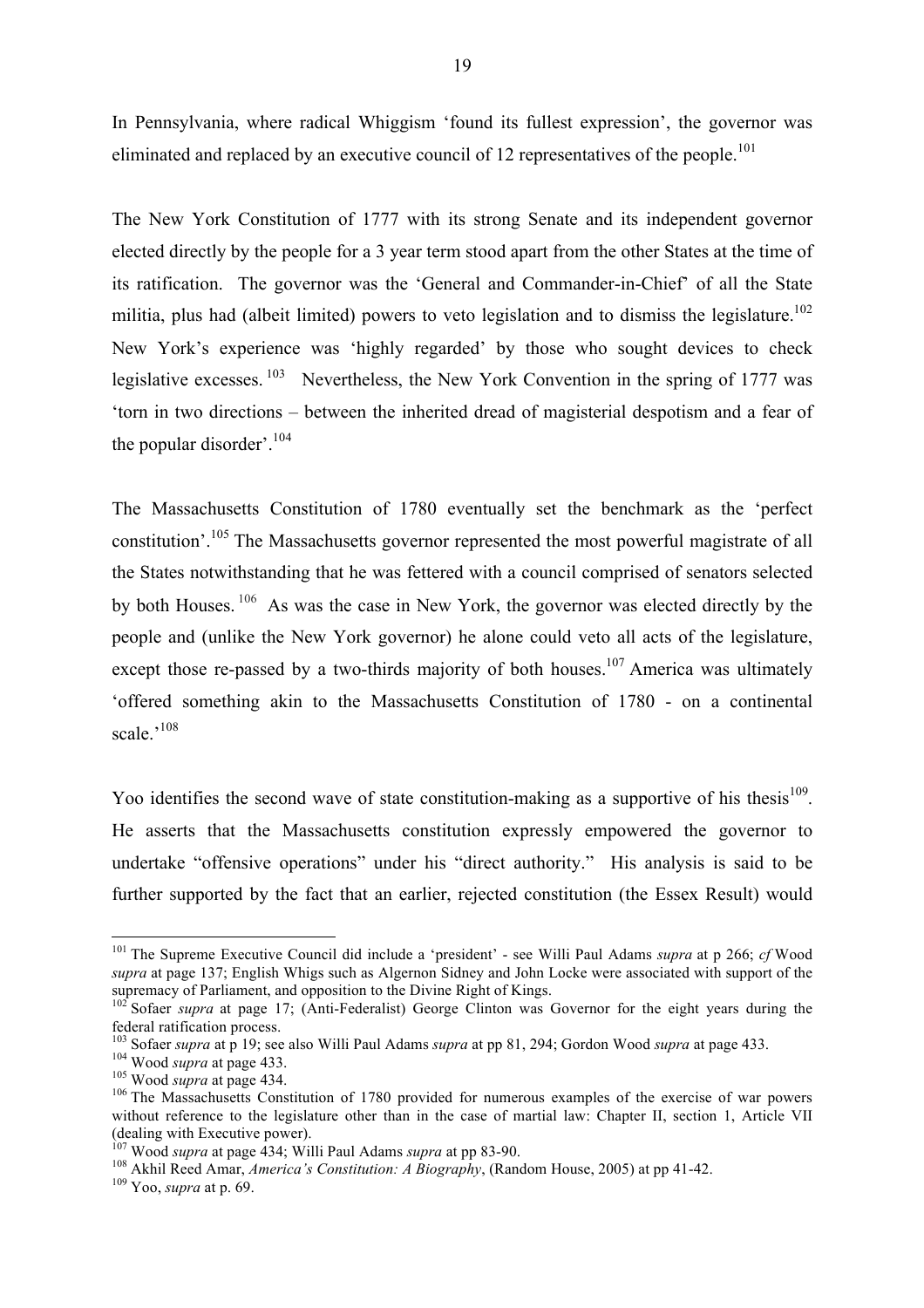have fettered the governor's military power "according to the laws" or "resolves" of the legislature. Yoo argues that such checks on power were rejected by the people and did not appear in the 1780 iteration. The 1780 Constitution, however, did limit the exercise of the governor's war powers in a number of ways: to "*the special defence*" of the State<sup>110</sup>; "*agreeably to the … laws of the land, and not otherwise*"; and to activities within the State unless the power "*be granted to him by the legislature*" or with the "*consent of the general court*". Thus, while the Essex Result may have shaped the debate over the Massachusetts constitution, external executive powers concerning war and peace appear to have been left to the Confederation Congress.<sup>111</sup>

By the 1780s, there was 'inveterate suspicion and jealousy of political power' which, although once concentrated almost exclusively on the Crown and its agents, was now 'transferred to the various State legislatures'*.* <sup>112</sup>Where the magistracy had once seemed to be the font of tyranny, 'now the legislatures through the Revolutionary state constitutions had become the institutions to be most feared*.*' 113 As James Wilson said, where the Executive was weak, "*legislature and tyranny ... were most properly associated*".<sup>114</sup> Madison as Publius wrote that "*the tendency of republican governments is to an aggrandizement of the legislat[ure] at the expense of the other departments*."<sup>115</sup>

Evidence of such deep distrust of legislatures at State level potentially adds an additional layer in support of Yoo's thesis.<sup>116</sup> Whilst this may have some superficial appeal, Yoo's argument does not survive close analysis. All the State constitutions made the governor or the president the commander-in-chief of the military. The governor could only call out the militia with the approval of the executive councils, and in the case of calling out the army, only with the approval of the legislature.<sup>117</sup>

<sup>&</sup>lt;sup>110</sup> Part 2, Ch. I, § I, Art. VII (1780).<br><sup>111</sup> See Stuart Streichler, *Mad about Yoo, or, Why Worry about the Next Unconstitutional War?*, Journal of Law & Politics Vol. XXIV:93(2008) at p 104.<br><sup>112</sup> Gordon S. Wood, *supra*, page 409.

<sup>&</sup>lt;sup>113</sup> Gordon S. Wood, *supra*, page 409; see generally pp 403ff ("*The Abuses of Legislative Power*").<br><sup>114</sup> In Gordon S. Wood, *supra*, page 409.<br><sup>115</sup> Federalist No. 49.<br><sup>116</sup> Yet it is undermines his argument that the Constitution's separation of war-making powers. <sup>117</sup> Willi Paul Adams *supra* at page 272: all state constitutions provided the governors with executive councils

except New York and New Hampshire.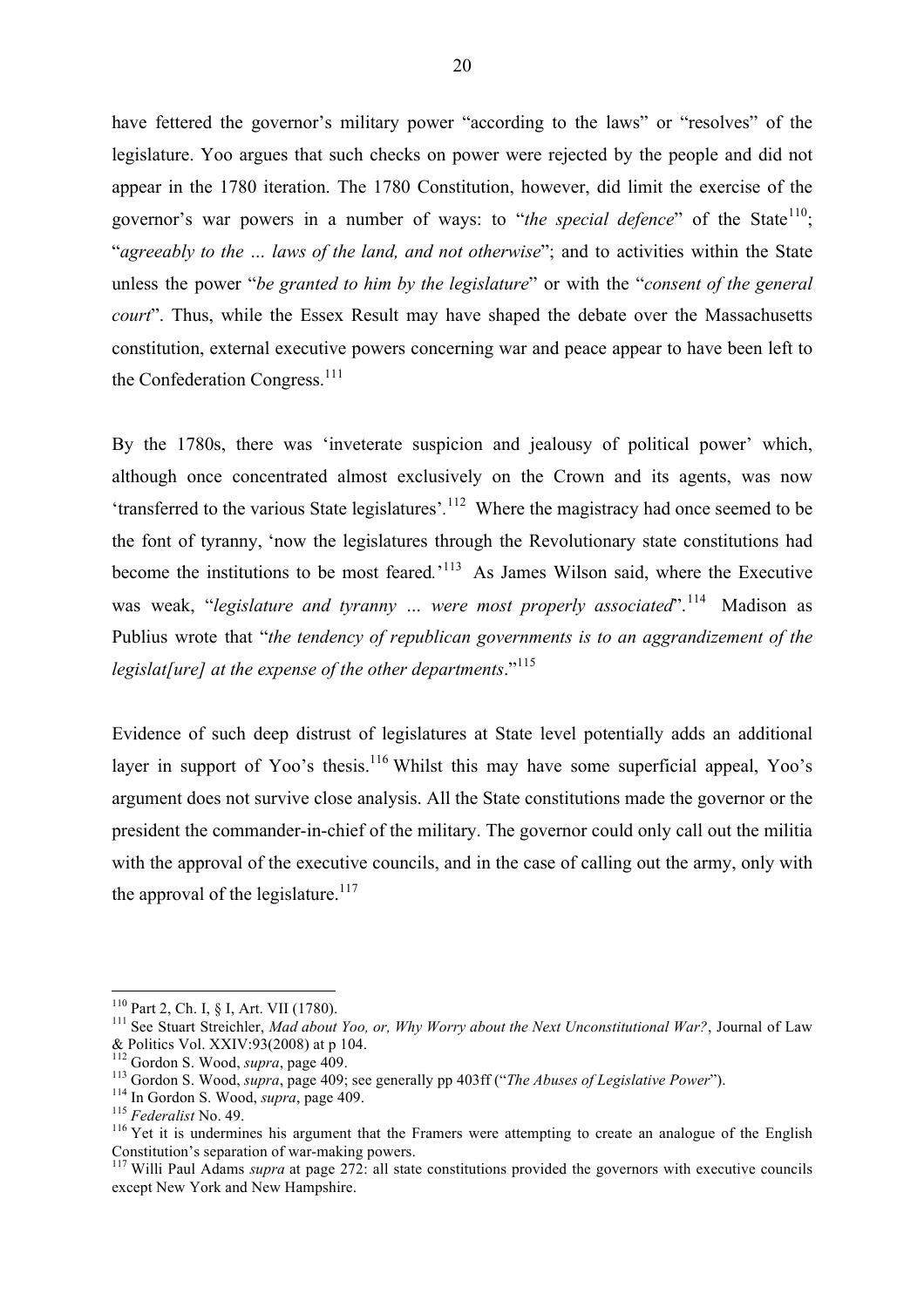A precedent for the separation of tactical command from the power to make war is found in the South Carolina Constitution. In the 1776 iteration, the Executive was expressly denied the traditional monarchical prerogative power: "*The president and commander-in-chief shall have no power to make war or peace, or enter into any final treaty, without the consent of the general assembly and the legislative council*."118 Under the 1778 constitution, the governor had "no power to commence war" without legislative approval.<sup>119</sup>

The Framers had created national political institutions that were 'profoundly influenced' by and 'firmly based on a pattern already existing at the state level'.<sup>120</sup> The State constitutions therefore formed models of best practice, or (where viewed as failures) natural reference points nevertheless.<sup>121</sup> To that end, Hamilton as *Publius* opened the final salvo in *The Federalist* by an appeal to familiarity via a pointed reference to "*the analogy of the proposed government to your own State constitution*". 122

Once the institutional precedents and the power of reasoning by reference to structural analogues is acknowledged, the pro-Executive scholars must grapple with the 'high degree of continuity' evident in the adoption of the federal Constitution.<sup>123</sup> It is against this background that the Framers attended Independence Hall in Philadelphia on 25 May 1787.

#### *4. The Philadelphia Convention*

The Convention was held in private session in Philadelphia from May to September 1787. What we know of it largely comes from the notes James Madison took and transcribed years later.

<sup>&</sup>lt;sup>118</sup> Willi Paul Adams *supra* at p 294.<br><sup>119</sup> Yoo, *supra* at p. 149; Yoo relies on this (again) to demonstrate that such language could have been replicated in the 1788 Constitution. As will be seen below, the South Carolinian delegates to the Philadelphia Convention in 1878 had divergent views on the war-making clause, and none of them put up their own constitution as a best practice model.<br><sup>120</sup> Willi Paul Adams *supra* at 289-290.

<sup>&</sup>lt;sup>121</sup> Akhil Reed Amar, *America's Constitution, A Biography*, Chapter 4, footnote 31, page 549: "*whether or not the federal Constitution aimed to cure the problems that existed locally, it had to avoid repeating the flaws of imbalance that state constitutions had exemplified*"; *cf* Shlomo Slonim in *"Forum: The Founders and the* 

<sup>&</sup>lt;sup>122</sup> The Federalist No. 85.<br><sup>123</sup> Willi Paul Adams *supra* at pp 290-291.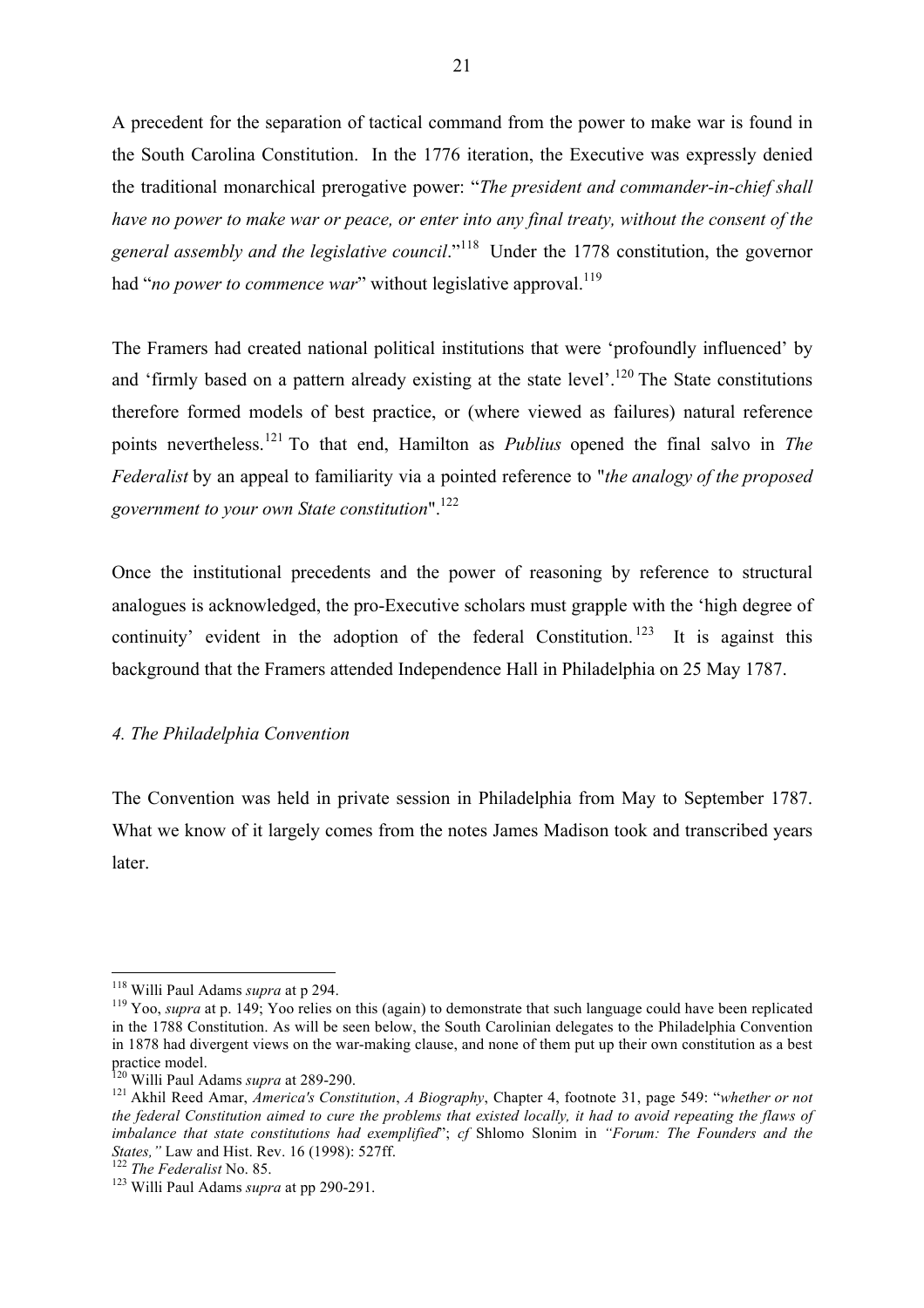Two formal plans were submitted to the Convention's Committee on Detail (being those of Edmund Randolph of Virginia and William Patterson of New Jersey). The original 'Virginia Plan' of 29 May allocated to the legislature 'the Legislative Rights vested in Congress by the Confederation' and assigned to the executive 'the Executive rights vested in Congress by the Confederation.<sup>'124</sup> However, the plan left open the question of where the war powers were properly to be located.

On 1 June, while the Convention was debating the state of the American Union<sup>125</sup>. James Wilson of Pennsylvania<sup>126</sup> made a statement that the prerogatives of the British monarch were *not* a proper guide in defining executive powers, as some of the prerogatives were of a "*legislative nature. Among others that of war & peace*…".127

Madison said of this statement that "*Mr Wilson said the great qualities in the several parts of the Executive are vigour and dispatch. Making peace and war are generally determined by Writers on the Laws of Nation to be legislative powers.*<sup>"128</sup> Thus the starting point from at least two of the leading Federalists was that that war powers were legislative.<sup>129</sup>

The New Jersey Plan was proposed on 15 June. Like the Virginia Plan, this plan did not deal with war powers. On 18 June, Alexander Hamilton suggested a third plan of governance involving a far more powerful Executive than the previous plans. In his speech, Hamilton (informally) proposed a plan wherein the Executive was "*to have the direction of war when authorized or begun*" and that the Senate would "*have the sole power of declaring war*".130 That is, Hamilton equated the term 'declaring' with beginning or authorizing wars. Moreover,

 <sup>124</sup> 1 Farrand at 21, 30ff; William M. Treanor, *Fame, the Founding, and the Power to Declare War*, 82 Cornell L. Rev. 695-772 (1997) at p. 713.<br><sup>125</sup> In the Committee of the Whole: 1 Farrand at p 61 (Journal notes).<br><sup>126</sup> Wilson was a member of the Committee of Detail, which produced the first draft of the Constitution, and a

future Justice of the Supreme Court.

<sup>&</sup>lt;sup>127</sup> Max Farrand, *The Records of the Federal Convention of 1787*, (3 Volumes, Yale University Press, 1911); see 1 Farrand at pages 65-66. <sup>128</sup> 1 Farrand at pages 73-74; Hamilton arguably takes a different view years later as *Pacificus* (discussed

below).

 $129$  For the first two months, the Convention mainly discussed general principles, modifying and developing the resolutions Randolph had presented on behalf of the Virginia delegation on 29 May and later by Patterson on 15 June. Late in July, the conclusions that had been reached were turned over to a committee of five, known as the Committee of Detail. On 26 July, the Convention adjourned for ten days to permit this committee to prepare a draft of a constitution. The draft of 6 August was the subject of their discussions for over a month. The proceedings were then referred to a committee of five, known as the Committee of Style and Revision. The Committee of Style made its report on 12 September: see 1 Farrand at p. 15. <sup>130</sup> 1 Farrand at page 229; draft clauses IV and VI respectively.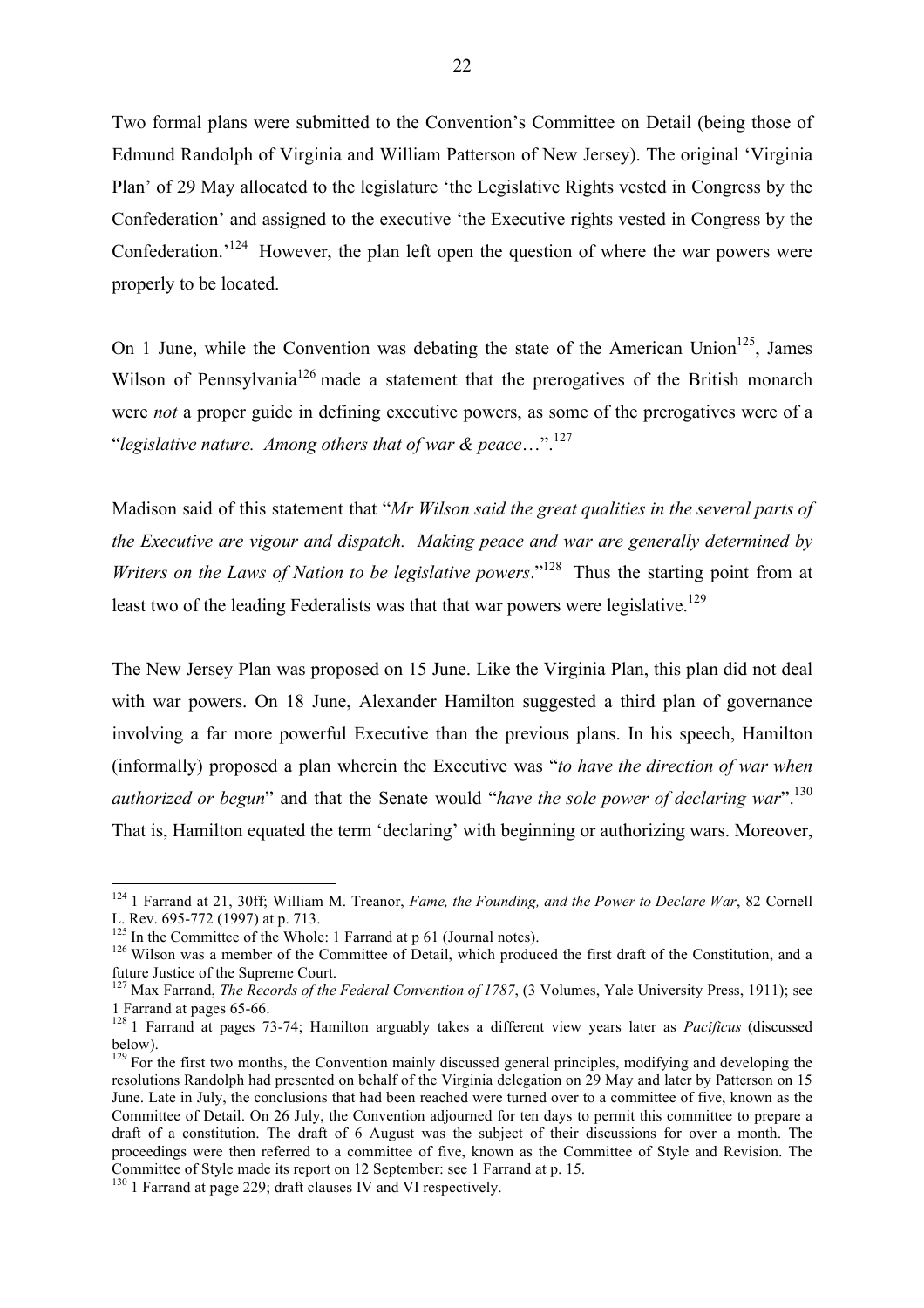although Hamilton later emerged as a strong advocate for enlarging Executive power, even he did not suggest his ideal 'Governour' should have the power to commence wars.

The first draft of the Committee of Detail was presented on 6 August 1787. A power to 'make war' was located amongst the legislative powers, and the 'President' was designated 'commander in chief of the Army and Navy of the United States'.131

The Convention debated the proposed war powers clause on 17 August  $1787<sup>132</sup>$ . This aspect of the debate tends to be the principal focus of much of the academic discussion concerning original understanding. On the proposed wording "To make war", Charles Pinckney of South Carolina (whose Constitution separated war-making powers from the Executive) suggested that it be the Senate and not the House who should possess the power of 'making war'.<sup>133</sup> Pinckney had earlier advocated (on 1 June) for a "*vigorous Executive*" but said that he was "*afraid the Executive powers of [the existing] Congress might extend to peace & war*".134 Similarly, John Rutledge, also of South Carolina, had earlier stated that "*he was not for giving [the Executive] the power of war and peace*".135

Only Pierce Butler – another South Carolinian – suggested that the Executive be given the war power. He was "*for vesting the power in the President, who will have all the requisite*  qualities, and will not make war but when the Nation will support it."<sup>136</sup> In response to this, Elbridge Gerry said that he "*never expected to hear in a republic a motion to empower the Executive alone to declare war*."<sup>137</sup>

Madison and Gerry then "*moved to insert "declare," striking out "make" war; leaving to the Executive the power to repel sudden attacks*." Madison's notes have the motion having the support of all delegates except those from New Hampshire and Connecticut. James Madison,

<sup>&</sup>lt;sup>131</sup> 2 Farrand at pp 144, 146 respectively.<br><sup>132</sup> See Stone G. R. *et al Constitutional Law*, Seventh Edition (Aspen Casebooks, 2013) at page 389-390; Sofaer *supra* at pp 25-38.

<sup>&</sup>lt;sup>133</sup> 2 Farrand at page 249: of the Legislature Pinckney said "*Its proceedings were too slow. It wd. meet but once a year. The Hs. of Reps. would be too numerous for such deliberations. The Senate would be the best depositary, being more acquainted with foreign affairs, and most capable of proper resolutions."* 

<sup>&</sup>lt;sup>134</sup> 1 Farrand at pages 64-65.<br><sup>135</sup> 1 Farrand at p. 65.<br><sup>136</sup> 2 Farrand at p. 249; Neither delegates referred to the language in their own State constitution.<br><sup>136</sup> 2 Farrand at p. 249; Neither delegates referred to the previous 'motion' that could be characterized as a suggestion by any delegate that the Executive be given such powers: John C. Yoo, *The Continuation of Politics by Other Means: The Original Understanding of War Powers*, 84 Calif. L. Rev. 167, 196-217 (1996); at p. 262; *cf* Ely *supra* at page 5.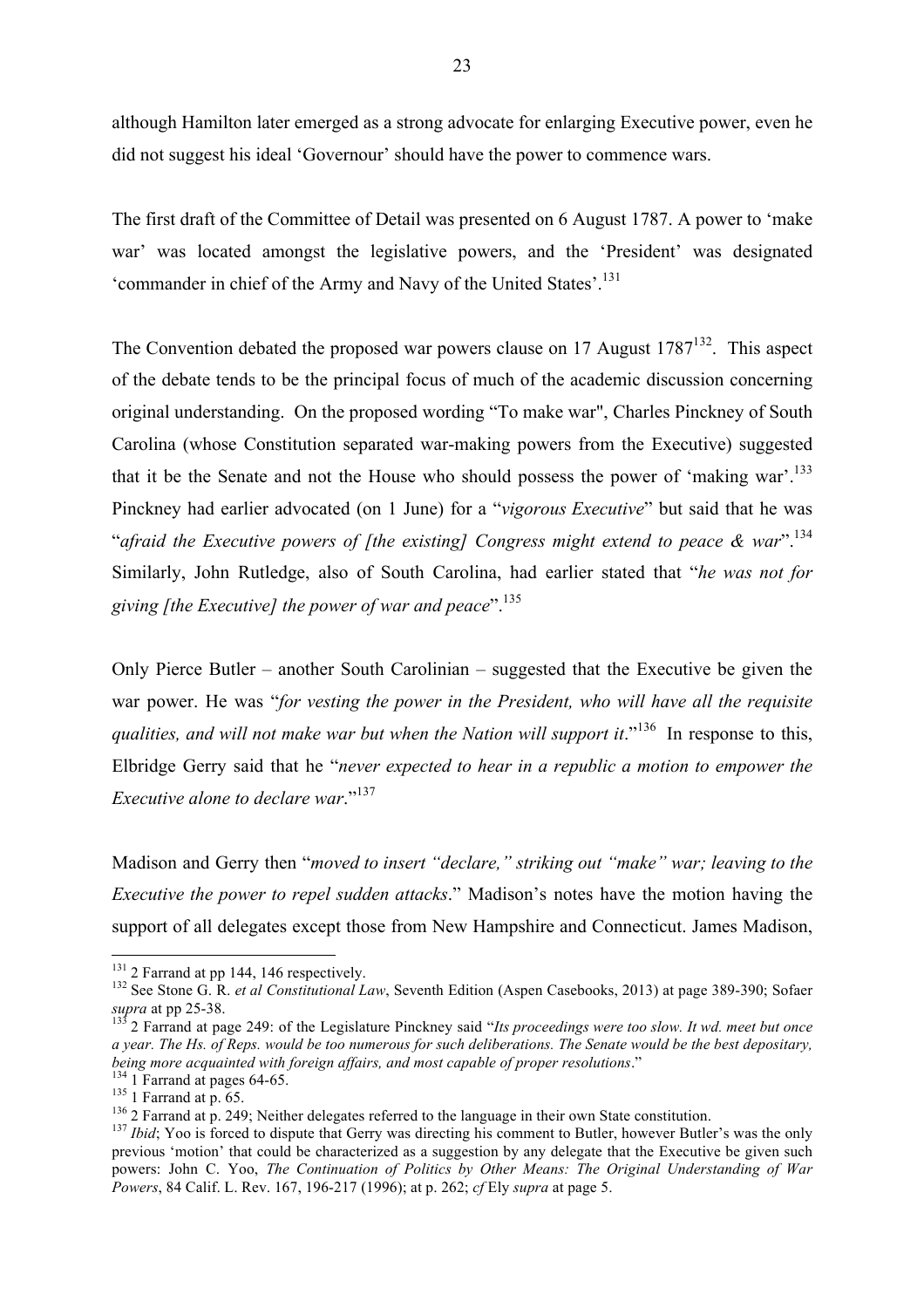Elbridge Gerry, Roger Sherman, and George Mason all opposed giving the President the power to wage a war: a vote of seven (yes); two (no) and one (abstention).<sup>138</sup>

Yoo suggests that this amendment achieved a significant departure from the original proposal. Ely's reading on this score, however, appears more logical in the circumstances. He takes the view that Congress's intention was to (i) provide the President with tactical control of hostilities properly authorized by Congress, and (ii) to empower Executive to "repel sudden attacks".<sup>139</sup> Similarly, Abraham Sofaer takes the view that "*nothing in the Convention proceedings is inconsistent with the Constitution's apparent grants to Congress of overwhelming authority to control all military decisions other than tactical*".

It is unlikely that such a paradigm shift in structure would occur, as Yoo suggests, without any attendant debate as to the consequences of such a re-alignment. Moreover, the pro-Executive advocates unconvincingly seek to diminish the importance of Gerry's statement "*leaving to the Executive the power to repel sudden attacks*". Yoo resorts to a suggestion that Madison was 'fatigued' given that the amendment was introduced at 5pm, and that it was not adequately explained to the Convention.<sup>140</sup> Yoo does not grapple with the fact that Madison revised his contemporaneous notes, so had ample opportunity to correct any such critical omission.<sup>141</sup>

The records of the debate conclude with the disclosure that "*On the remark by Mr. King that "make" war might be understood to "conduct" it which was an Executive function, Mr. Elseworth gave up his objection and the vote of [Connecticut] was changed to [yes]*." Thus the vote ended up as eight to one in favor of the amendment.<sup>142</sup>

<sup>&</sup>lt;sup>138</sup> 2 Farrand at p. 249.<br><sup>139</sup> Ely *supra* at p. 5.<br><sup>140</sup> John C. Yoo, *The Continuation of Politics by Other Means: The Original Understanding of War Powers*, 84<br>Calif. L. Rev. 167, 196-217 (1996):

<sup>&</sup>lt;sup>141</sup> 1 Farrand at p 12: "*Another extensive set of corrections is to be found in the speeches made in debate. These are generally in the form of additions to Madison's original record*."; see also Gregory E. Maggs, *A Concise Guide to the Records of the Federal Constitutional Convention of 1787 as a Source of the Original Meaning of the U.S. Constitution, 80 Geo. Wash. L. Rev. 1707 (2012) at pp 34-35.* 

<sup>&</sup>lt;sup>142</sup> Nine states cast votes; Massachusetts abstained on the issue; New Jersey and New York were not represented at this point, and Rhode Island did not attend the Convention.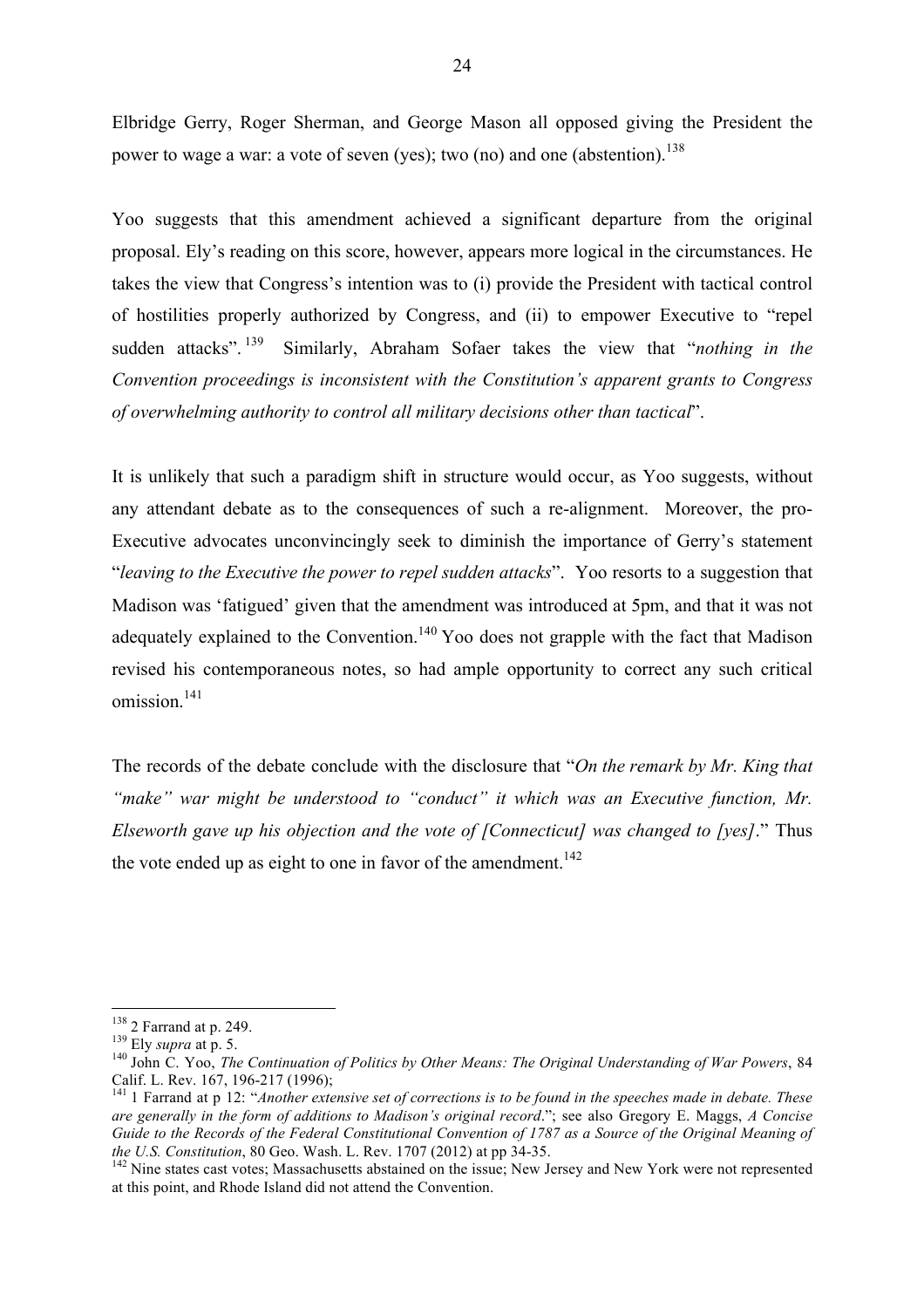Yoo does not refer to this entry in his seminal paper on the topic.<sup>143</sup> He is instead driven to characterize the records of 17 August 1788 as "*somewhat unclear*", but he still offers to "*venture some tentative conclusions*" which end up underpinning his entire thesis<sup>144</sup>. The other point Yoo makes – that the language of the Articles of Confederation would have achieved the outcome advocated by the pro-Congress school – is undermined by the fact that no reference was made to the language of the Articles during this debate.

Finally, Dr James McHenry, who also took notes on this critical date, recorded the following: "*Debated the difference between a power to declare war, and to make war — amended by substituting declare — adjourned without a question on the clause".*<sup>145</sup> These notes are consistent with the understanding that no major structural reallocation of power occurred because of the amendment. Indeed, nobody other than Pierce Butler (who did not even command the majority view within his own State) argued that the Executive should be able to commence wars. Far from his motion carrying the day, it was ridiculed.

The most rational account of the amendment, as confirmed by all of the notes, is that the change from 'make' to 'declare' was to make it clear that Congress could not exercise the power to prosecute a war already on foot, as this was the province of the Commander in Chief.

Thomas Jefferson, who was stationed in Paris during the Convention debates, understood the import of what had occurred in the allocation of powers. He wrote to fellow Virginian James Madison on 6 September, 1789 stating that "*we have already given in example one effectual check to the Dog of War by transferring the power of letting him loose from the Executive to the Legislative body, from those who are to spend to those who are to pay*".<sup>146</sup>

Yoo's entire argument turns on the putative failure of a 'fatigued' Madison to record a critical exchange in which the entire corpus of war-making powers (other than the narrow 'juridical' power to declare war) was suddenly assigned to the Executive. Having dismissed his notes as unreliable, the lacuna is thereafter filled with speculation.

<sup>&</sup>lt;sup>143</sup> John C. Yoo, *The Continuation of Politics by Other Means: The Original Understanding of War Powers*, 84 Calif. L. Rev. 167, 196-217 (1996).

<sup>&</sup>lt;sup>144</sup> John C. Yoo, *The Continuation of Politics by Other Means: The Original Understanding of War Powers*, 84 Calif. L. Rev. 167, 196-217 (1996): at p. 264

<sup>&</sup>lt;sup>145</sup> 2 Farrand at page 250.<br><sup>146</sup> *The Papers of Thomas Jefferson* (Julian P. Boyd ed., 1958 at page 397).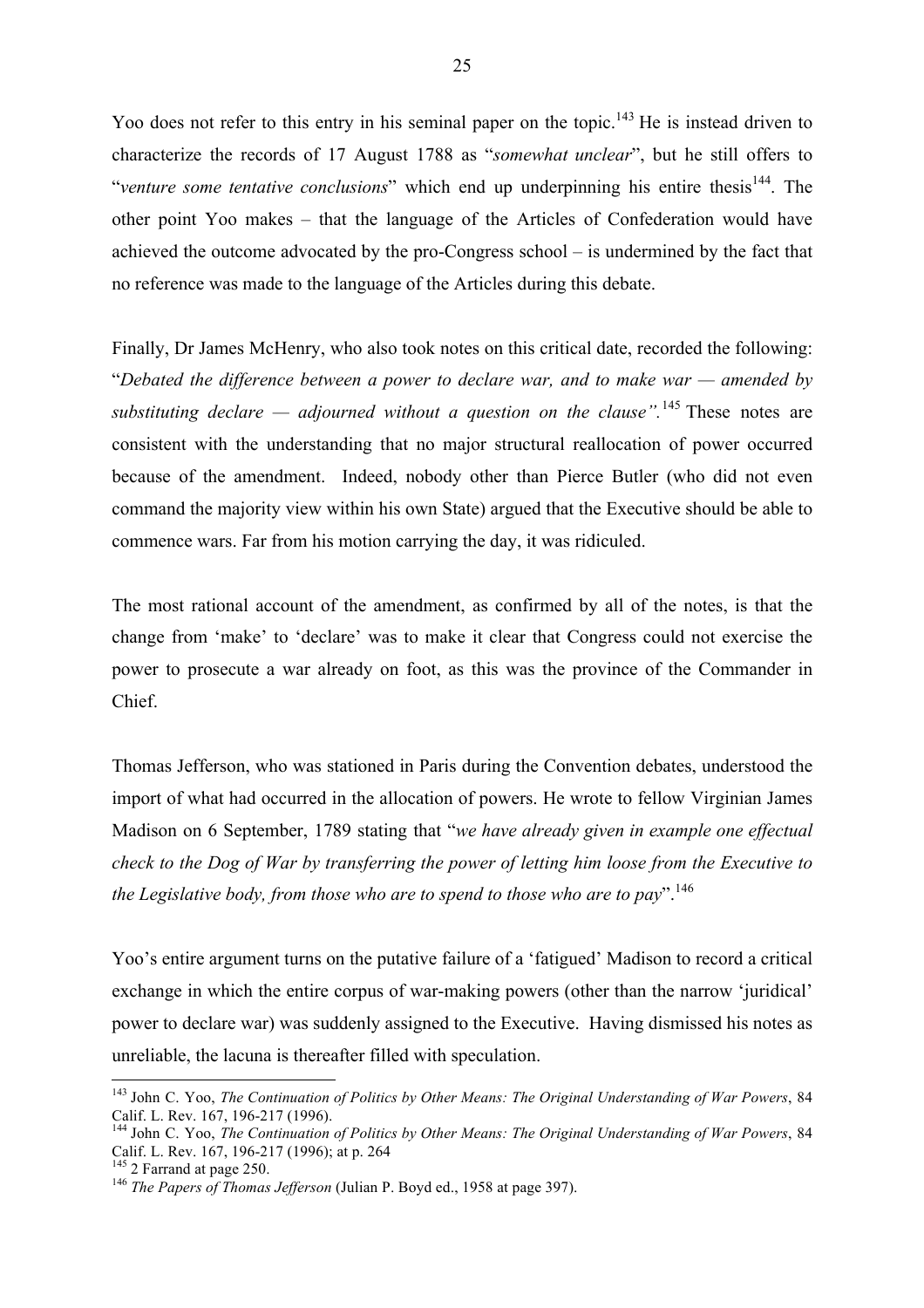Yoo's argument concerning Framer's intent should be rejected in light of the evidence.<sup>147</sup>

## *5. The Ratification Debates and the Views of the Anti Federalists*

The voluminous war powers literature cited by Yoo generally does not contain any materials from the State ratification debates in  $1787/88$  that undermines the pro-Congress thesis<sup>148</sup>. There is also a paucity of material in Yoo's analysis concerning the views of the Anti-Federalists during ratification<sup>149</sup>. Although the Federalists were ultimately successful in steering the Constitution through the various State ratification debates without amendment, the views of the opposition nevertheless serve to inform where issue was properly joined.

Anti-Federalists in many States, although generally critical of the scope of the President's powers under the Constitution, also criticized the War Powers Clause for concentrating too much power in Congress, namely both the power of the sword and of the purse.<sup>150</sup> Judge Abraham White said during the Massachusetts Convention "*In giving this power we give up every thing .. and Congress, with the pursestrings in their hands, will use the sword.*":

During the Virginia debates, Patrick Henry made a speech contending that "*Congress can both declare war and carry it on, and levy your money, as long as you have a shilling to pay*" and highlighted the differences with the English practice where such powers were separated as between the parliament and the king.<sup>151</sup>

In New York, the 'Federal Farmer' also demonstrated that he was well aware that Congress held the power to commence war when wrote that "*it has long been thought to be a well* 

<sup>&</sup>lt;sup>147</sup> The Convention however rejected an effort to enable the Congress to define the content of Executive power. The President was therefore left with a basis for taking issue with future Congressional acts trenching on Article II powers: see Sofaer *supra* at p 38; Delahunty, R.J. & Yoo, J.C., *Making War*, Cornell Law Review, 93:123 (2007), at p 137.

<sup>148</sup> *Cf* Saikrishna Prakash, *Unleashing the Dogs of War: What the Constitution Means by "Declare War,"* 93 Cornell L. Rev. 45 (2007); Cameron O. Kistler, *The Anti-Federalists and Presidential War Powers*, 121 Yale L.J. 459 (2011) at page 460.

<sup>&</sup>lt;sup>149</sup> eg Robert J. Delahunty & John Yoo, *Making War*, 93 Cornell L. Rev. 123, 138 (2007) at page 138 (only Patrick Henry, Anti-Federalist of Virginia, is referred to in any detail).

<sup>&</sup>lt;sup>150</sup> The Massachusetts Convention (Jan. 21, 1788), in 6 The Documentary History of the Ratification of the Constitution (Kaminski J.P. & Saladino G.J., editors, 1990) page 1286; hereinafter as cited in Treanor W.M., Fame, the Founding and the Power To Declare War, 82 Cornell L. Rev. 695 (1997), and Kistler, supra.

<sup>&</sup>lt;sup>151</sup> The Virginia Convention (June 5, 1788) in 9 *The Documentary History of the Ratification of the Constitution* (Kaminski J.P. & Saladino G.J., editors, 1990) at 1069-70 (Patrick Henry); and see Volume 10, page 1494 (John Dawson) for a similar position; Treanor W.M., *Fame, the Founding and the Power To Declare War*, 82 Cornell L. Rev. 695 (1997) at pp 717-718.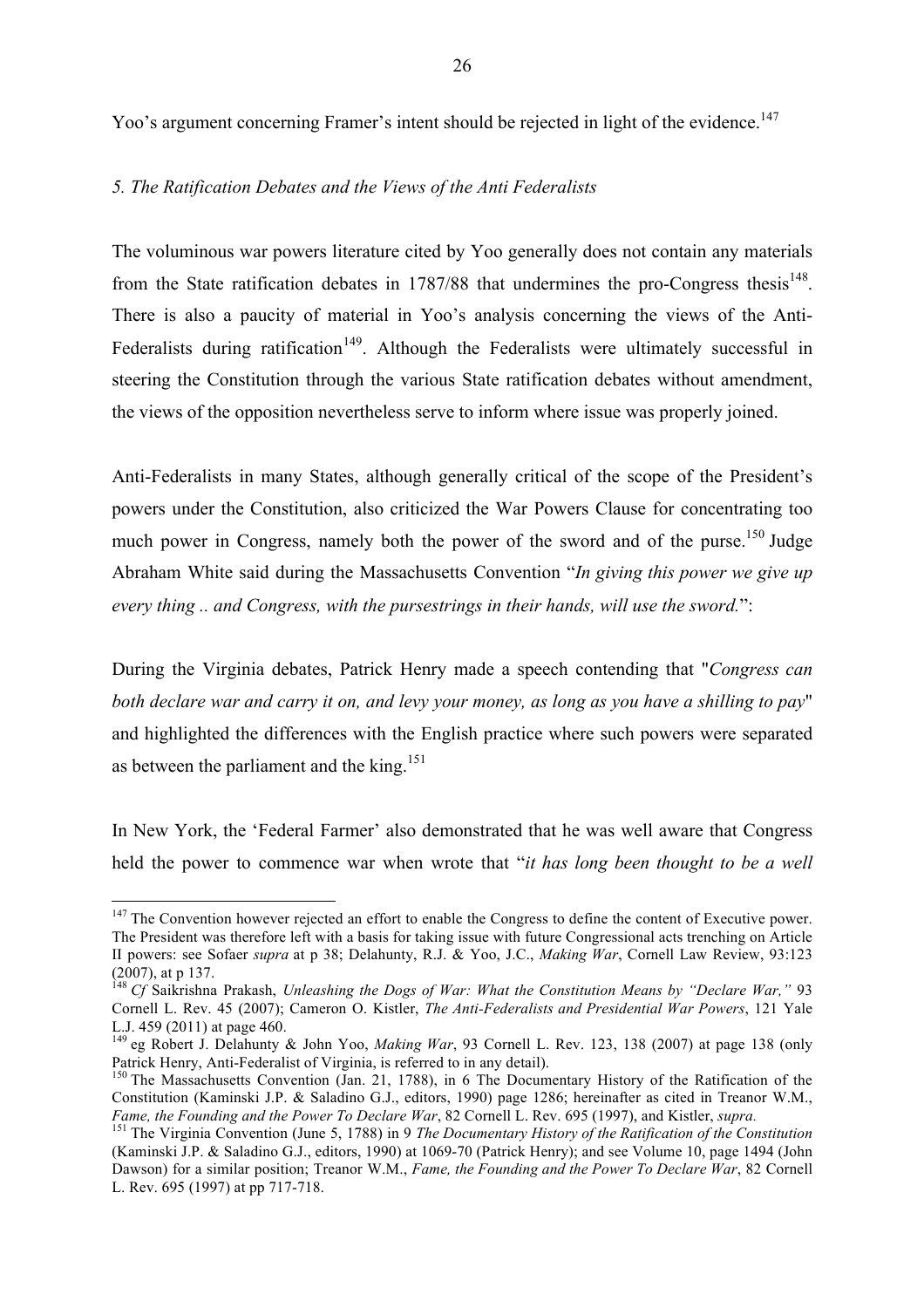*founded position, that the purse and sword ought not to be placed in the same hands*", as well as noting the divergence from the practice of the 'wise' English.<sup>152</sup>

The Federalists response to these concerns was not to deny that Congress had the power to take the nation to war and to fund such a campaign, but rather to highlight the democratic nature of the legislative branch. In the course of the Connecticut ratification convention on 7 January 1788, Oliver Ellsworth acknowledged the Anti-federalist position and stated "*But does it follow, because it is dangerous to give the power of the sword and the purse to a hereditary prince, who is independent of the people, that therefore it is dangerous to give it to . . . Congress . . . men appointed by yourselves and dependent upon yourselves?*" 153

Similarly, in the Pennsylvania Convention on 11 December, 1787 James Wilson stated that "*This [new] system will not hurry us into war; it is calculated to guard against it. It will not be in the power of a single man, or a single body of men, to involve us in such distress; for the important power of declaring war is vested in the legislature at large: this declaration must be made with the concurrence of the House of Representatives: from this circumstance we may draw a certain conclusion that nothing but our national interest can draw us into a*  war".<sup>154</sup>

From an originalist perspective, such evidence of the contemporaneous public understanding of the Declare War Clause strongly militates in support of the pro-Congress interpretation.<sup>155</sup> In contrast to such evidence, the pro-executive scholars can produce no statements in which the term "declare War" was to be read as confined to formal announcements.<sup>156</sup> To the contrary, as Prakash has noted, neither Federalists nor Anti-Federalists claimed that the Constitution granted the President the power to unilaterally wage war*.* 157

 <sup>152</sup> From Cameron O. Kistler, *The Anti-Federalists and Presidential War Powers*, 121 Yale L.J. 459 (2011) at

pp 464-465.<br><sup>153</sup> The Connecticut Convention in 3 *The Documentary History of the Ratification of the Constitution* (Kaminski<br>J.P. & Saladino G.J., editors, 1990) at pp 547-552.

<sup>&</sup>lt;sup>154</sup> 2 *The Debates in the Several State Conventions* (Jonathan Elliot editor, 1907) at pp 107-108.<br><sup>155</sup> See Cameron O. Kistler, *The Anti-Federalists and Presidential War Powers*, 121 Yale L.J. 459 (2011) at

page 466: "*The presidentialist interpretation of the Declare War Clause is simply implausible in light of the*  state ratification debates".<br>
<sup>156</sup> Treanor W.M., *Fame, the Founding and the Power To Declare War*, 82 Cornell L. Rev. 695 (1997) at p. 718.<br>
<sup>157</sup> Saikrishna Prakash, *A Two-Front War*, 93 Cornell L. Rev. 197 (2007) at p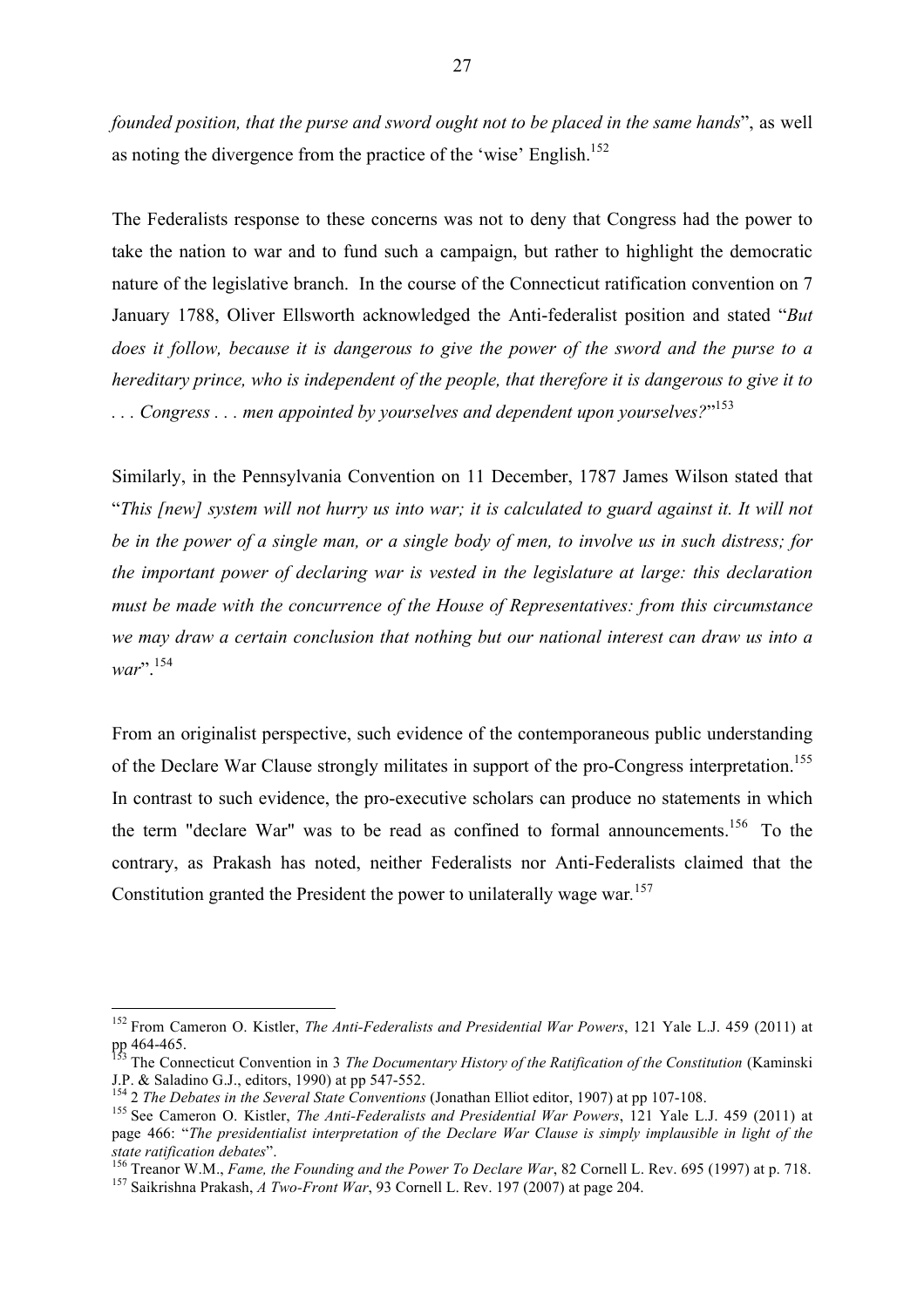#### *6. Contextual Provisions*

#### *6.1 Prohibition on States Engaging in War*

Yoo makes some additional contextual arguments that are said to militate in favor of the notion of broad executive war powers. Article I, Section 10 of the Constitution deals with the States, and relevantly provides that "*No State shall, without the Consent of Congress*, … *engage in War, unless actually invaded, or in such imminent Danger as will not admit of delay*." According to Yoo, this provision creates *exactly* the war powers process, between Congress and the States, that pro-Congress advocates want to create between Congress and the President.<sup>158</sup> It follows that, if the intent of the Framers was to fetter executive control of war powers, they could have easily replicated the arrangement pertaining to the States.<sup>159</sup>

This argument does not withstand close scrutiny. The language chosen by the Framers ('declare' and not 'make' war) was arrived at to leave scope for the Executive to carry out its war powers as Commander-in-Chief.<sup>160</sup> Once this is understood, there was no occasion to use such language to limit the Executive from 'engaging' in war. To the contrary, Article II contemplates that the President will engage in war, once 'declared'.

#### *6.2 Letters of Marque and Reprisal and the Captures Clause*

The phrase "Letters of Marque and Reprisal" conferred on Congress power over general reprisals outside the context of declared war.<sup>161</sup> The Founders embraced the idea that there were imperfect wars that were connected to the idea of reprisals and that did not need to be declared. This power was assigned the power of imperfect war to Congress. Yoo denies that the 'phrase referred to all forms of imperfect war'.<sup>162</sup>

 <sup>158</sup> Yoo, J.C., *War and the Constitutional Text*, University of Chicago Law Review, Vol 69, pages 1-41 (2002) at page 26; Yoo also discusses the differences in the adjectives between "declare" on the one hand, and "levy", "engage", "make" or "commence" in respect of the other provisions within the Constitution where war is

referred to: at pages 28-29.<br><sup>159</sup> Yoo also relies upon the Article III definition of treason which includes "levying War".<br><sup>159</sup> Jack M. Balkin, *Living Originalism*, (Belknap Press, 2011) discusses "*the reasons why cons* 

<sup>&</sup>lt;sup>161</sup> Charles A. Lofgren, *War-Making Under the Constitution: The Original Understanding*, 81 Yale LJ. 672 (1972) at pp 695-696.<br><sup>162</sup> John C. Yoo, The Continuation of Politics by Other Means: The Original Understanding of War Powers,

California Law Review, 84 (March): 167-305 at p. 251.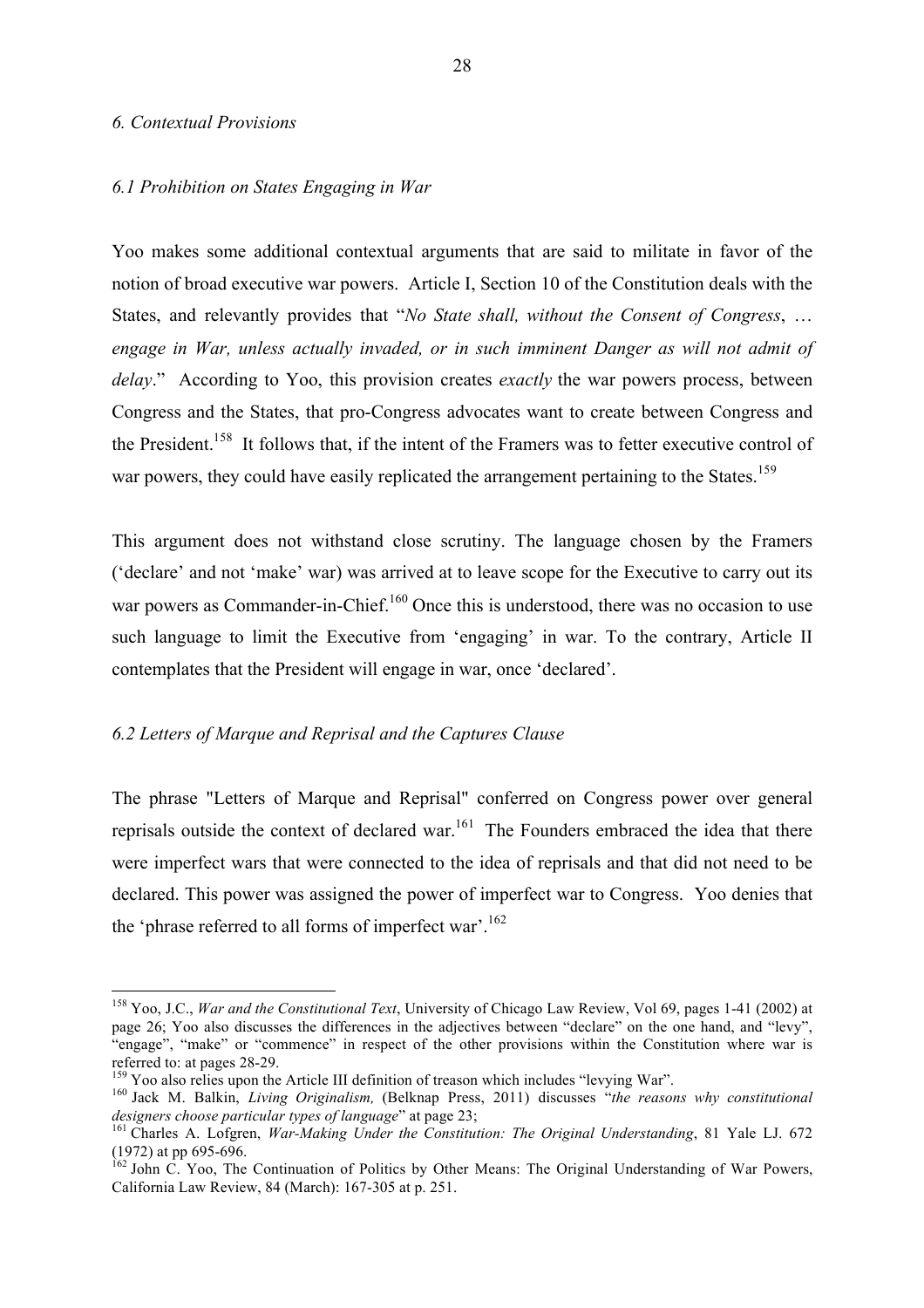Hamilton was of the view that the President's constitutional authority went no further than the "*authority to repel by force … any thing beyond this must fall under the idea of reprisals and requires the sanction of that Department which is to declare or make war*".163

Thomas Jefferson considered that "*the making [of] a reprisal on the nation is a very serious thing … It is considered an act of war, [therefore] the right of reprisal [is] expressly lodged*  with [Congress] by the Constitution, and not with the Executive".<sup>164</sup>

The Captures Clause<sup>165</sup> in the Constitution empowers Congress to undertake a form of imperfect war. The clause applied to both public and private forces. Congress controlled the taking of property by public vessels (including takings of property characterized as reprisals), but it did so under the Captures Clause.<sup>166</sup> This can be contrasted with the Letters of Marque and Reprisal, which applied to the licensing of private vessels, and not to the determination about what kinds of property those vessels could take.<sup>167</sup>

For those with a narrow view of the Declare War Clause, the task has been to read down the scope of the Captures and the Marque and Reprisal Clauses. Yoo for example argues that the Captures Clause confers on Congress only control over the procedural aspects of Captures and reaches only takings by private and not public vessels. However, Wuerth argues that the Captures Clause confers on Congress the broad power to determine the property subject to capture both during and before 'war', allowing Congress to initiate or escalate hostilities. <sup>168</sup>

The most harmonious contextual reading was that the powers to issue Letters of Marque and Reprisal and of Capture were to be read together with the War Powers Clause to provide a form of unbroken continuity empowering Congress to initiate all forms of armed hostility.<sup>169</sup>

 <sup>163</sup> Letter from Alexander Hamilton to James McHenry (May 17, 1798) in 21 *The Papers of Alexander Hamilton* 461-462 (Harold C. Syrett editor, 1974), cited in Kathryn L. Einspanier, *Burlamaqui, The Constitution, and the* 

*Imperfect War on Terror*, Georgetown Law Journal, Vol 96: 985 (2008) at page 993.<br><sup>164</sup> Thomas Jefferson, *Opinion of the Secretary of State* (May 16, 1793), reprinted in 7 John Bassett Moore, *A*<br>*Digest of International* 

<sup>&</sup>lt;sup>165</sup> Article I gives Congress the power to "make Rules concerning Captures on Land and Water".<br><sup>166</sup> Ingrid Wuerth, *The Captures Clause*, University of Chicago Law Review 76:1683 (2009)<br><sup>167</sup> Thus, the Marque and Repris captures.<br><sup>168</sup> Weurth, *supra*, at page 1740.

<sup>&</sup>lt;sup>169</sup> See Federalist No.44 in which Madison as Publius wrote that, under the Constitution, "*these licences must be obtained as well during war as previous to its declaration, from the government of the United States. This alteration [from the Articles of Confederation] is fully justified by the advantage of uniformity in all points which relate to foreign powers; and of immediate responsibility to the nation in all those, for whose conduct the nation itself is to be responsible.*"Prakash S.B., *Exhuming the Seemingly Moribund Declaration of War*, George Washington Law Review, Vol 77:89 (2008); William Young, *A Check on Faint-Hearted Presidents: Letters of*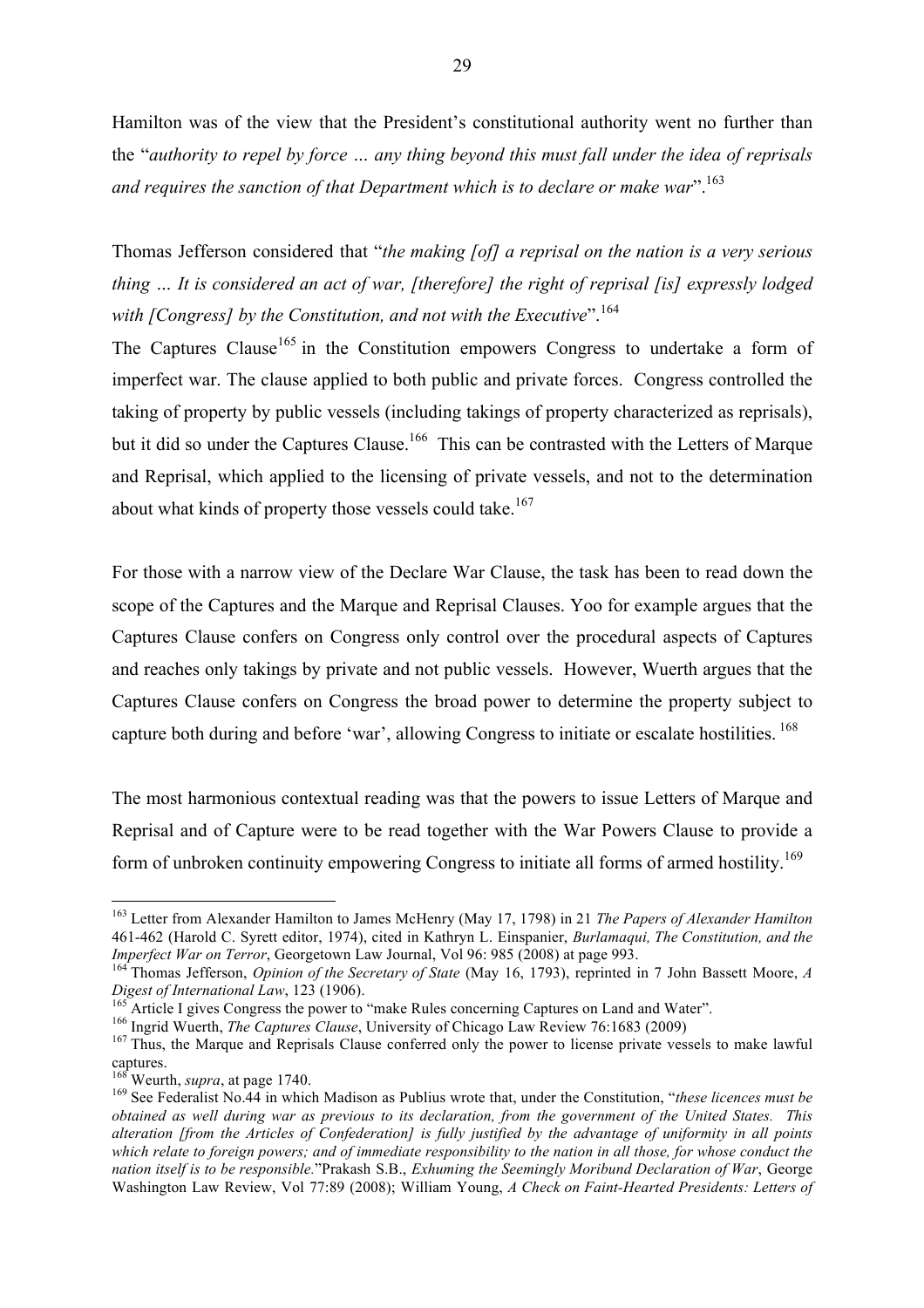#### 7. *Early Custom and Practice*

Those who argue for the primacy of Congress in respect of war-making powers find additional support in the contemporaneous statements of intent by the Framers, the conduct of the political branches and the earlier decisions of the Supreme Court.<sup>170</sup>

# *7.1 The Views of the Early Presidents*

Washington assumed the Presidency with a regular military force of less than 840 men, and with no Congressional approval to utilize them or the State militias. He was therefore driven to seek Congressional support for every military campaign he engaged in.<sup>171</sup>

Yoo suggests that Washington's military actions against the native American Wabash nation was conducted without authority.<sup>172</sup> Congress passed an Act which empower the President to "*protect the inhabitants of the frontiers .. from hostile incursions*".<sup>173</sup> Yoo interprets this as allowing only defensive actions. Washington, however, wrote to the Governor of the Western Territory, Arthur St. Clair, on 6 October, 1789 and authorized him to call on militia "*to act in conjunction with federal troops, in such operations, offensive or defensive" as he should judge necessary*". <sup>174</sup> Washington reported to Congress on 8 December 1790 that an offensive expedition had been authorized and placed his letter of 6 October the year before on the record. No issue was taken in Congress that the expedition was unauthorized. The expedition resulted in the deaths of many federal personnel. Washington reported this outcome to Congress on 14 December 1790. Once again, there was no issue taken as to the legality of the action. Congress thereafter approved a larger regular army and offensive expeditions in 1791.

 $\overline{a}$ 

*Marque and Reprisal*, 66 Washington & Lee Law Review 895 (2009); Aaron D. Simowitz, *The Original Understanding of the Capture Clause*, Depaul Law Review, Vol 59:121 (2009); J. Gregory Sidak, *The Quasi War Cases – And Their Relevance to Whether "Letters of Marque and Reprisal" constrain presidential war*  powers, 465 Harvard Journal of Law & Public Policy Vol 28.<br>
<sup>170</sup> Although even these sources are disputed.<br>
<sup>171</sup> Sofaer *supra* at pp 116-117.<br>
<sup>172</sup> Yoo & Delahunty *supra* at page 160: "*It appears that Washington set* 

*region that summer. On June 7, 1790, Washington ordered Generals Harmar and St. Clair to organize an offensive, punitive expedition into Indian territory. He neither sought nor received authorization from Congress*" citing Richard H. Kohn, *Eagle And Sword: The Federalists And The Creation of The Military Establishment In America*, 1783-1802 at 92-93 (1975) at p 102 (emphasis added).<br><sup>173</sup> Section 5 of Act of Sept. 29, 1789, 1 Stat. 95, 96 <sup>174</sup> Sofaer *supra* at p 120.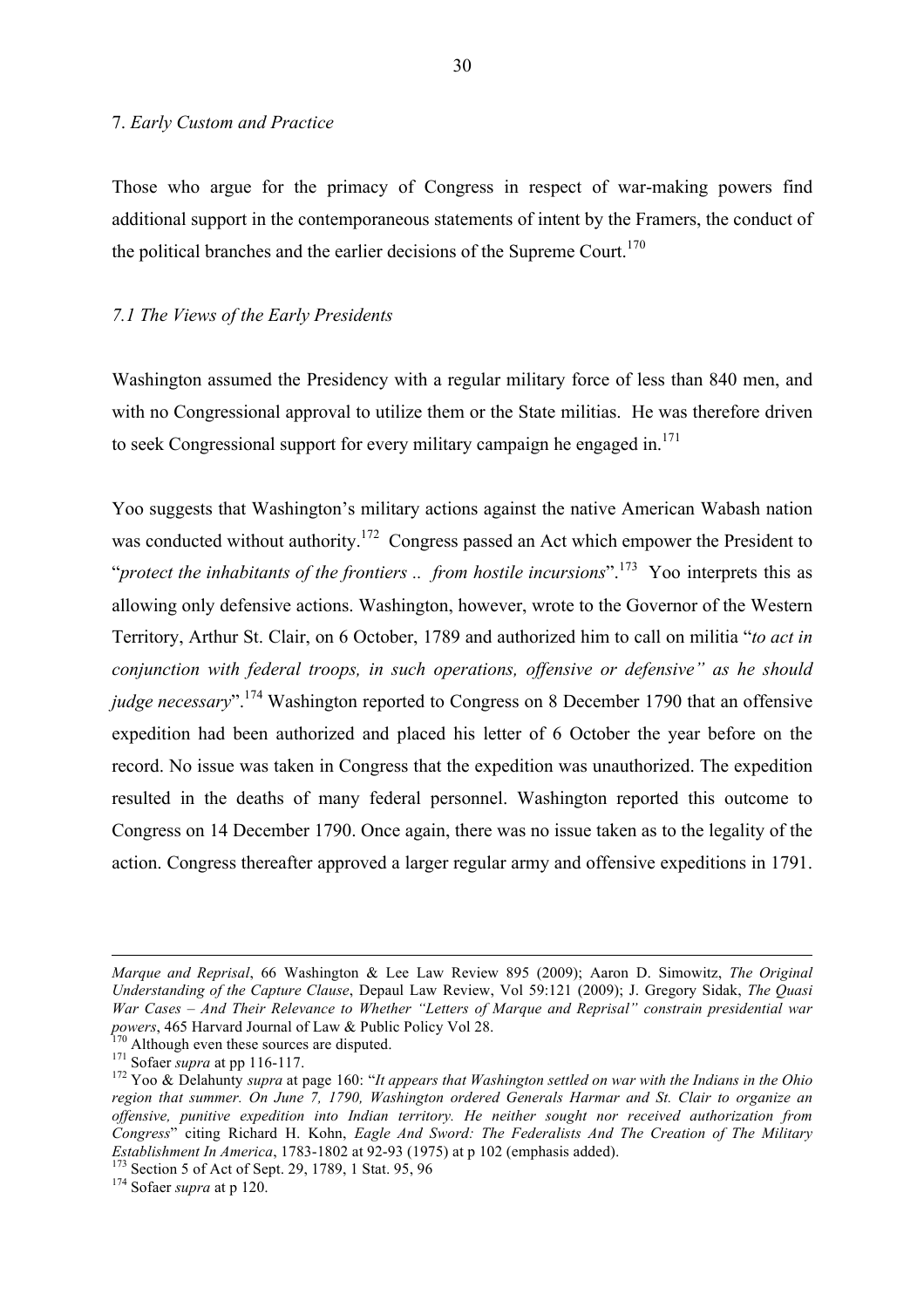Yoo's argument turns on his interpretation of the authorizing legislation – a construction that does not appear to have been shared by Congress.<sup>175</sup>

When Washington discussed a potential military expedition against the Creek nation with South Carolina Governor William Moultrie in the summer of 1793, he indicated that he hoped to launch an "*offensive expedition against the refractory part of the Creek nation, whenever Congress should decide that such measure be appropriate and necessary. The Constitution vests the power of declaring war with Congress; therefore no offensive expedition of importance can be undertaken until after they shall have deliberated upon the subject, and authorized such a measure".* There is a recognition by the President in this exchange that if he was to use more than just defensive measures, Congress would have to authorize them."176

This understanding of the Declare War Clause was shared by other key statesmen in the post ratification period. Madison stated in a letter to Jefferson on 2 April 1798: "*The Constitution supposes … that the ex[ecutive] is the branch of power most interested in war, [and] most prone to it. It has accordingly with studied care, vested the question of war in the* legisl[ature]."<sup>177</sup>

From 1801, President Jefferson engaged the nation in conflicts with the Barbary States. It is argued (including by Yoo) that he did so without Congressional authority.<sup>178</sup> In Jefferson's view, however, US naval vessels had been attacked and thus retaliations on foreign crafts were acts taken in self-defense of American shipping. Orders issued to Commodore Dale on 20 May 1801 were to 'chastise' opposing warships "*in case of their declaring war or* 

<sup>&</sup>lt;sup>175</sup> See also Ackerman, B. & Hathaway, O., Limited War and the Constitution: Iraq and the Crisis of Presidential Legality, 109 Mich. L. Rev. 447 (2011) at p 480-481: "*To support [Washington's] request, he sent Congress a letter from Governor St. Clair predicting war along the Ohio River if settlers were not restrained from retaliating against attacks by the Indian tribes. Congress responded with a provision authorizing St. Clair to call up the frontier militia to negotiate with the Indians "from strength…. [Later] Congress approved a new expedition of 3;000 men-wrapping it into the general appropriations bill in February 1791.*" Thus Yoo may also be making a very narrow point here (concerning authorizations contained within appropriations), which does not tend to support the claim that the President acted unilaterally.

<sup>176</sup> Prakash, S., *Unleashing the Dogs of War: What the Constitution Means by "Declare War"*, Cornell Law Review, Vol 93:45, 2007, at pages 97-98; This also appears to be the view of Sofaer: "*Washington authorized*  few military actions during his administration, most clearly approved by legislation..": Sofaer supra at p 129.<br><sup>177</sup> Telman, D.A.J., *The Foreign Affairs Power: Does the Constitution Matter?*, Temple Law Review, Vol 80,

pages 245-293 (2007): at page 256 citing letter from Madison to Jefferson dated 2 April 1798 found in *The Writings of James Madison*, 1790-1802 at 311, 312 (Gaillard Hunt ed., 1906). Madison expressed the same views during his Helvidius/Pacificus exchange with Hamilton – see below. <sup>178</sup> Delahunty & Yoo *supra* from p 162.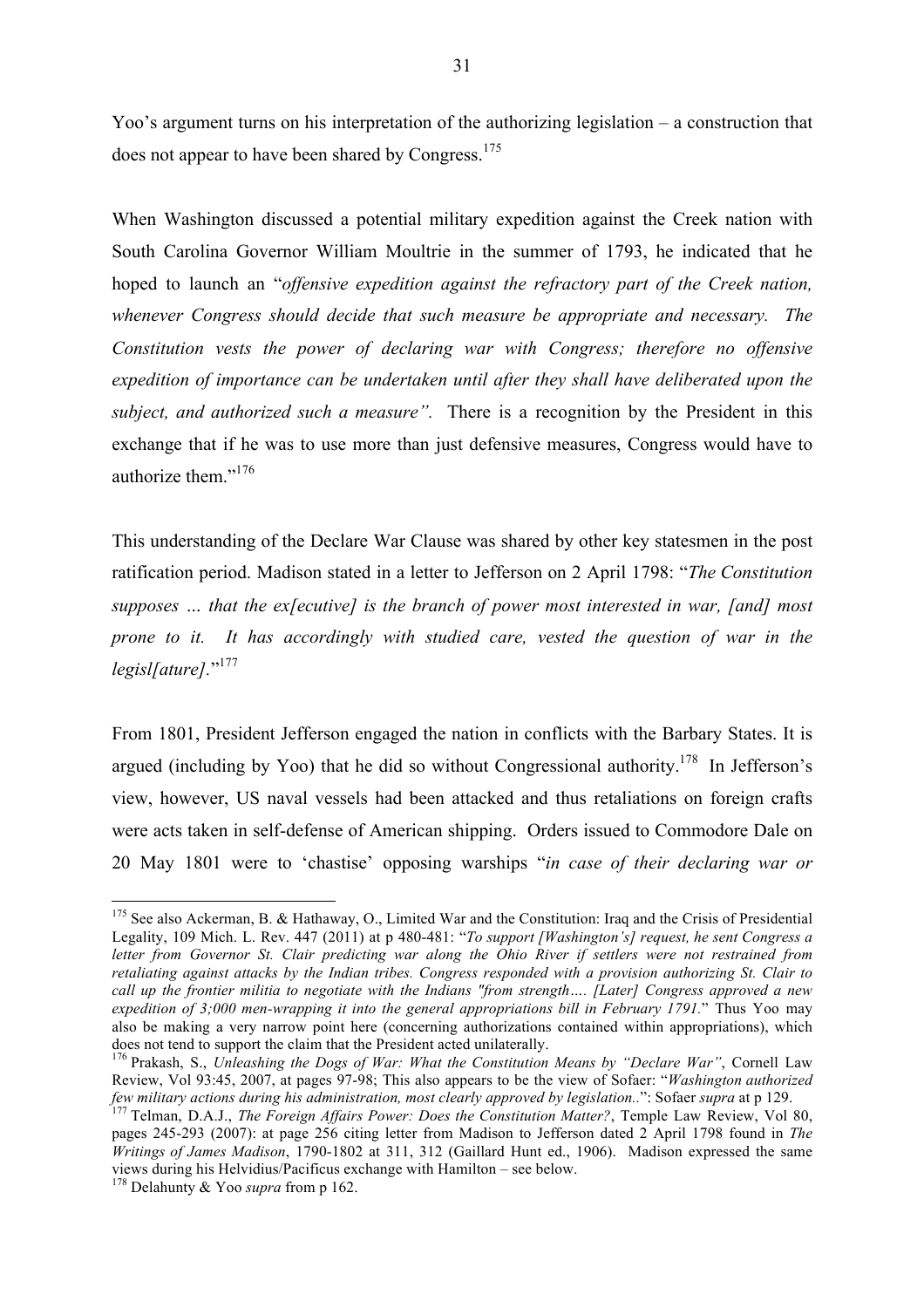*committing hostilities*".<sup>179</sup> As it turned out, unbeknownst to Jefferson, Tripoli had already declared War on 14 May. Congress thereafter authorized the President to use the newly constructed US Navy to "*subdue, seize and make prize of all vessels … as the state of war will justify, and may, in his opinion, require*".180

In June 1812, President Madison declared that "state of war" existed between the United States and Britain. This at first blush seems inconsistent with his earlier writings to Jefferson, however Madison presented Congress with "*a solemn question which the Constitution wisely confides to the legislative department of government*". The Senate at first refused to declare war as it wanted to limit the US response to reprisals, however the declaration of war was approved a few days later. <sup>181</sup>

# *7.2 The Neutrality Proclamation and the Pacificus-Helvidius Debates*

The most important foreign affairs decision of the Washington Presidency 'by far'<sup>182</sup> was the President's Declaration of Neutrality in the war that revolutionary France began with England in 1793. The declaration had wide ramifications as it affected treaties between the US and France, and the reception of a French ambassador. Washington had submitted a list of questions to his cabinet, including whether to involve Congress in the matter by calling the two houses together. Jefferson reported to Washington that this question had "*been decided negatively*".183

This matter ultimately led to the *Pacificus-Helvidius* essays between Alexander Hamilton and James Madison (respectively). Hamilton defended the President against the charge that he had committed certain heresies by unilaterally declaring neutrality and suspending treaties. As it turned out, when Congress reconvened on 3 December 1793, Washington explained his actions, and both Houses passed resolutions of approbations, praising his conduct.<sup>184</sup>

<sup>&</sup>lt;sup>179</sup> Sofaer *supra* at pp. 209-210.<br><sup>180</sup> Sofaer *supra* at pp. 209-216; *Naval Documents related to the United States Wars with the Barbary Powers*, United States Government Printing Office Washington, 1940, Volume II Part 3 of 3 at page 474.

<sup>181</sup> Telman, D.A.J., *The Foreign Affairs Power: Does the Constitution Matter?*, Temple Law Review, Vol 80, pages 245-293 (2007): at page 258. The conduct of Madison is reminiscent of the 'antecedent state of things' that Hamilton (as *Pacificus*) wrote in respect of the Neutrality Proclamation (see below).

<sup>&</sup>lt;sup>182</sup> Sofaer *supra* at p. 103.<br><sup>183</sup> Sofaer *supra* at p. 104: There was apparent concern that the Republican House would favor pro-French policies.

<sup>184</sup> Sofaer *supra* at page 116.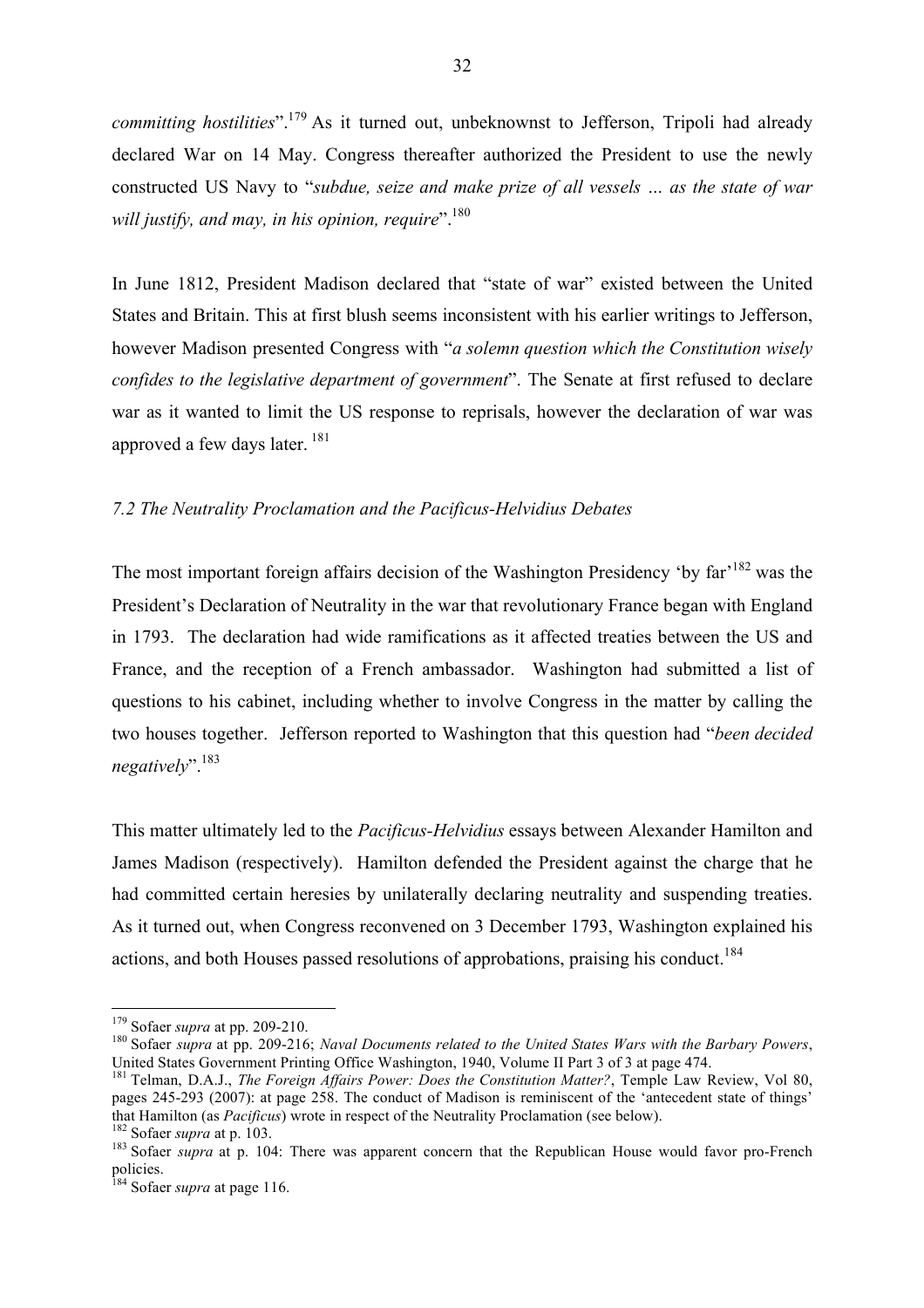Conceptually, a presidential declaration of neutrality might be seen to impermissibly encroach upon the very subject matter reserved to Congress under the War Powers Clause: that is, whether to go to war, *or not.* Hamilton addressed this issue head on, writing as *Pacificus.* He contended that the implicit congressional power to reject war did not preclude the President from taking executive action to preserve peace leading up to any declaration.<sup>185</sup>

In Hamilton's words "*If the Legislature have a right to make war on the one hand - it is on the other the duty of the Executive to preserve Peace till war is declared; and in fulfilling that duty, it must necessarily possess a right of judging what is the nature of the obligations which the treaties of the Country impose on the Government; and when in pursuance of this right it has concluded that there is nothing in them inconsistent with a state of neutrality, it becomes both its province and its duty to enforce the laws incident to that state of the Nation*." 186

Hamilton stated that the Executive "*cannot control the exercise of [Congressional] power*" with the consequence that Congress was not legally precluded from declaring war at any time. <sup>187</sup> The proclamation of neutrality in those circumstances merely established "*an antecedent state of things*" which Congress 'ought' to factor into its decision, but would be "*free to perform its own duties according to its own sense of them.*" 188

The better view of the *Pacificus-Helvidius* debates is that they do not support the notion that Hamilton proposed that the President could take the nation to war. He 'clearly believed that only Congress could declare war' notwithstanding his theory of concurrent powers in respect of neutrality.<sup>189</sup>

As Justice Robert Jackson later recognized in *Youngstown*, how far one can take these examples concerning original intent is debatable. It is debatable in large part because these

 <sup>185</sup> See William R. Casto, *Pacificus and Helvidius Reconsidered*, Northern Kentucky Law Review Vol 28:3 p 612 (2001) at pages 622

<sup>186</sup> *Pacificus No. 1* in *The Pacificus-Helvidius Debates of 1793-1994* (Morton J. Frisch editor, Liberty Fund, 2007) at pp 13-14.<br>
<sup>187</sup> *Pacificus No. 1 ibid* at page 15.<br>
<sup>188</sup> *Pacificus No. 1 ibid* at page 15.<br>
<sup>188</sup> William R. Casto, *Pacificus and Helvidius Reconsidered*, Northern Kentucky Law Review Vol 28:3 p 612

<sup>(2001)</sup> at pages 622, although it must be acknowledged that the matter is complicated by the effect of the obligation under the 11th article of America's Treaty of Alliance with France of 1778, which was arguably invoked by France's declaration of war on Great Britain.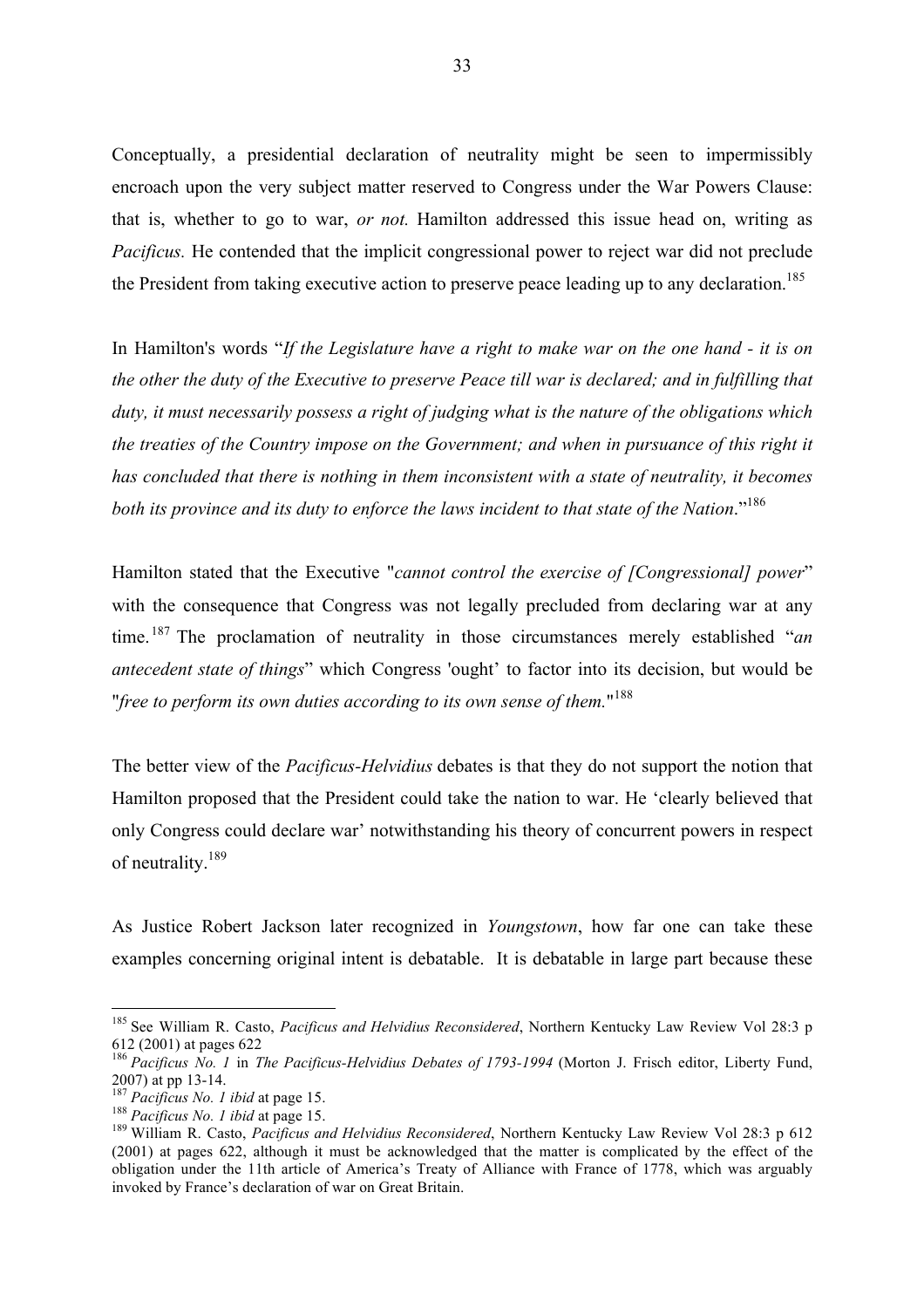statements represent the views of a few members of the elite class, and do not attempt in any way to gauge the pervading thought of the broader classes at the time of the Constitutional ratification.<sup>190</sup> It remains the case however that these examples demonstrate a consistent theme amongst the Framers and founding fathers: absent sudden invasions, only Congress could determine when to commit the nation to war.

# *8. Early Precedents: The Quasi War Cases*

During the administration of John Adams, Congress authorized a limited war with France ('the Quasi-War'). President Adams asked Congress to prepare the country for war while he undertook negotiations with towards a peaceful resolution. While no war was officially declared, Congress did enact a number of statutes during this time that included a power to seize French ships travelling to (but not from) French ports.<sup>191</sup>

In *Bas v Tingy*<sup>192</sup> the Supreme Court noted the difference between a "perfect war" where Congress had declared war upon another country, and an "imperfect war" where Congress had merely authorized hostilities. The seriatim opinions treated such 'imperfect' hostilities as 'war'.<sup>193</sup> This is significant as such an understanding undermines the pro-Executive argument that congressional power to authorize hostilities is limited to formal declarations of war.

In *Talbot v. Seeman* (1801), a case involving the salvage rights, newly appointed Chief Justice John Marshall stated: "*The whole powers of war being, by the Constitution of the United States, vested in congress, the acts of that body alone be resorted to as our guides in the enquiry*." Marshall CJ thought that such Congressional powers included the authorization to engage in limited hostilities, which he also regarded as 'war'.<sup>194</sup>

 <sup>190</sup> Donald S. Lutz, *A Preface to American Political Theory*, (University Press of Kansas, 1992): at page 90, 99- 100, 107.<br><sup>191</sup> Louis Fisher, *Presidential War Power*, (University Press of Kansas, 2013, 3<sup>rd</sup> Ed.) at pp. 23-26.

 $\frac{192}{192}$  4 US 37 (1800)<br><sup>193</sup> "Congress is empowered to declare a general war, or congress may wage a limited war; limited in place, in

*objects, and in time. If a general war is declared, its extent and operations are only restricted and regulated by the jus belli, forming a branch of the law of nations; but if a partial [war] is waged, its extent and operation depend on our municipal laws [as passed by Congress].*": 4 US 37 at 43 per Chase J.<br>124. Talbot v. Seeman, 5 U.S. (1 Cranch) 1, 28, 32 (1801).

<sup>&</sup>lt;sup>194</sup> Marshall CJ referred to the conflict with France as a "war"; see also Charles A. Lofgren, *War-Making Under the Constitution: The Original Understanding*, 81 Yale LJ. 672 (1972) at p. 701.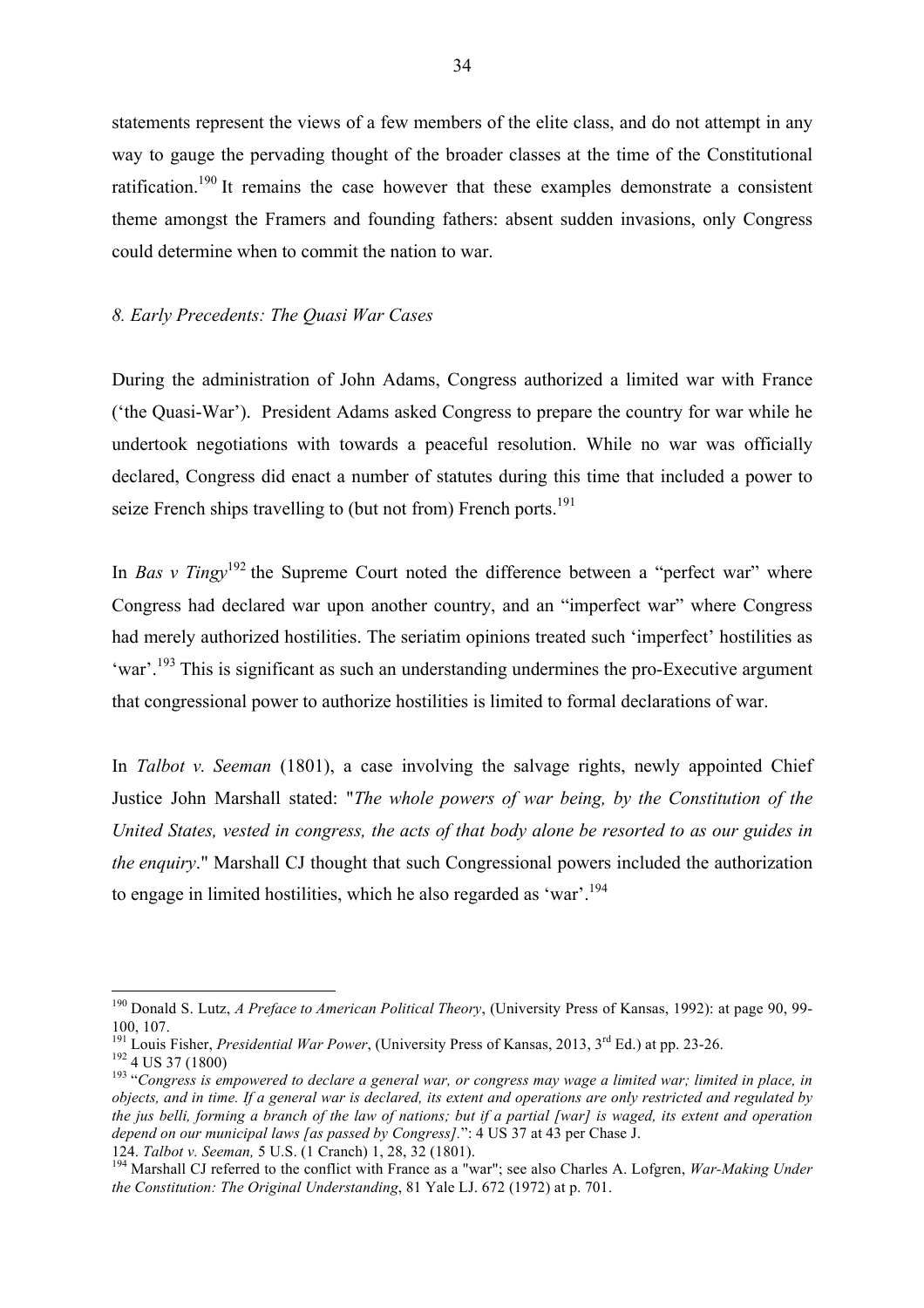In *Little v Barreme*<sup>195</sup> the Supreme Court found that the captain of a US frigate was liable to pay damages to the owner of a neutral Danish vessel captured during the Quasi War with France. Marshall CJ, delivering the opinion of the Court, gave a strict reading to the Act of Congress authorizing capture of vessels travelling to French ports. As the Danish vessel was travelling from a French port, the Executive action was unauthorized by Congress and, accordingly, the seizure was unlawful. This case is significant as the Court found that damages were payable notwithstanding that the captain of the US ship was acting on orders from the President. That is, the Act of Congress trumped the presidential command in respect of defining the scope of the conflict.

# *9. Structural Considerations and The President's Role in Foreign Affairs*

Yoo's principal structural argument concerning war powers is that Congress retains the power of the purse, thus establishing the ultimate check on executive power.<sup>196</sup> This argument, however, assumes that hostilities are already on foot. It makes equal (or more) structural sense that Congress would possess the ability to withdraw funds from a war that may not go as planned, or as a check on the power of the commander-in-chief.<sup>197</sup>

In matters of national security, the nature and extent of the President's foreign affairs power must be reconciled with the war power by those who would advocate for the primacy of Congress. There is admittedly some potential for dovetailing between the two powers from a functional perspective. For example, in his address 1823 address to Congress, President Monroe espoused his doctrine declaring the United States' intention to oppose European attempts at colonizing the Western hemisphere. Just as Washington's Neutrality Proclamation was said to risk French relations, Monroe's implied threat risked provoking European aggression.198

<sup>&</sup>lt;sup>195</sup> 6 US 170 (1804).<br><sup>196</sup> John C. Yoo, *The Continuation of Politics by Other Means: The Original Understanding of War Powers*,<br>California Law Review, 84 (March): 167-305 at page 174.

<sup>&</sup>lt;sup>197</sup> Prakash, S., *Unleashing the Dogs of War: What the Constitution Means by "Declare War"*, Cornell Law Review, Vol 93:45 (2007) at p.56.

<sup>&</sup>lt;sup>198</sup> Waxman, M.C., *The Power to Threaten War*, The Yale Law Journal, 123:1626, 2014, pages 1626-1691 at p 1644.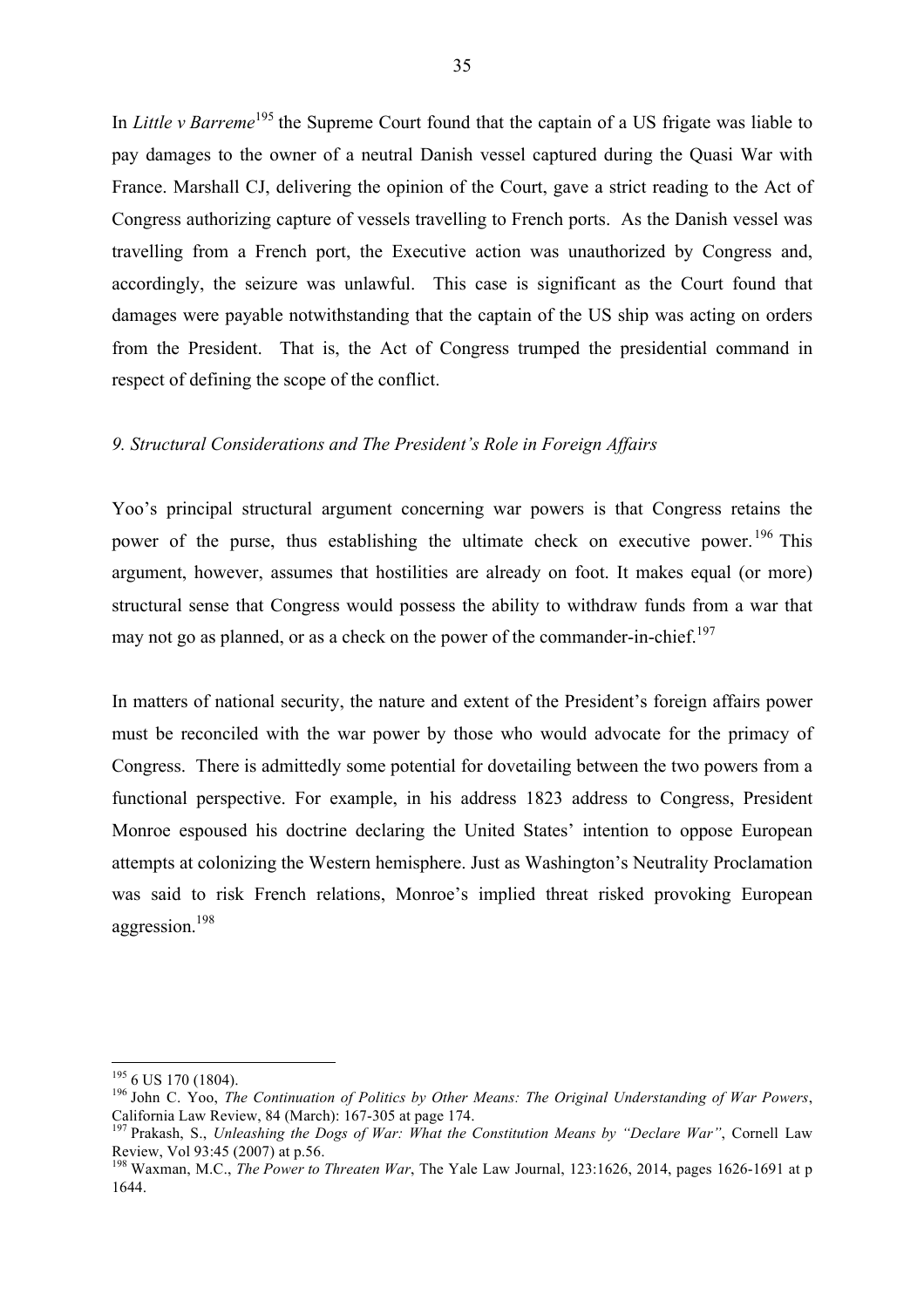The seminal pro-Executive decision in this field is the heavily criticized<sup>199</sup>, *US v Curtiss-Wright Export Corp*.<sup>200</sup> The President had, by proclamation, prohibited the sale of arms to parties engaged it the Chaco conflict in Bolivia. The proclamation was made pursuant to a joint resolution of Congress. Justice Sutherland recognized *the President as the* "*sole* organ" of the Federal government in the field of international relations, and foreign affairs as "*a power which does not require a basis for its exercise an act of Congress.*" 201

Harold Koh said of this decision, "*I prefer the "shared power" view of the Constitution in foreign affairs, symbolized by Justice Jackson's canonical concurrence in Youngstown Sheet & Tube Co. v. Sawyer, versus a view of "exclusive executive prerogative" in the War on Terror, bottomed on Justice Sutherland's sweeping dicta in United States v. Curtiss- Wright Export Corp*". 202 Michael Ramsay suggests that *Curtiss-Wright's* theory of extraconstitutional power<sup>203</sup> in foreign affairs is "*demonstrably wrong*".<sup>204</sup>

If one needs to reconcile Sutherland J's views with the Constitution, then rather than the President being the "sole organ" of foreign affairs power (to the exclusion of any congressional involvement) *Curtiss-Wright* may be best understood as designating the President as the single mouthpiece or agent through which foreign policy is to be conducted in order to establish a clear and consistent message.<sup>205</sup> But this take on the case would amount to no more that a normative assessment of structural issue. It would not provide

 <sup>199</sup> Michael D. Ramsey, *The Myth of Extraconstitutional Foreign Affairs Power*, 42 Wm. & Mary L. Rev. 379 (2000) from p. 42: "Curtiss-Wright is a striking departure from the usual view of constitutional law..".<br><sup>200</sup> 299 US 304 (1936).<br><sup>201</sup> 299 US 304 (1936) at p 319-320; although this *dicta* is relied upon to support a uni

power over foreign affairs, it is noteworthy that this decision did not hold that Congress impermissibly intruded into Article II Executive authority. Indeed, the Court referred to the "*unwisdom of requiring Congress in this field of governmental power to lay down narrowly definite standards by which the President is to be* 

governed...": at p 321-322<br>
<sup>202</sup> Koh, H.H., *Can the President be Torturer in Chief?*, Indiana Law Journal, Vol 81:1145 (2006) at p. 1155.<br>
<sup>202</sup> Koh, H.H., *Can the President be Torturer in Chief?*, Indiana Law Journal,

<sup>&</sup>lt;sup>204</sup> Ramsay *supra* at p. 381.<br><sup>205</sup> This take on the nature of the role gains some support from the decision of Circuit Judge Nelson in *Durand v Hollins* 8 F. Cas. 111 (1860). In 1854, Captain Hollins aboard the USS Cyane bombarded Greytown, Nicaragua in response to an "irresponsible and marauding community" which destroyed American property in the town. Durand, a US citizen living in Greytown, sued Captain Hollins for the destruction of his property as a result of the bombardment. At issue was a defense of justification, which relied upon Executive authority to carry out the attack. Upholding the defense, Judge Nelson held that "*as the executive head of the nation, the president is made the only legitimate organ of the general government, to open and carry on correspondence or negotiations with foreign nations, in matters concerning interests of the country or of its citizens*". Although nuanced, this decision better recognizes the pragmatism underlying the position of the President as the appropriate rubric through which foreign affairs are to be conducted (as opposed to a sole repository of constitutional power).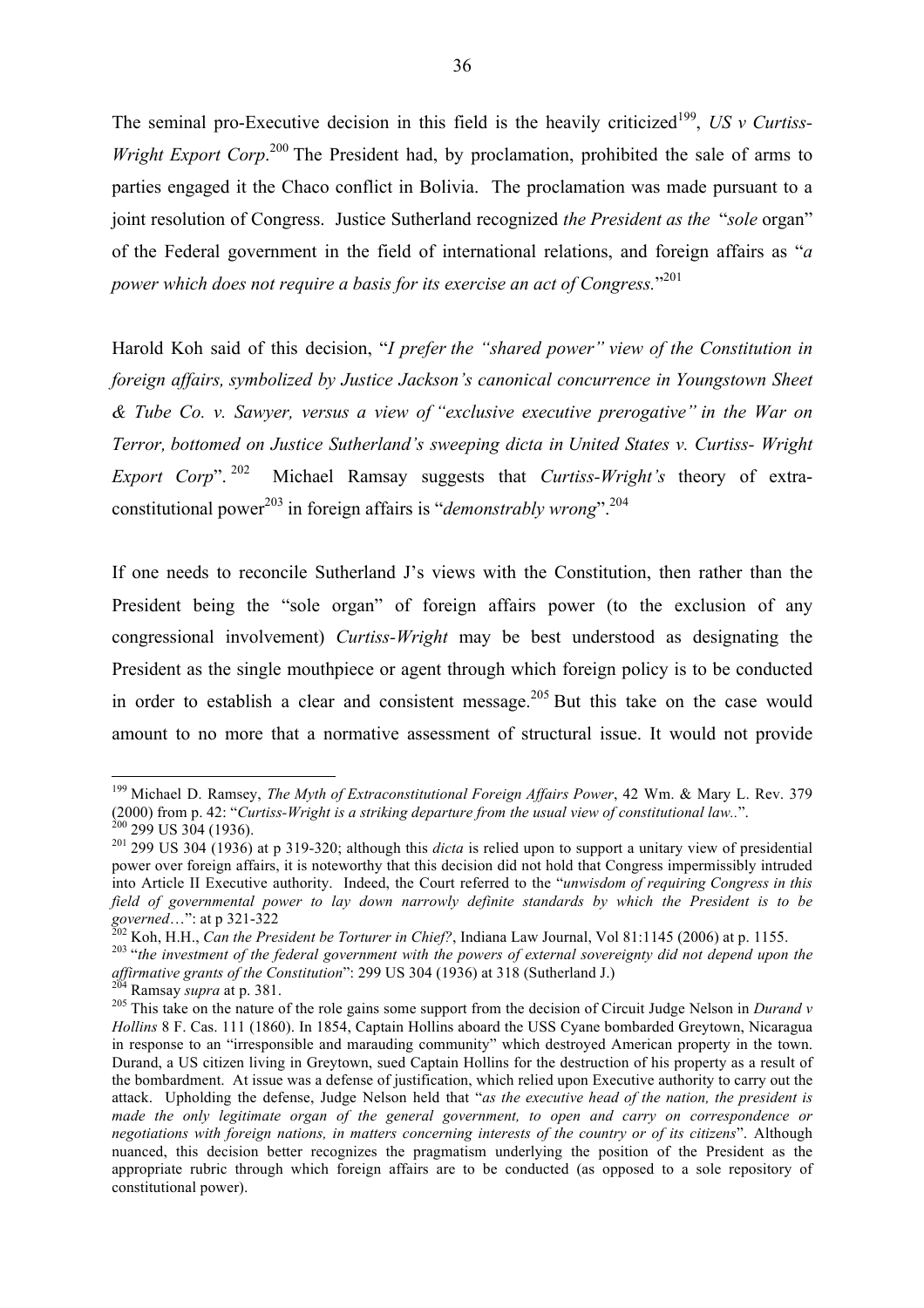strong grounds to undermine earlier decisions concerning the role of Congress in respect of war powers based on the text of the Constitution, or established practice in foreign affairs following the *Pacificus-Helvidius* debates.

# *Conclusion to Part I*

Two broad schools of thought have emerged to compete for ascendency based on analyses of text, history and original understanding of the Declare War Clause. The pro-Executive model argues that the Constitution must be read against the backdrop of Europeans theorists who heavily influenced the legal thought of the Framers.<sup>206</sup> John Yoo's contribution to this debate has been to introduce textual arguments which, on his thesis, suggest that the Framers intended to effect an allocation of war powers consistent with these political thoughts.

The second model argues that the constitutional separation of the war powers was written to purposely reject the ideas of the European theorists by vesting the power to initiate hostilities in Congress. Taken together, the grants to Congress of power over the declaration of war and issuance of letters of marque and reprisal were intended by the Framers to give the new Congress complete authority over the commencement of war. $207$ 

The formalist arguments mounted by pro-Executive scholars such as John Yoo do not survive close scrutiny. Their analysis does not adequately accommodate the political thought at the time of the Framing, in which European constitutional philosophy was rejected in favor of a republican ideology designed to accommodate the nascent autochthonal ethos that is American exceptionalism. The evidence amongst both the elite and broader political classes in this time is replete with examples that support the pro-Congressional distribution of war powers under the Constitution. In contrast, there is a paucity of evidence to contradict this model, including from the Anti-Federalists who were motivated to defeat the compact. The history of the Framing, ratification and early practice all militate towards a conclusion that the Framers and ratifiers of the Constitution understood the Declare War Clause to require that the President gain Congressional approval before committing the nation to war.

<sup>&</sup>lt;sup>206</sup> (eg) Vattel and Blackstone who assigned war powers to the Executive.<br><sup>207</sup> Charles A. Lofgren, *War-Making Under the Constitution: The Original Understanding*, 81 Yale LJ. 672 (1972) at p. 700.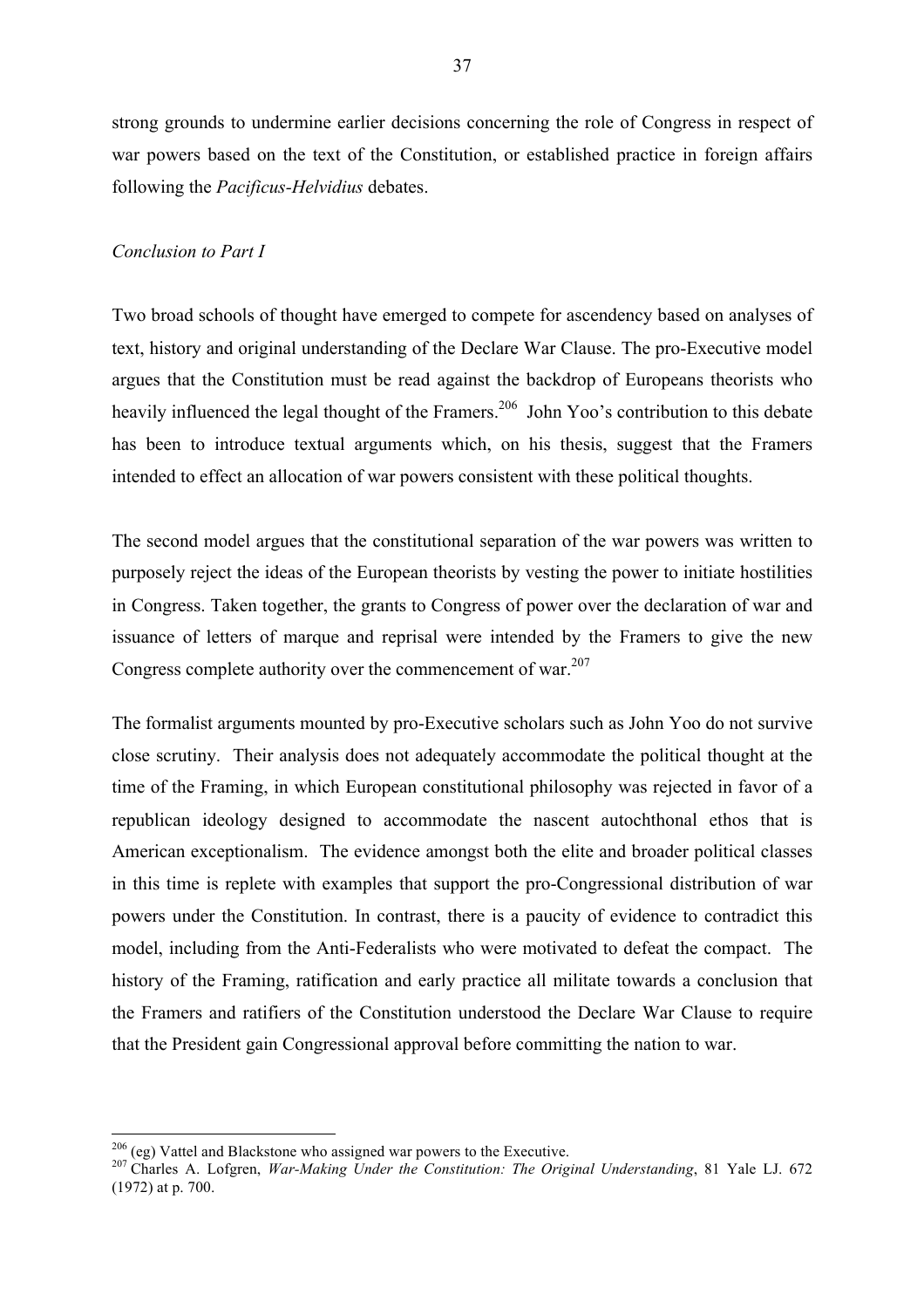# *Part II – The Functionalist Approach to Interpretation of War Powers Under the Constitution Introduction*

Justice Jackson once warned that there is danger that if the Court does not temper its doctrinaire logic with a little practical wisdom, it will convert the constitution into a 'suicide pact<sup>'</sup>.<sup>208</sup> Those words are particularly apt in a debate about war powers where existential threats to the nation may demand that the constitutional boundaries between the powers of the branches be determined according to the inherent necessities of governmental coordination.' 209

The originalist defense of Executive war powers has also has taken a more nuanced form designed to capitalize on the rise of modern military industrial complex. In this iteration of the argument, the Framers are said to have been wise enough to have created a flexible system of war powers that eschews fixed rules on how wartime decisions are made. Such a framework is highly pragmatic and easily adaptable to the circumstances that now confront the nation. This explication of the pragmatic roots of our constitutional system of war powers can 'then slip imperceptibly into a defense of executive prerogative, chiefly to initiate the use of force without prior congressional approval, but also, it seems, to disregard statutory restrictions on military judgments as events might require.<sup>210</sup>

The following section traces the lineage from the Founding roots examined in Part I to the modern era in order to scrutinize the case for a functionalist interpretation of War powers based principally on prudential consideration.

# *10. The Mexican War*

The years of the Mexican War (1846-48) and the decade immediately following were a time of substantial change in the balance of the war powers between Congress and the Executive.

<sup>&</sup>lt;sup>208</sup> Terminiello v. City of Chicago, 69 S. Ct. 894, 912, 937 (1949) (Jackson, J., dissenting)<br><sup>209</sup> J.W. Hampton, Jr., & Co. v. United States, 276 U.S. 394, 406 (1928).<br><sup>210</sup> Barron, D.J. & Lederman, M.S., *The Commander Doctrine, an Original Understanding*, Harvard Law Review, Vol 121 January 2008, no.3, pages 689-804 at page 801.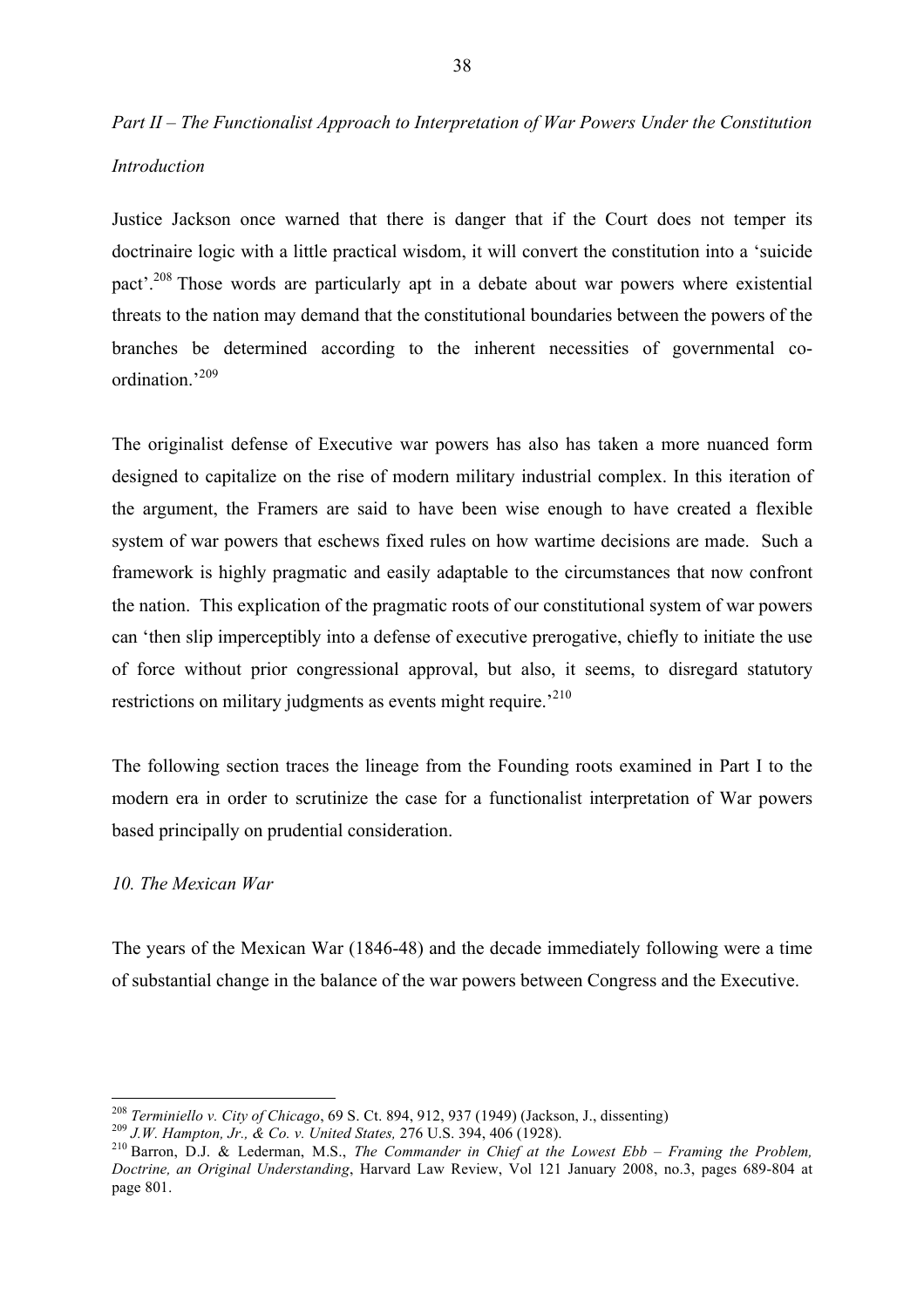James K. Polk's election to office in 1845 saw the first president arrive in the White House 'who lacked high military or diplomatic experience'<sup>211</sup>. He also remains the only president who served as Speaker of the House.

Texas had won its independence from Mexico in 1836. It was annexed to the USA in 1845 in the first year of Polk's presidency, creating tensions with Mexico.<sup>212</sup> Polk dispatched federal troops to occupy disputed territory just north of the Rio Grande on the Texas-Mexico border without congressional authorization.<sup>213</sup> Polk claimed that the citizens of Texas had rights to security and protection that justified his gathering of forces in Texas and in sending emissaries to Mexico in advance of conflict.<sup>214</sup>

On 11 May 1846, Polk announced that the defensive position he had adopted to avoid an invasion of Texas had been breached by the Mexican army. The President then asked Congress for a declaration that would recognize the existence of war and called for authority to raise a large body of volunteers.<sup>215</sup> Congress quickly affirmed that a state of war existed by act of Mexico, called for a speedy prosecution of the war, and authorized funds and forces to that end  $^{216}$ 

Notwithstanding that Polk described the conflict as a "just war", at the conclusion of hostilities two years later the House of Representatives issued a resolution that censured the President Polk for precipitating the war 'unnecessarily and unconstitutionally'.<sup>217</sup> The measure passed by a vote of 85 to  $81<sup>218</sup>$  Among those voting for the amendment was Congressman Abraham Lincoln.<sup>219</sup>

<sup>&</sup>lt;sup>211</sup> Akhil Reed Amar, America's Constitution: A Biography, (Random House, 2005) at pp 143-144.<br><sup>212</sup> Louis Fisher, *Presidential War Power*, (University Press of Kansas, 2013, 3rd ed) at page 39.<br><sup>213</sup> This action ultima

Fisher, *Presidential War Power*, (University Press of Kansas, 2013, 3rd ed) at page 38-44.<br><sup>214</sup> Authority for Polk's military readiness might be traced back to President Madison's message to Congress of December 1810, in which he explained that he had unilaterally ordered a military takeover in West Florida because the subversion of Spanish authority in West Florida exposed the United States to "*ulterior events which might essentially affect the rights and welfare of the Union*": see Henry Bartholomew Cox, *War, Foreign Affairs* 

<sup>&</sup>lt;sup>215</sup> Henry Bartholomew Cox *ibid* at page 144.<br><sup>216</sup> Henry Bartholomew Cox *ibid* at page 145; by a vote of 174 to 14.<br><sup>217</sup> Mark T. Uyeda, *Presidential Prerogative under the Constitution to Deploy U. S. Military Forces* 

<sup>&</sup>lt;sup>218</sup> Louis Fisher, *Presidential War Power* (University Press of Kansas, 2013, 3rd ed) at page 43.<br><sup>219</sup> Lincoln made a speech in support of the censure accusing Polk of harboring a desire for "*military glory - that attractive rainbow, that rises in showers of blood - that serpent's eye, that charms to destroy*": Abraham Lincoln, Speech in United States House of Representatives (Jan. 12, 1848).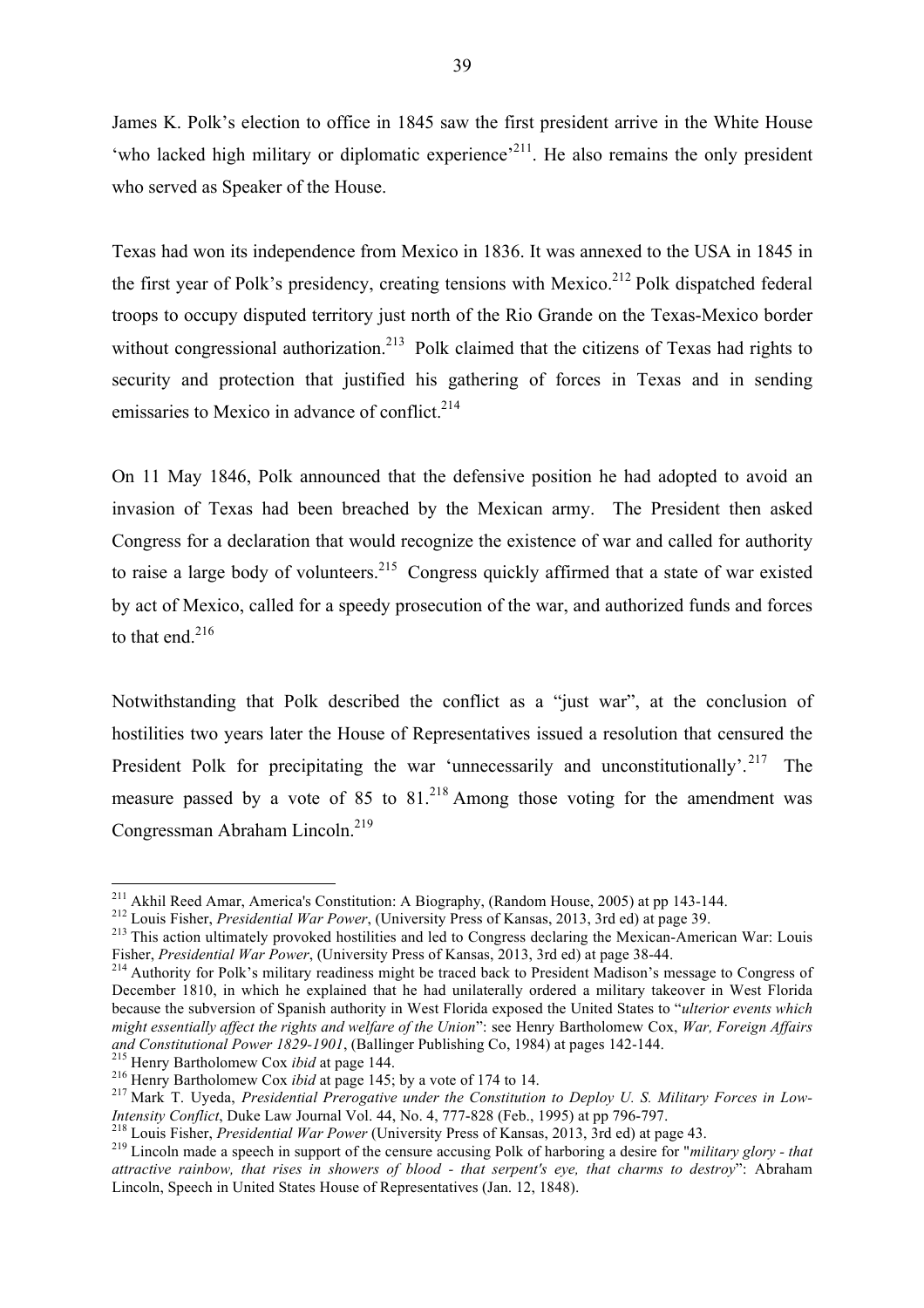#### *11. The Civil War Cases*

At the outbreak of the Civil War, following the attack on Fort Sumter on 12 April 1861, President Lincoln imposed a blockade on southern ports. In his message to a special session of Congress on 4 July 1861, Lincoln defended his actions by reference to the existential threat that was presented: "*it was with the deepest regret that the Executive found the duty of employing the war power, in defense of the Government, forced upon him he could but perform this duty or surrender the existence of the Government…*".220

Congress later passed a statute ratifying Lincoln's military action. The question of whether the President had a right to institute a blockade of the ports came before the Supreme Court in The Prize Cases.<sup>221</sup> The Supreme Court inquired whether, at the time this blockade was instituted, a state of war existed which would justify resort to such means of subduing the hostile force. The Court held that "*if a war be made by invasion of a foreign nation, the President is not only authorized but bound to resist force by force. He does not initiate the war, but is bound to accept the challenge without waiting for any special legislative authority*."222

This was an important constitutional moment for the country. A bare majority of five justices held that, as of late April 1861 a state of "Civil War" existed as a matter of fact. It followed, under international law, that if foreign ships ran the blockades, they were subject to arrest and seizure.<sup>223</sup> Although recognizing a duty on the part of the President to meet any existential threat with force, the Court did not decide that the Executive possessed a broad independent war-making power. Rather, the facts of the case fell within the exception contemplated by the Framers involving the repulsion of 'sudden attacks', and not the initiation of war.<sup>224</sup>

<sup>&</sup>lt;sup>220</sup> Lincoln's July 4th 1861 Message to Congress.<br><sup>221</sup> 67 U.S. 2 Black 635 (1862) (1863)<br><sup>222</sup> 67 U.S. 2 Black 635 (1862) at p 661 (Grier J).<br><sup>223</sup> George P. Fletcher, *Our Secret Constitution – How Lincoln Redefined Am* University Press, 2001) at pages 80-81: "*The Court was able to craft this conclusion without conceding that the*<br>Confederacy represented an independent belligerent power waging full-scale war."

*Confederacy represented an independent belligerent power waging full-scale war."* <sup>224</sup> It is noteworthy that Nelson J dissented in *The Prize Cases* on the basis that "*no Civil War existed between this Government and the States in insurrection till recognized by the Act of Congress 13th of July, 1861; that the President does not possess the power under the Constitution to declare war or recognize its existence within the meaning of the laws of nations, which carries with it belligerent rights, and thus change the country and all its citizens from a state of peace to a state of war*…": 67 U.S. 2 Black 635 635 (1862) at p. 698.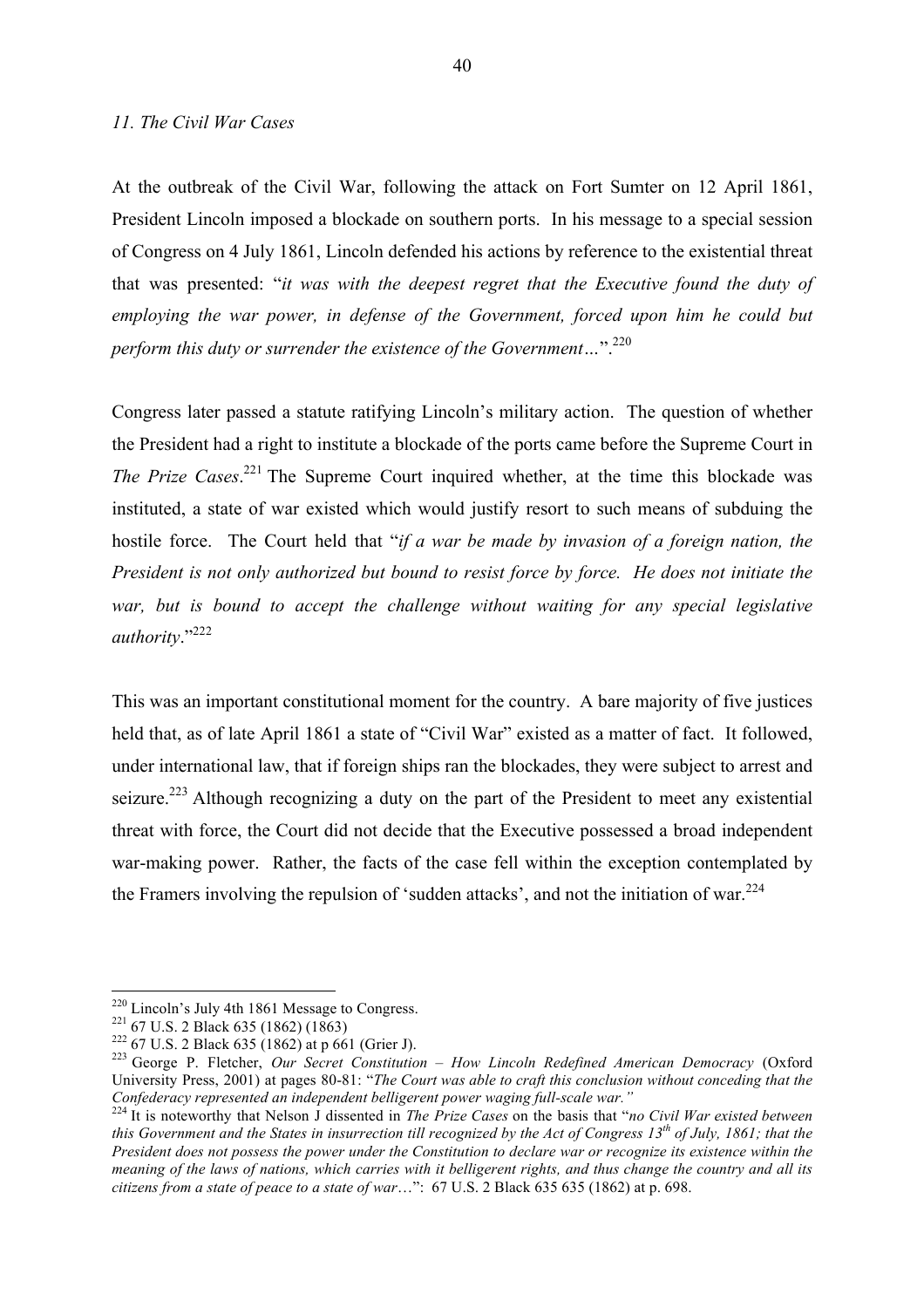Once again, however, historical examples can serve both sides of the debate. John Yoo considers this episode to be supportive of a plenary presidential war-making power: Lincoln "*invoked his authority as Commander-in-Chief and Chief Executive to conduct war, initially without congressional permission, when many were unsure whether secession meant war. Only Lincoln's broad interpretation of his Commander-in-Chief authority made that step of freeing the slaves possible*".<sup>225</sup>

Lincoln's subsequent conduct is consistent with view that the President is compelled to act in the face of existential threats, *a fortiori* when Congress is not in session. Lincoln explained his actions to Congress when it returned for a Special Session in July 1861: "*Whether strictly legal or not [the blockades and raising of militias] were ventured upon under what appeared to be a popular demand and a public necessity, trusting then, as now, that Congress would ratify them*".<sup>226</sup> Congress passed legislation ratifying Lincoln's actions.<sup>227</sup>

Lincoln also felt the hard fetters of the Constitution as enforced by the Courts. After Virginia seceded from the Union on 17 April, 1861, Maryland's strategic importance became acute given its proximity to Washington. On 27 April Lincoln unilaterally authorized General Winfield Scott to suspend the writ of *habeas corpus*, at or near any military line between Philadelphia and Washington. On 25 May, federal troops arrested John Merryman in Maryland, for recruiting and training sympathizers to the Confederate cause. Chief Justice Roger Brooke Taney, sitting in the federal District Court, issued a writ of *habeas corpus* to secure Merryman's release and delivery before the Court by 28 May.<sup>228</sup> In Taney CJ's opinion, Lincoln had acted unconstitutionally as only Congress had the power to issue the writ (given the power was located in Article I of the Constitution).<sup>229</sup>

In response, Lincoln disregarded Taney CJ's order. Lincoln posited the question to Congress on 4 July 1861 that an insurrection "*in nearly one-third of the States had subverted the whole* 

<sup>&</sup>lt;sup>225</sup> Yoo contends that Lincoln's approach contrasted with that of James Buchanan, his predecessor, who believed that secession was illegal but that he lacked the constitutional authority to stop it: Yoo, J., *Crisis And Command.* (Kaplan Publishing, 2011) at p 206.<br><sup>226</sup> Lincoln's July 4<sup>th</sup>, 1861 Message to Congress.

<sup>&</sup>lt;sup>227</sup> Thomas Jefferson also made references to higher obligations that might arise in times of emergency that obviate the need for strict observance of the written laws. For instance, he opined, *"[t]o lose our country by a scrupulous adherence to written law, would be to lose the law itself, with life, liberty, property and all those who are enjoying them with us; thus absurdly sacrificing the end to the means.*": Letter from Thomas Jefferson to John B. Colvin (Sept. 20, 1810).<br><sup>228</sup> *Ex parte Merryman*, 17 F. Cas. 144 (C.C. Md. 1861) (Case No. 9487)<br><sup>229</sup> Akhil Reed Amar, *America's Constitution*, (Random House, 2005) Chapter 3 at page 122.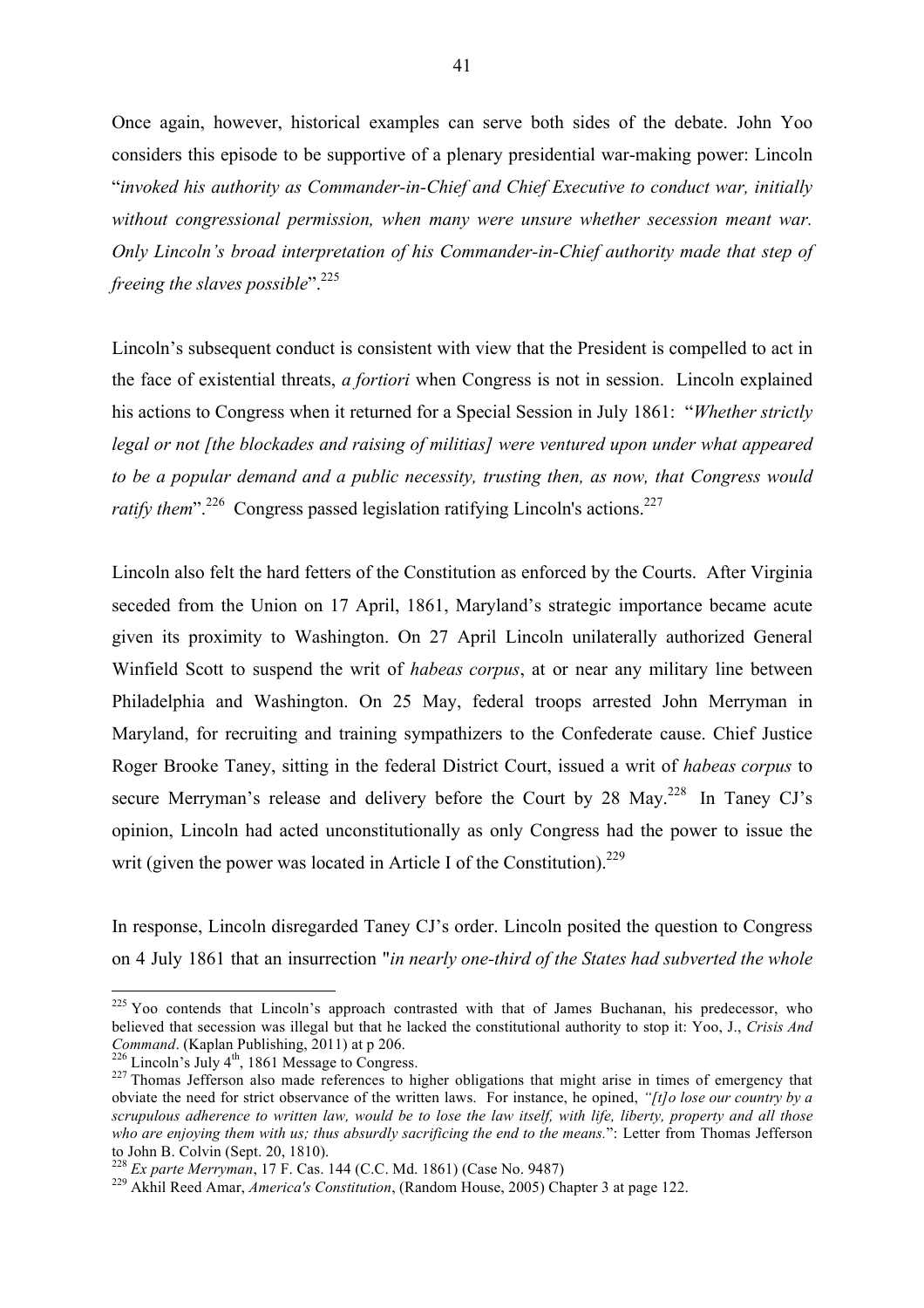*of the laws . . . Are all the laws, but one, to go unexecuted, and the government itself go to pieces, lest that one be violated?*". He answered his own question in the negative: the President would violate his oath "*if the government should be overthrown, when it was believed that disregarding the single [instance of constitutional] law, would tend to preserve it..*".<sup>230</sup>

Later, in 1866, after a civilian named Lambdin P. Milligan had been charged with war crimes and convicted by military commission, the Court again held that the President's actions were unconstitutional.<sup>231</sup> The Court's decision in *Ex parte Milligan* had large ramifications for Reconstruction politics after the Civil War. However, for present purposes, the case is especially noteworthy as it contains one of the only opinions in all US jurisprudence that expressly contends that Congress cannot infringe upon the President's Commander-in-Chief power.232

# *12. Franklin Roosevelt, Robert Jackson and the Separation of Powers*

Within a week of becoming the Prime Minister in May of 1940, Winston Churchill cabled President Franklin D. Roosevelt and described the urgency of the situation facing the Allied powers in Europe.233 Churchill stated that the "*immediate needs are: first of all, the loan of forty or fifty of your older destroyers to bridge the gap between what we have now and a large new construction we put in hand at the beginning of the war*<sup>".234</sup> Roosevelt initially rejected the demand.<sup>235</sup> Roosevelt told Churchill that a destroyer deal would require specific congressional authorization. This was seemingly unlikely because Senator David Walsh,

<sup>&</sup>lt;sup>230</sup> Lincoln's July 4<sup>th</sup>, 1861 Message to Congress; see also Akhil Reed Amar, *America's Constitution, A Biography*, (Random House, 2005), Chapter 3, page 122<br><sup>231</sup> *Ex parte Milligan* 71 U.S. 2 (1866).

<sup>&</sup>lt;sup>232</sup> Chief Justice Chase (joined by three other members of the Court) at pp 139-140: "*Congress has the power not only to raise and support and govern armies but to declare war. It has, therefore, the power to provide by law for carrying on war. This power necessarily extends to all legislation essential to the prosecution of war with vigor and success, except such as interferes with the command of the forces and the conduct of campaigns…Congress cannot direct the conduct of campaigns..."*; see also Skibell R., *Separation-of-Powers and the Commander in Chief: Congress's Authority to Override Presidential Decisions in Crisis Situations*,

<sup>&</sup>lt;sup>233</sup> See Delahunty, R.J. *Robert Jackson's Opinion on the Destroyer Deal and the Question of Presidential Prerogative, Vermont Law Review 38:65 (2013).* 

<sup>&</sup>lt;sup>234</sup> Delahunty *supra* at page 71.<br><sup>235</sup> One basis for the rejection was that Roosevelt wanted a public undertaking from Churchill that the ships would not be conveyed to the victorious Germans in the event that Britain surrendered. Churchill refused this demand, fearing that it would demoralize the public: Delahunty *supra* at page 73.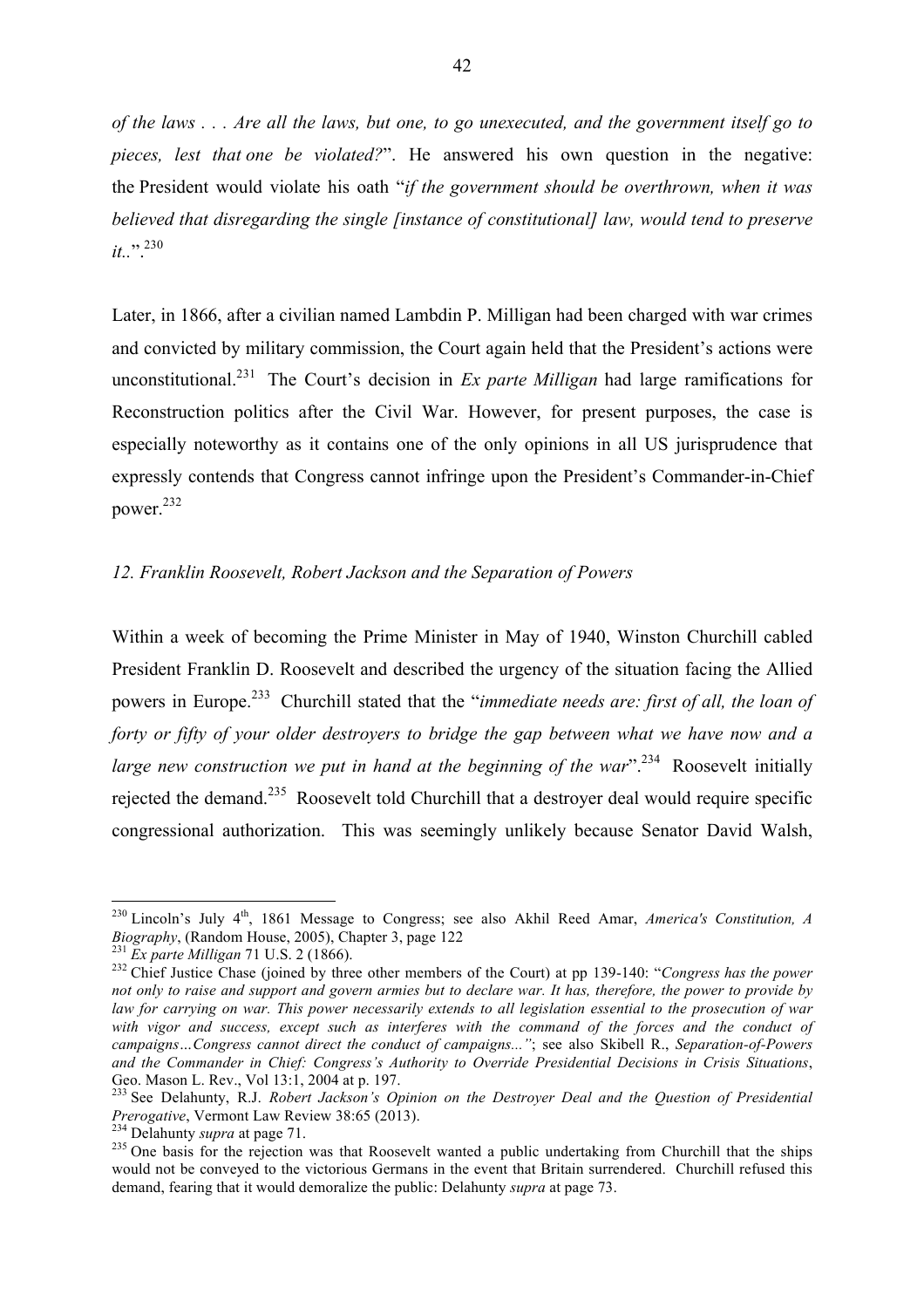Chair of the Senate Naval Affairs Committee (and an isolationist)<sup>236</sup> had discovered that the Navy had already been secretly providing torpedo boats to Britain through private defense contractors. The Senator sponsored legislation that prohibited the disposal of any US military equipment unless certified by the Chief of Staff of the relevant armed forces division that such materiel was "*not essential to the defense of the United States*". 237

Another legislative obstacle was the *Espionage Act of 1917* which provided that, during a war in which the United States was a neutral nation, "*it shall be unlawful to send out of the jurisdiction … any vessel built, armed, or equipped as a vessel of war…*".238 However, faced with clear prohibitions in the Walsh Amendment, FDR"s Attorney General Robert Jackson advised that the sale of the destroyers would not affect 'the total defensive position' of the United States – thus supporting the case for certification of the transaction.<sup>239</sup> The Destroyer Deal was eventually signed on 2 September 1940.

The advice Jackson rendered in this period later exposed him to a charge that he had recognized and supported a capacious view of Presidential prerogative powers.<sup>240</sup> After serving as Attorney General under Franklin D. Roosevelt in WWII, Jackson served as a prosecutor at the Nuremburg Tribunal and as a Justice of the Supreme Court. The indelible mark he left on the question of allocation of war-powers however is found in his concurring opinion in the most canonical judgment in the field – *Youngstown.*

## *13. Youngstown – the Steel Seizures Case*

When a President acts in a field in which Congress has legislated, or has expressed an intention not to legislate, the 'acknowledged touchstone for constitutional analysis is

<sup>&</sup>lt;sup>236</sup> Delahunty *supra* at pages 73-74.<br><sup>237</sup> The "Walsh Amendment".<br><sup>238</sup> Jackson overcame this particular obstacle by relying on an 1883 Act in which Congress authorized the sale of surplus navy vessels. He also parsed the language of the Walsh Amendment and the *Espionage Act* so as to leave untrammeled the Executive Authority to dispose of the naval vessels; Louis Fisher, *Presidential War*  Powers, (University Press of Kansas, 2013) at pp 74-75.<br><sup>239</sup> *Acquisition of Naval and Air Bases in Exchange for Overage Destroyers* 39 Op. Att'y Gen. 484 (1940)

noting that Jackson relied in part on Sutherland J's judgment in *Curtiss-Wright* (39 Op. Att'y Gen. at pp 486- 487); see also Louis Fisher, *Presidential War* Powers, (University Press of Kansas, 2013) at pp 74-76; see also Delahunty *supra* at p. 88. <sup>240</sup> After being reminded in the course of the *Youngstown* argument of his opinion as Attorney General in the

Destroyer Deal, he wrote "*While it is not surprising that counsel should grasp support from such unadjudicated claims of power, a judge cannot accept self-serving press statements of the attorney for one of the interested parties as authority in answering a constitutional question, even if the advocate was himself. But prudence has counseled that actual reliance on such nebulous claims stop short of provoking a judicial test*": 343 U. S. at 647.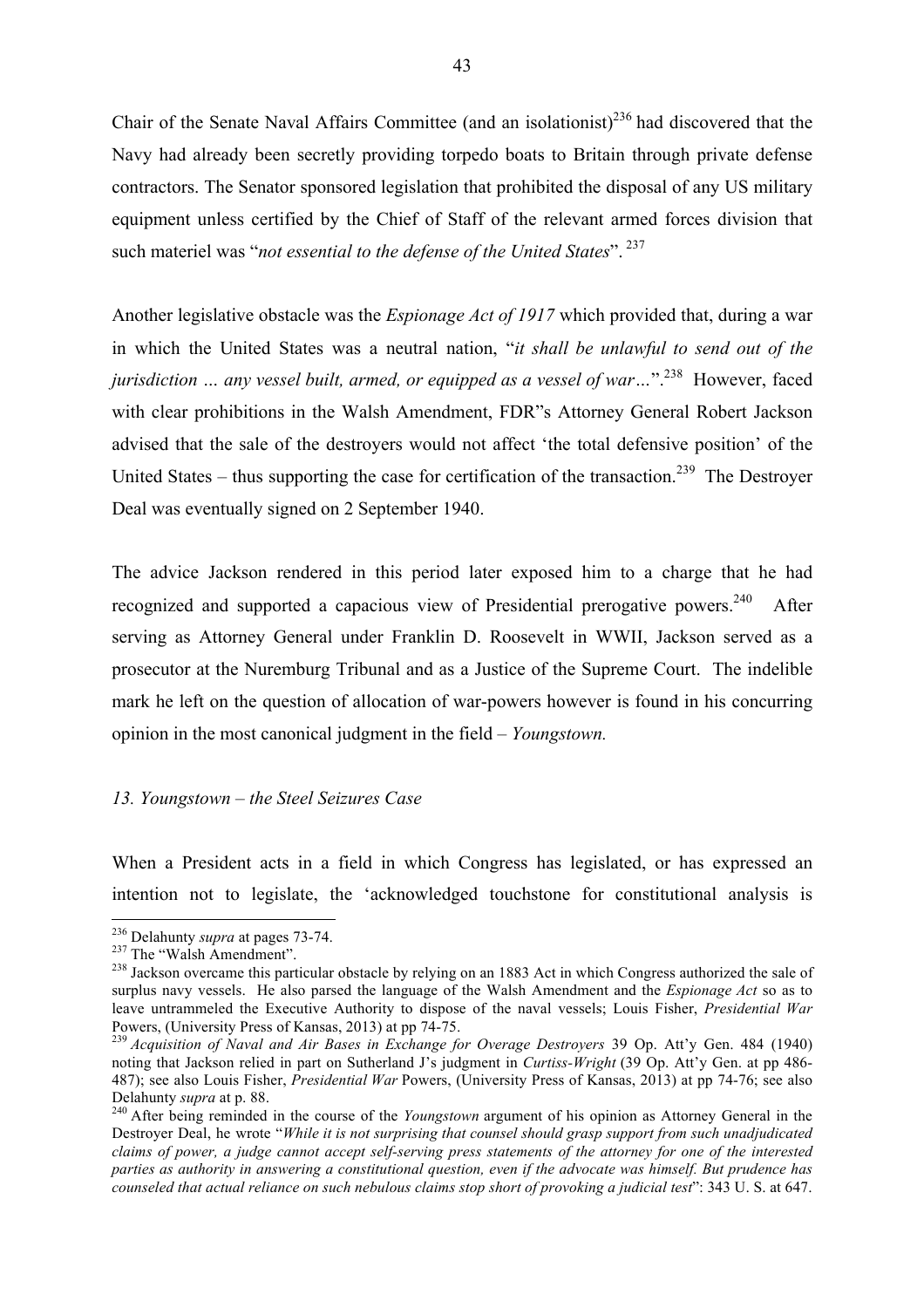*Youngstown*<sup>'.241</sup> President Truman had attempted to take over of the steel mills during the Korean War, ostensibly for the reason that a labor strike would have impacted on the war effort. Congress had, however, passed the Taft-Hartley dealing with labor strikes, and had considered but rejected the inclusion of a provision granting the President authority to seize businesses.<sup>242</sup>

Justice Jackson based his opinion on the notion that "*Presidential powers are not fixed but*  fluctuate, depending upon their disjunction or conjunction with those of Congress."<sup>243</sup> He then created a tripartite taxonomy as follows: '1. When the President acts pursuant to an express or implied authorization of Congress, his authority is at its maximum, for it includes all that he possesses in his own right plus all that Congress can delegate. 2. When the President acts in absence of either a congressional grant or denial of authority, he can only rely upon his own independent powers, but there is a zone of twilight in which he and Congress may have concurrent authority, or in which its distribution is uncertain. 3. When the President takes measures incompatible with the expressed or implied will of Congress, his power is at its lowest ebb, for then he can rely only upon his own constitutional powers minus any constitutional powers of Congress over the matter.<sup>244</sup>

Applying this analysis, Jackson J concurred in the (6:3) majority opinion which found that the President had acted unconstitutionally, his powers falling within zone three of the matrix and thus at their lowest ebb. What is immediately noteworthy about Justice Jackson's approach is that, while it recognized a zone where powers may be concurrent, it plainly proceeds on the basis that, where Congress acts decisively, its position takes primacy.<sup>245</sup>

Jackson J's opinion echoed the concerns of the Framers who had sought to restrain the exercise of executive power: "*With all its defects, delays and inconveniences, men have discovered no technique for long preserving free government except that the Executive be under the law, and that the law be made by parliamentary deliberations*".246

<sup>&</sup>lt;sup>241</sup> Harold H. Koh, *Can the President be Torturer in Chief*?, Indiana Law Journal, Vol 81:1145 (2006) at 1160.<br><sup>242</sup> Labor Management Relations Act of 1947 29 U.S.C. § 401-531 (The Taft–Hartley Act) of 23 June, 1947.<br><sup>2</sup> *is subject to limitations consistent with a constitutional Republic whose law and policy-making branch a representative Congress*": 343 U. S. at pp 645-646. <sup>246</sup> 343 U. S. at p 655.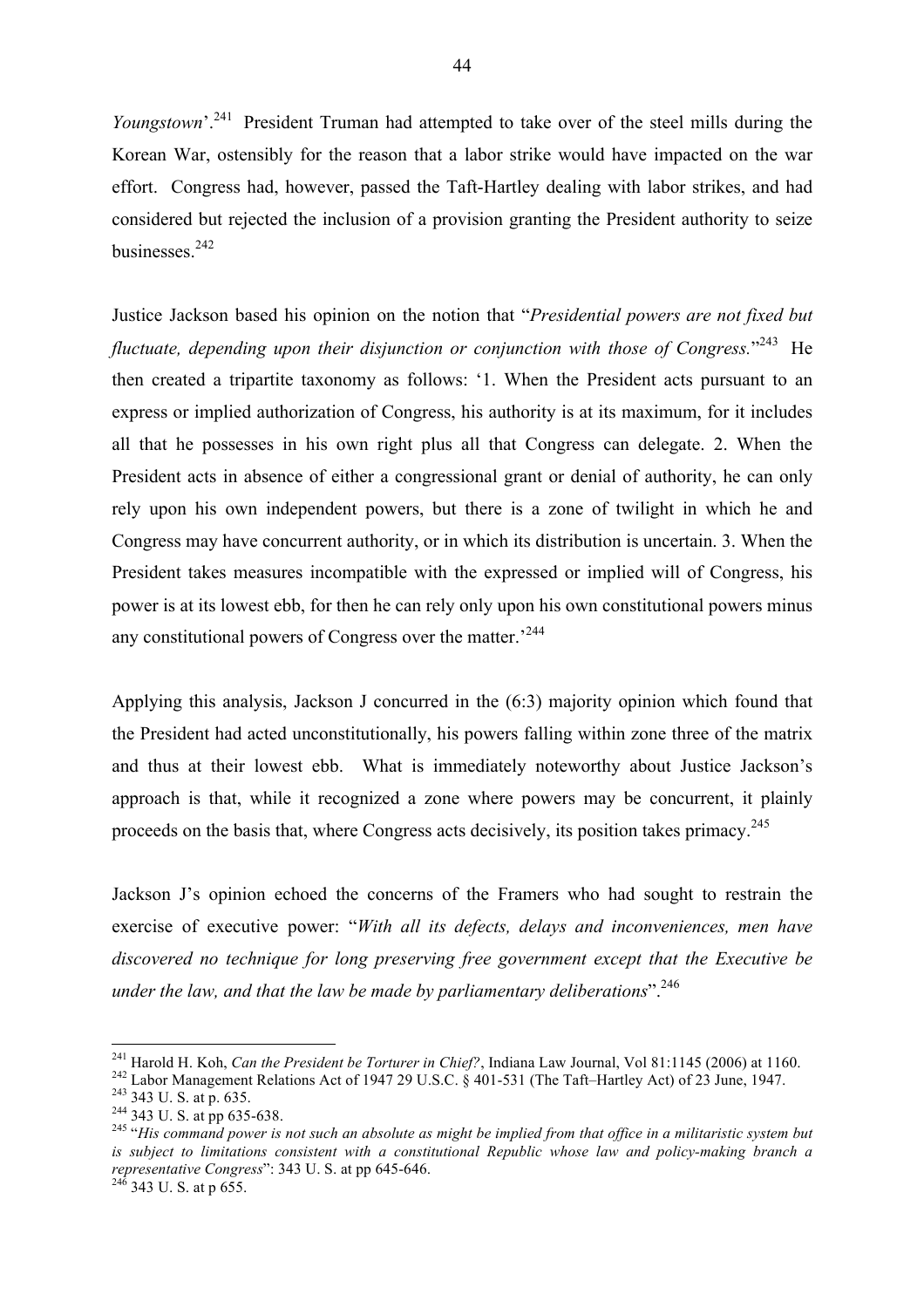In order to reconcile his approach with his earlier position as FDR's Attorney General, Jackson stated that the opinion was based on a question of statutory construction (only)<sup>247</sup>. and that in order to effect the Destroyer Deal without congressional authority would have required the President to resort to "*a power at once so conclusive and preclusive*" it must be cautiously scrutinized "*for what is at stake is the equilibrium established by our constitutional system*".248

Justice Robert Jackson's decision in *Youngstown* remains the seminal constitutional authority concerning war-powers. It quite plainly approaches the issue from a position of Congressional supremacy over executive power. However, notwithstanding *Youngstown's*  canonical status, it was 'rewritten'<sup>249</sup> in 1981 in *Dames & Moore v Regan*<sup>250</sup> – a case involving a claim arising out of the Iran Hostage Crisis. *Dames & Moore* took an exceptionally deferential to executive power by relying on inferences from statutes that did not expressly deal with certain subjects (in order to elevate the analysis into Category 1), and similarly by drawing inferences from Congressional acquiescence to executive conduct. In this way, the case marked a dramatic *de facto* expansion of Categories 1 and 2 of *Youngstown*, with a concomitant narrowing of Category 3 – the only category where the President might be overruled by valid legislation.<sup>251</sup>

# *14. The Evolving Definition of 'War'*

As was seen from early post ratification cases such as *Bas v Tingy*,<sup>252</sup> the Framers recognized the existence of a continuum of hostilities that they designated as either forms of 'perfect' war or 'imperfect' war. This nomenclature, however, fell out of use by the 20<sup>th</sup> Century. The United Nations Charter, which now regulates the international laws of war known as *jus ad bellum*, employs the language of "armed attack" and "use of force".<sup>253</sup> A similar shift away from "war" has occurred in the law of armed conflict (*jus in bello*). The Geneva Conventions

<sup>247</sup> 343 U. S. at p. 645, note 14. <sup>248</sup> 343 U. S. at p. 638. <sup>249</sup> Harold H. Koh, *Can the President be Torturer in Chief?*, Indiana Law Journal, Vol 81:1145, 2006, at pp 1160-1161.<br><sup>250</sup> 453 U.S. 654 (1981).<br><sup>251</sup> Koh *supra* at pp 1160-1161<br><sup>252</sup> 4 U.S. 37 (1800).<br><sup>253</sup> Franck, T.M., *Who Killed Article 2(4)? Or: Changing Norms Governing the Use of Force by States*, 64 Am.

J. Int'l L. 809 (1970) at page 812; see also Waxman M.C., *Cyber-attacks and the Use of Force: Back to the Future of Article 2(4)*, Yale Journal of International Law, Vol 36:421, 2011 at page 441.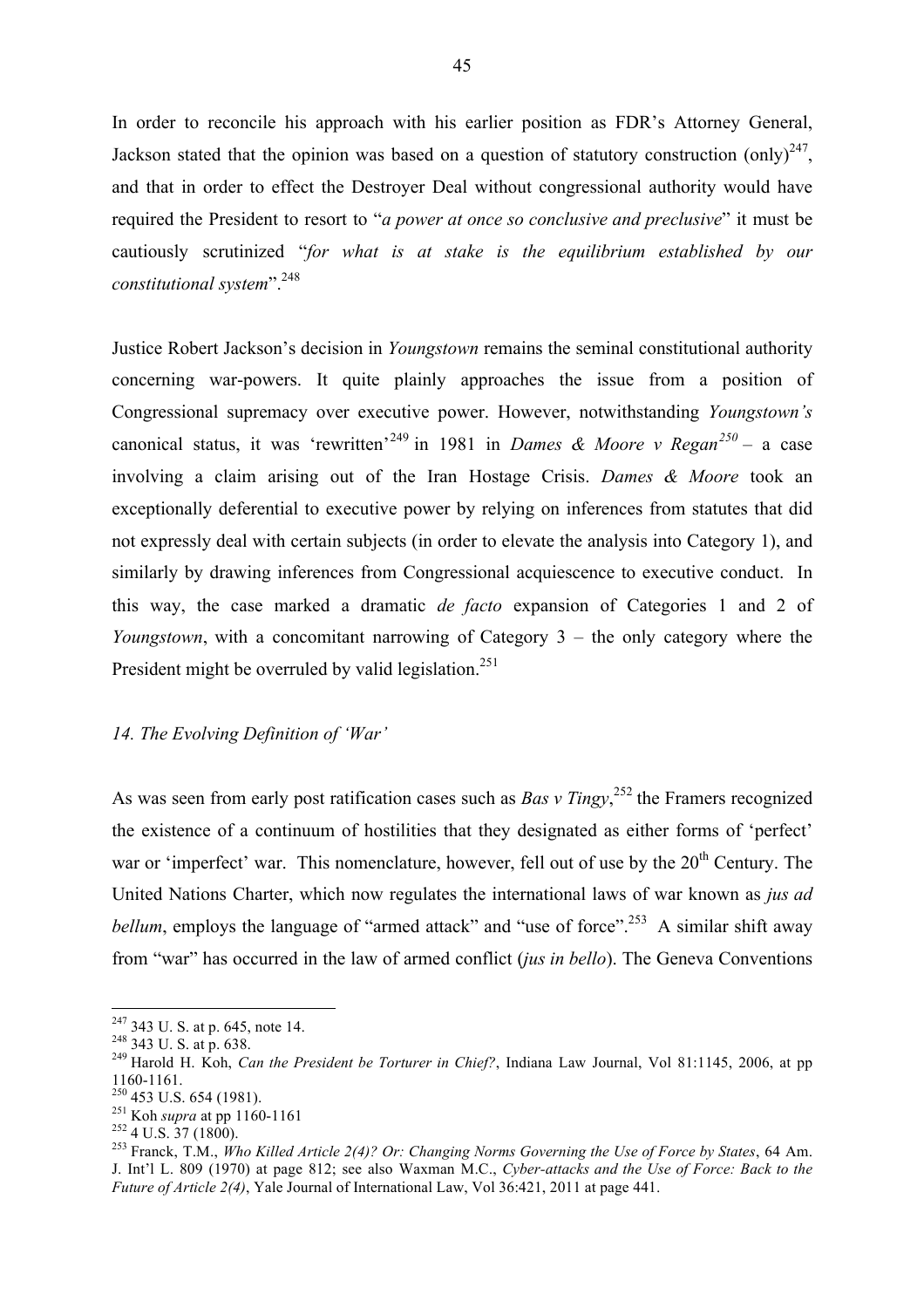of 1949 changed the old regime by making clear that the *jus in bello* rules applied not only to cases of 'declared war', but also to "any other armed conflict" between States. Today, the relevant jurisdictional concept for *jus in bello* is 'armed conflict'. As a result, formal declarations of war now have less significance under international law than they did at the time of the Founding. $254$ 

# *15. Korea: The Executive Ascendant*

On 3 July 1950, the Department of State prepared a Memorandum that dealt with the authority of the President to repel an attack on the Korean peninsula. That opinion provided "*that the President's power to send the Armed Forces outside the country is not dependent on congressional authority has been repeatedly emphasized by numerous writers*". The opinion then enumerated 85 instances of the use of American armed forces without a declaration of war.<sup>255</sup> Examples included the Boxer Rebellion in 1900-1901 where the President sent 5,000 troops to Peking.<sup>256</sup>

Part of the argument set out in the Memo rested upon the change that was effected upon the ratification of the United Nations Charter. It was said that "*the President was entitled to use armed forces in protection of the foreign policy represented by the Charter*". In the case of Korea, the "*continued defiance of the United Nations by the North Korean authorities would have meant that the United Nations would have ceased to exist as a serious instrumentality for the maintenance of international peace.*" It followed, as the argument went, that the interests of the United States were interests that the President as Commander-in-Chief could protect by the employment of the Armed Forces without a declaration of war.

This was Lockean prerogative 'with a vengeance'  $257$ . The reason why the Truman administration took the view it did and commenced an inexorable shift in the balance of

<sup>&</sup>lt;sup>254</sup> Bradley, C.A. & Goldsmith J.L., *Congressional Authorization and the War on Terrorism*, Harvard Law Review, Vol 118, May 2005, no.7, 2047-2131 at p 2061.

<sup>&</sup>lt;sup>255</sup> These having been incorporated in the *Congressional Record* for 10 July 1941; Ely (*supra*) refers to the Secretary of State Dean Acheson's testimony before Congress in 1951 in which he espoused the notion that Congress lacked authority to stop the President committing US forces to an overseas deployment (at page 8). <sup>256</sup> And to which can be added and the excursions into Mexico by General Pershing in pursuit of Pancho Villa

<sup>(</sup>as ordered by President Woodrow Wilson in 1916).

<sup>257</sup> Schlesinger *supra* at p 143; similarly John Hart Ely *supra* at pp 10-11.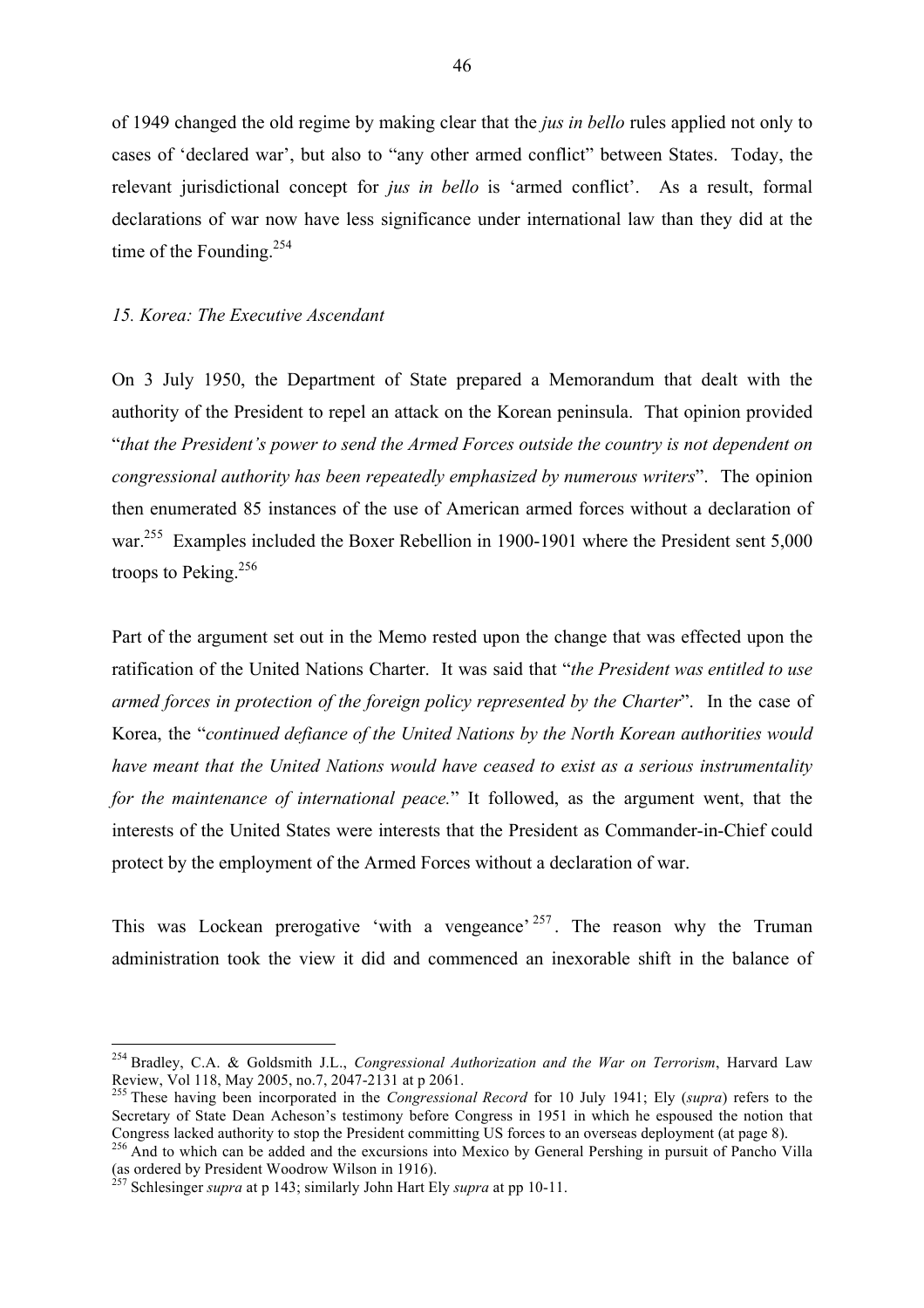power between the political branches is unclear. Gary Wills<sup>258</sup> suggests that 'the Bomb' "*redefined the presidency, as in all respects America's "Commander in Chief" (a term that took on a new and unconstitutional meaning in this period)*". Whilst there had been temporary emergency measures taken in the past<sup>259</sup>, the Executive war-making power had started to become entrenched.<sup>260</sup>

What of the role of the Courts? It will be recalled that following the Founding, the Supreme Court weighed into disputes involving fundamental questions of whether wars had been commenced.261 However, part of the thesis explaining how the Executive has arrogated power to itself since the Korean War involves recognizing an abdication by the Court of its role in the process of judicial review. Although this abdication has not been without exception, there have been many fundamental questions left unanswered in recent times through the invocation of the political question and standing doctrines.

The Court's willingness to involve itself in war-powers issues began to wane after WWII. In *Ludecke v Watkins*, <sup>262</sup> a German national who had been sent to a German concentration camp (and later escaped) was the subject of an internment order by the US Attorney-General in 1942. He was thereafter the subject of a presidential order directing his removal from the United States by January 1946. The Executive orders were made pursuant to the *Alien Enemy Act of 1798* which was enlivened "*whenever there is a declared war between the United States and any foreign nation or government*…". The petitioner sought a writ of *habeas corpus* on the basis that the President's powers under that Act did not survive the

<sup>&</sup>lt;sup>258</sup> Gary Wills, *Bomb Power: The Modern Presidency and the National Security State (Penguin Press, New* York, 2010); For a contrary view which holds that the advent of nuclear capabilities should mean that the question of deployment be Congress's, see Raven-Hansen, P., *Special Issue: The United States Constitution in its Third Century: Foreign Affairs: Distribution of Constitutional Authority: Nuclear War Powers*, 83 AJIL 786: "*The decision to "go nuclear" in a conventional war "is a political decision of the highest order", as President Lyndon Johnson said, not a tactical choice of weapon. As such, it is not an inherent component of the Commander in Chief's command authority or a technical byproduct of military expertise, but precisely the ultimate national life-or-death decision that the Framers intended Congress to make when time permits. … That* 

<sup>&</sup>lt;sup>259</sup> Wills references the fact that "*Loyalists were rounded up in the Revolution. Suspected aliens were imprisoned in the Quasi-War of the 1790s. Lincoln cancelled habeas corpus in the Civil War. Roosevelt interned Japanese American citizens in World War II'; supra, Chapter 1.* 

<sup>&</sup>lt;sup>260</sup> Chapter 1: Wills attributes this to the fact that "*for the first time in our history, the President was given sole and unconstrained authority over all possible uses of the Bomb. All the preparations, protections, and auxiliary requirements for the Bomb's use, including secrecy about the whole matter and a worldwide deployment of various means of delivery, launching by land, sea, air or space … all these were concentrated in the Executive Branch, immune from interference by the legislative or judicial branches. Every executive encroachment or* 

*abuse was liable to justification from this one supreme power*" <sup>261</sup> See for example *Little v Barreme*; and the *Prize Cases* (*supra*). <sup>262</sup> 335 US 160 (1948)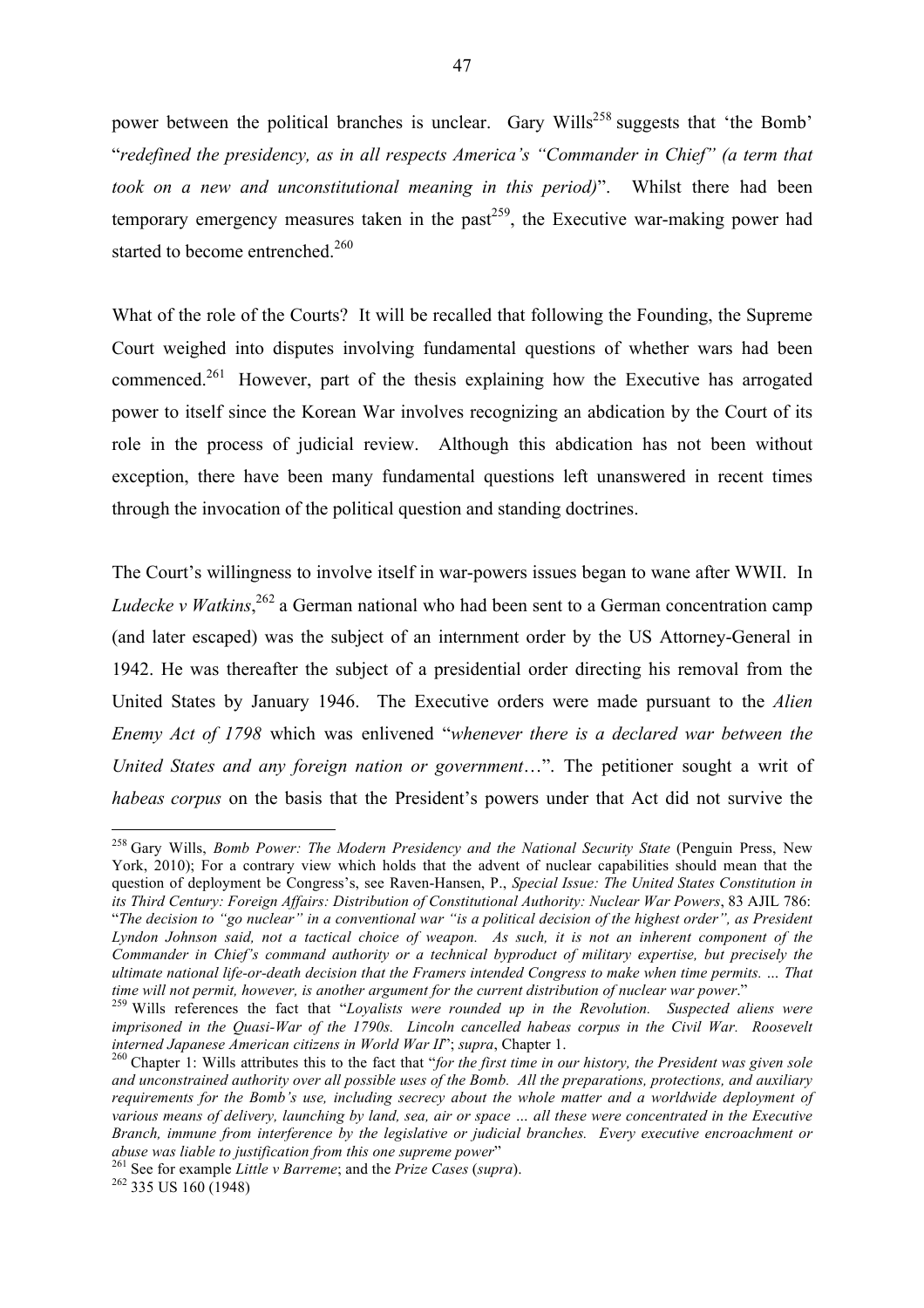cessation of hostilities in Europe (which were said to have ceased upon the signing of the German Instrument of Surrender at Rheims, France on 7 May 1945). In a 5:4 decision, the Court held that the question of whether "a state of war still exists" was for the political branches to determine. Justice Black in dissent stated: "*I think the idea that we are still at war with Germany in the sense contemplated by the statute controlling here is a pure fiction*."263

It must be accepted, however, that the question of whether a state of war exists may present an inherently difficult factual question to decide in some cases.<sup>264</sup> One needs only to recall the stark imagery of President George W. Bush standing on the deck of the aircraft carrier USS Abraham Lincoln on 1 May 2003 with the buntings emblazoned "Mission Accomplished" for all the world to see, only to realize shortly thereafter that a declared end to 'major combat operations' by the Commander-in-Chief may in fact be, in Churchill's words, only 'perhaps, the end of the beginning'.<sup>265</sup>

With the Supreme Court now deferring the political branches on factual questions that it once grappled with, the stage was set for the ascendancy of the Executive. The office of the President was armed with nuclear capability, the Cold War had crystallized the fear of the spread of Communism, and the UN Charter had given the President a reason to become involved in the collective security of nations further afield.<sup>266</sup>

# *16. Vietnam: The Executive 'Rampant'*<sup>267</sup>

In one sense the Vietnam War commenced in 1945 at the conclusion of the Second World War. The August Revolution by the Viet Minh commenced in the same month that Japan capitulated in 1945. Within a year, the re-occupation of Indochina by the French led to the commencement of the First Indochina War, in which the Viet Minh received support from

<sup>&</sup>lt;sup>263</sup> Justices Douglas, Murphy and Rutledge joined in dissenting.<br><sup>264</sup> See discussion in W. T. Reveley, *War Powers of the President and Congress: Who Holds the Arrows and Olive Branch?*, (University Press of Virginia, 19

<sup>&</sup>lt;sup>265</sup> Speech at the Lord Mayor's day luncheon at the Mansion House, London, 9 November 1942.<br><sup>266</sup> The presidencies of Eisenhower and Kennedy plainly have their own interesting features to contribute to the narrative. Louis Fisher *supra* by and large describes the Eisenhower era as one of compliance and co-operation with Congress, including in respect of the Formosa dispute: pp 116-124. Arthur Schlesinger *supra* takes a similar view in respect of Eisenhower's early years, but attributes an aggrandizement of power evidence by the expansion of US foreign policy and its increasing centralization in the office of the Presidency: at p. 159-168. <sup>267</sup> As described by Schlesinger *supra* at Chapter 7.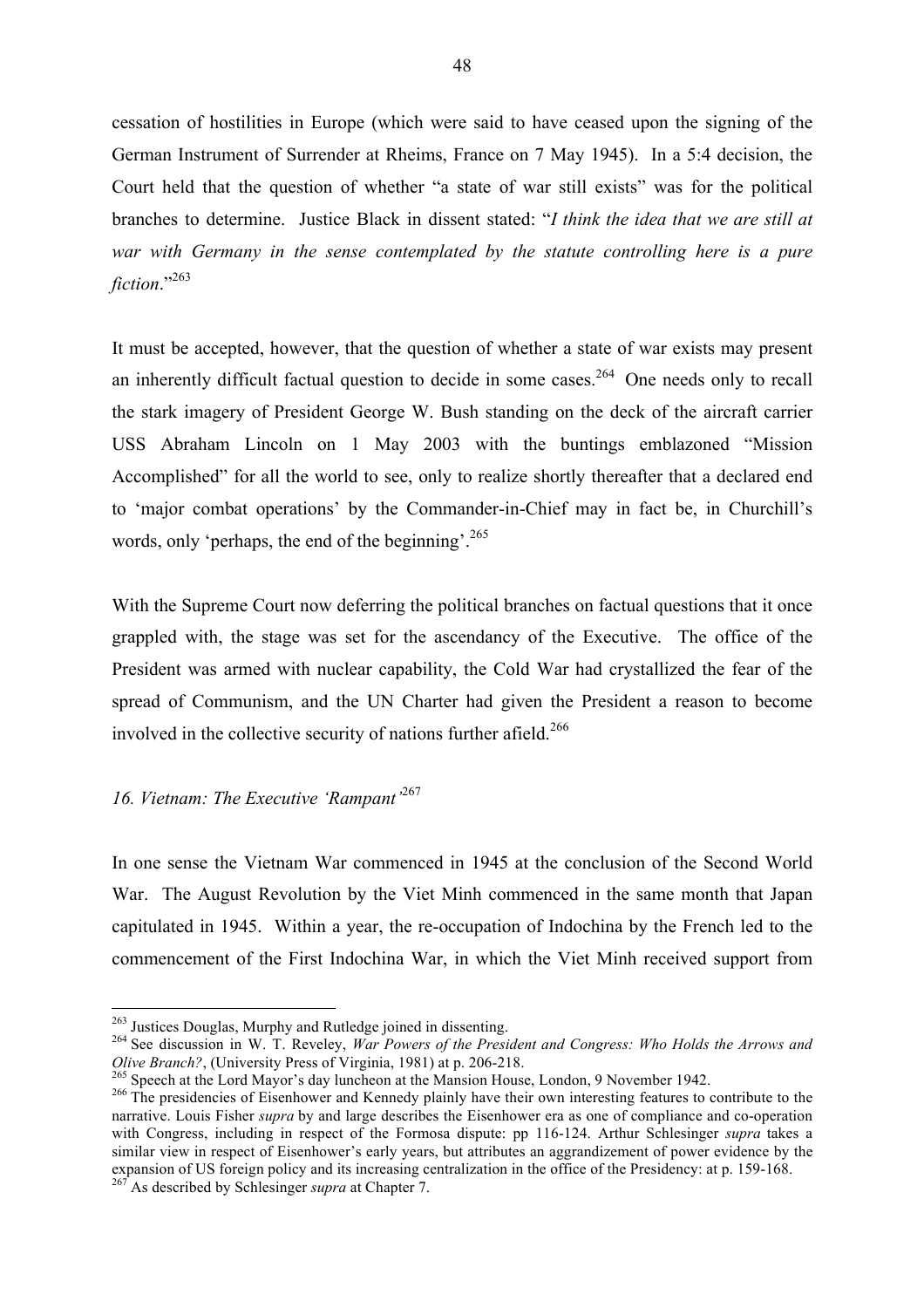communist Chinese from 1950. In the era of McCarthyism, the US Government decided it in their foreign policy interests to provide military aid to the French.<sup>268</sup> In July of 1954, the French signed the Geneva Accords, agreeing to a ceasefire and withdrawal to the south of the  $17<sup>th</sup>$  Parallel. The US was not a signatory; however it pledged that it would not interfere with the Accords.<sup>269</sup>

The US, during the Eisenhower administration, continued to conduct paramilitary operations in Indochina. By the time of the Kennedy administration in 1961, there were 400 Special Forces troops and approximately 100 other military advisers dispatched (contrary to the understandings under the Geneva Accords). By the end of 1962, there were 11,000 US troops in South Vietnam.270

Following the 'Gulf of Tonkin Incident' in which the USS Maddox was apparently fired upon by torpedoes, President Johnson addressed the nation and called for a "limited and fitting" response without seeking a "wider war".<sup>271</sup> Within days, Congress passed the Tonkin Gulf Resolution authorizing the use of military force, with no dissenting votes in the House, and only two in the Senate.<sup>272</sup> Notwithstanding the limited form of assistance the President had asked for, the terms of the Resolution were very broad. It authorized the President to "*take all necessary steps, including the use of armed force*" to assist (relevantly) the US interests in Vietnam.<sup>273</sup> By the end of 1965, there were 184,000 US troops in South Vietnam. Another 207,000 were added in the course of 1966. By 1968 there were  $510,000$  troops in total.<sup>274</sup>

Questions by the Senate Committee on Foreign Relations concerning the legality of the war and its escalation beyond stated objectives were addressed in a State Department memo prepared by Leonard C. Meeker<sup>275</sup>. It was asserted by Administration that "*an attack on a* 

<sup>&</sup>lt;sup>268</sup> \$10 million in 1950 to \$1.1 billion in 1954.<br><sup>269</sup> Louis Fisher *supra* Chapter 6, pp 127ff.<br><sup>270</sup> See (eg) Committee on Foreign Affairs, *The War Powers Resolution – A Special Study of the Committee on Foreign Affairs* – Committee Print from pages 1-3; John Hart Ely *supra* from page 11; Schlesinger *supra* at

<sup>&</sup>lt;sup>271</sup> Louis Fisher *supra* Chapter 6, p 128-131; 88<sup>th</sup> Cong. 2d Sess. 25 (1964).<br><sup>272</sup> John Hart Ely *supra* page 19.<br><sup>273</sup> Although John Hart Ely also suggests that the broad language of the Tonkin Gulf Resolution autho

 $^{274}$  Committee on Foreign Affairs *supra* at pages 7-8.<br><sup>275</sup> Meeker, L. C., *The Legality of United States Participation in the Defense of Viet-Nam*, Department of State Bulletin, (4 March 1966); Reprinted in 75 Yale LJ 1085 (1966).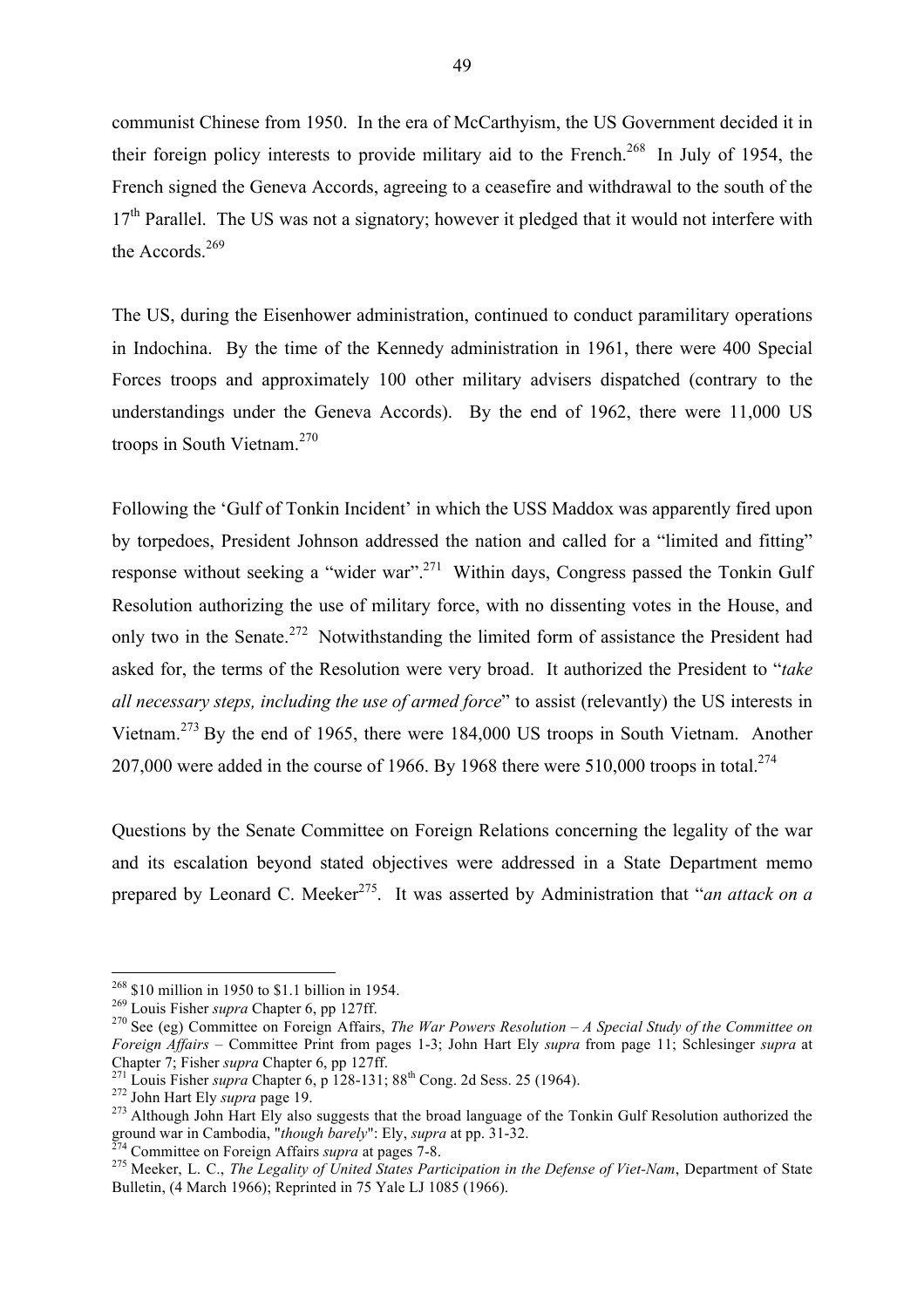*country far from our shores can impinge directly on the nation's security*".276 Meeker relied primarily on the President's powers under Article II of the Constitution as Commander in Chief, the SEATO Collective Defense Treaty<sup>277</sup>, and the Tonkin Gulf Resolution of August 1964.

As was the case in the Truman Administration's defense of its expansive interpretation of Executive war powers, Meeker sought to show that the President had committed troops into conflicts without Congressional authority on at least 125 occasions.<sup>278</sup> The principal example given was when '*President Truman ordered 250,000 troops to Korea during the Korean war of the early 1950s*' 279. That is, the Johnson Administration was using the most controversial example of troop commitment by a President in the history of the nation as precedence to justify the escalation of the Vietnam War.

The U.S. involvement in South-East Asia was challenged in the courts, typically by servicemen-petitioners ordered to be deployed into the conflict. The litigation strategy was to contend that the Executive officers issuing orders for deployment were acting unconstitutionally because Congress did not properly authorize the War. $^{280}$  The Courts developed a position that recognized the appropriateness collaborative conduct between the political Branches on questions of military operations. The subject matter of such collaborations was held to be a non-justiciable political question where it was shown that there had been "sufficient mutual participation" between Congress and the President.<sup>281</sup>

The War became increasingly unpopular following the Tet Offensive in 1968. On 30 April 1970, President Nixon announced to the nation that 20,000 US troops were involved in an attack on the Viet Cong inside Cambodia.282 Mass protests around the country followed,

<sup>&</sup>lt;sup>276</sup> Department of State Bulletin (1966) at page 484.<br><sup>277</sup> This treaty provided that an armed attack against Vietnam would damage the peace and security of the USA.<br><sup>278</sup> Department of State Bulletin (1966) at page 484:

*least 125 instances in which the President has ordered the armed forces to take action or maintain positions abroad without obtaining prior congressional authorization, starting with the "undeclared war" with France* 

<sup>&</sup>lt;sup>279</sup> Department of State Bulletin (1966) at pp 484-485<br><sup>280</sup> (eg) *Orlando v. Laird*, 443 F.2d 1039 (1971).<br><sup>281</sup> Also discussed in *Massachusetts v. Laird*, 451 F.2d 26 (1971). It was apparent to the Court that there ha been sufficient mutual participation because Congress had approved large expenditures for the conduct of the war.

<sup>282</sup> Ratner, M. & Cole D., *The Force of Law: Judicial Enforcement of the War Powers Resolution*, Loyola of Los Angeles Law Review, Vol 17: 715-766 (1984) at pp 728-730.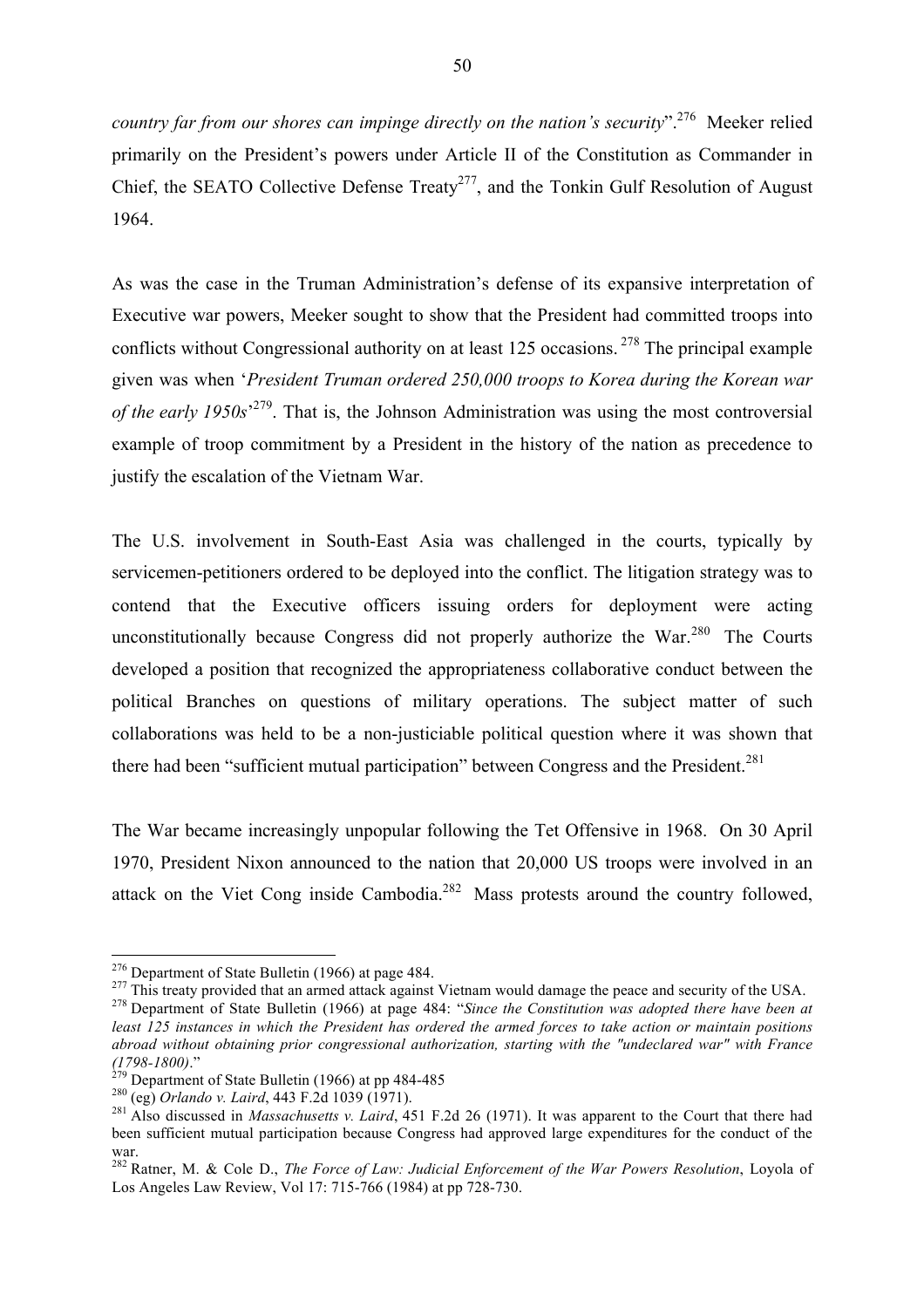including at Kent State University, with tragic consequences. Only a few members of Congress had known about the US Operations in Cambodia and Laos at this time.

By the end of 1970, Congress repealed the Tonkin Gulf Resolution. The War was now being fought without express congressional support. This then brought into question whether the element of "mutual participation" required by the Court in *Orlando v Laird* continued to exist. The question raised in *DaCosta v Laird* by a petitioner who had received orders to be deployed into the conflict.<sup>283</sup> The Court once again sided with the Executive holding that: "*It* was not the intent of Congress in passing the repeal amendment to bring all military *operations in Vietnam to an abrupt halt*<sup>" 284</sup> The means by which the political branches mutually participate in disengaging from armed conflict was therefore also treated as a nonjusticiable political question.

In *Mitchell v Laird*,<sup>285</sup> the Court refused to characterize appropriations legislation as "*approval or ratification of a war already being waged at the direction of the President alone*". The Court recognized that a "*Congressman wholly opposed to the war's commencement and continuation might vote for the military appropriations and for the draft measures because he was unwilling to abandon, without support, men already fighting. An honorable, decent, compassionate act of aiding those already in peril is no proof of consent to the actions placed and continued them in that dangerous posture*." The case was again dismissed on political question grounds.

The publication of the *Pentagon Papers* in June of 1971 revealed years of duplicity on the part of the Executive administration. Congress thereafter passed an appropriations measure with 'the Mansfield Amendment' attached to it.<sup>286</sup> The Amendment provided that "*it is hereby declared to be the policy of the United States to terminate at the earliest possible date all military operations of the United States in Indo China*..". President Nixon did not veto the amendment, but issued a signing statement in which he stated that the measure was "*without* 

<sup>&</sup>lt;sup>283</sup> 448 F.2d 1368 (2<sup>nd</sup> Circ, 1971)<br><sup>284</sup> *Ibid* at [4] per Kaufman, Anderson and Feinberg, Circuit Judges; at [5] the Court held that "*If the mutual action by the Legislative and Executive branches and the particular means of collaboration they adopted to escalate a police action into large scale military operations are not a violation of the Constitution, as we held in Orlando, it can hardly be said that the combined efforts of the same two branches to achieve an orderly deceleration and termination of the conflict are.*". <sup>285</sup> *Mitchell v. Laird*, 448 F.2d 611 (D.C. 1973). <sup>286</sup> PUB.L.MO.92-156 (1971).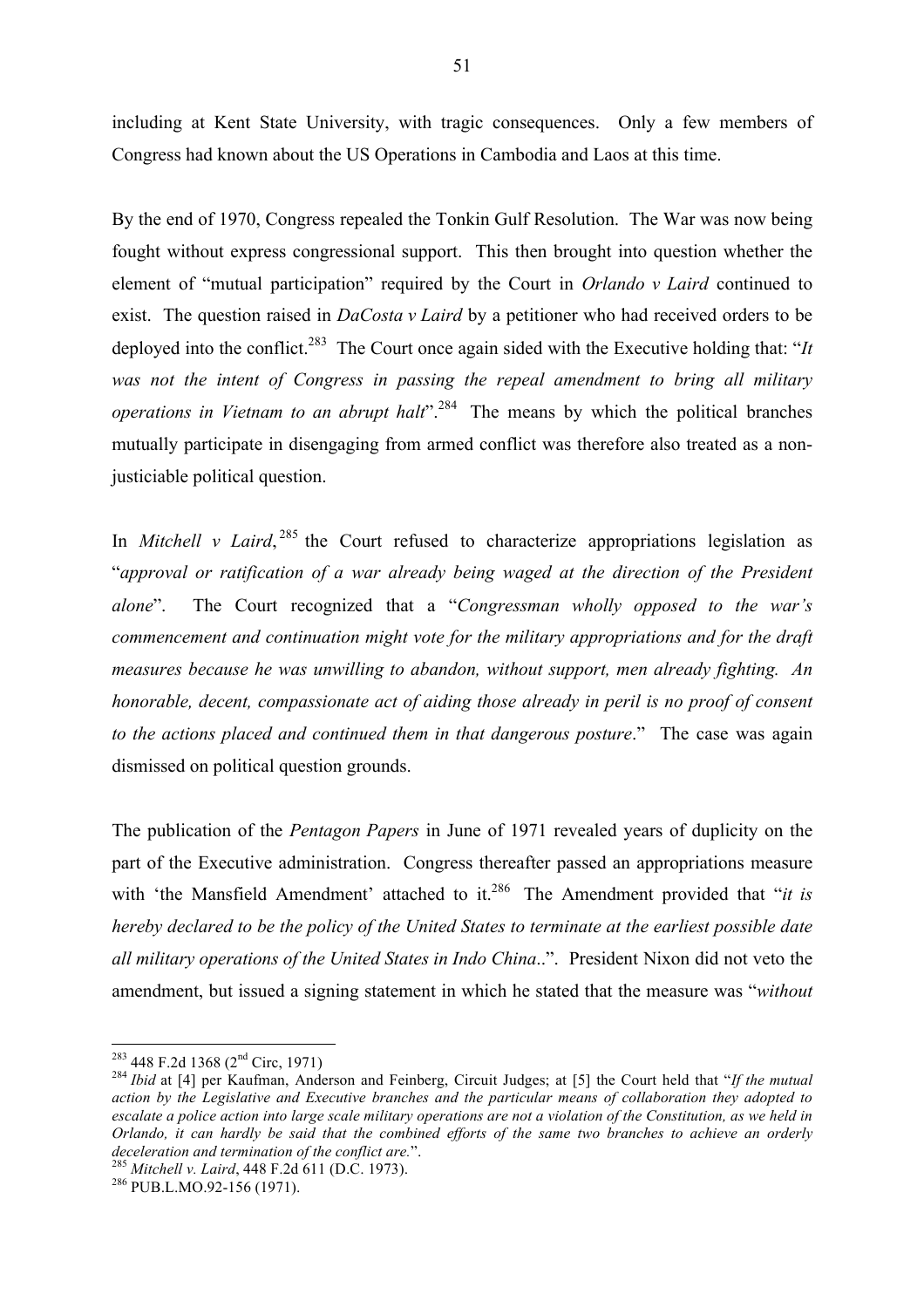*binding force or effect, and it does not reflect my judgment about the way in which the war should be brought to a conclusion*".<sup>287</sup>

Nixon thereafter commenced renewed bombing and mining of the ports in Northern Vietnam in 1972, while peace talks were on foot. A formal peace agreement was executed in Paris in January of 1973, and US troops were withdrawn from South Vietnam by March of 1973. Bombing in Cambodia during this period of time, however, intensified.

#### *17. Congress Fights Back: The War Powers Resolution*

In May of 1973, Congress passed a Bill sponsored by Senator Thomas Eagleton which provided that "*none of the funds herein appropriated … may be expended to support directly or indirectly combat activities in, over or from off the shores of Cambodia* ...".<sup>288</sup> Nixon vetoed the Bill. The political branches later reached a compromise by June of 1973, which Nixon signed into law.<sup>289</sup>

From this account we see that from 1969 Congress began to disapprove of the War, largely to no avail. Between 1969 and 1973, Congress passed legislation on 10 occasions designed to fetter presidential authority to conduct the Vietnam War, however President Nixon continued to take unilateral action to escalate the conflict. The repeal of the Gulf of Tonkin Resolution in 1970 (being the authorization to commence the War), and the use of appropriations power proved futile.<sup>290</sup>

Against this background, and with the Presidency severely weakened by domestic issues, Congress passed the War Powers Resolution of 1973 over Nixon's veto. The Resolution required the President in every possible instance to consult with Congress before introducing US forces into hostilities, and to submit a written report within 48 hours of utilizing US forces absent a declaration of war.<sup>291</sup> Furthermore, Congress could, at any time, direct the

<sup>&</sup>lt;sup>287</sup> Committee on Foreign Affairs *supra* at pp 38-39; a federal District Court Judge took issue with Nixon's language in the signing statement: *DaCosta v. Nixon*, 55 F.R.D. 145 (E.D. N.Y. 1972) at p 146.

<sup>&</sup>lt;sup>288</sup> John Hart Ely *supra* pp 32-35.<br><sup>289</sup> Discussed in *Holtzman v. Schlesinger*, 484 F.2d 1307 (1973) per Mulligan J.<br><sup>290</sup> Ratner, M. & Cole D, *The Force of Law: Judicial Enforcement of the War Powers Resolution*, Lo Angeles Law Review, Vol 17, 1984, pages 715-766 at pp 729-730. <sup>291</sup> 50 U.S.C. §§1542, 1543 (1976).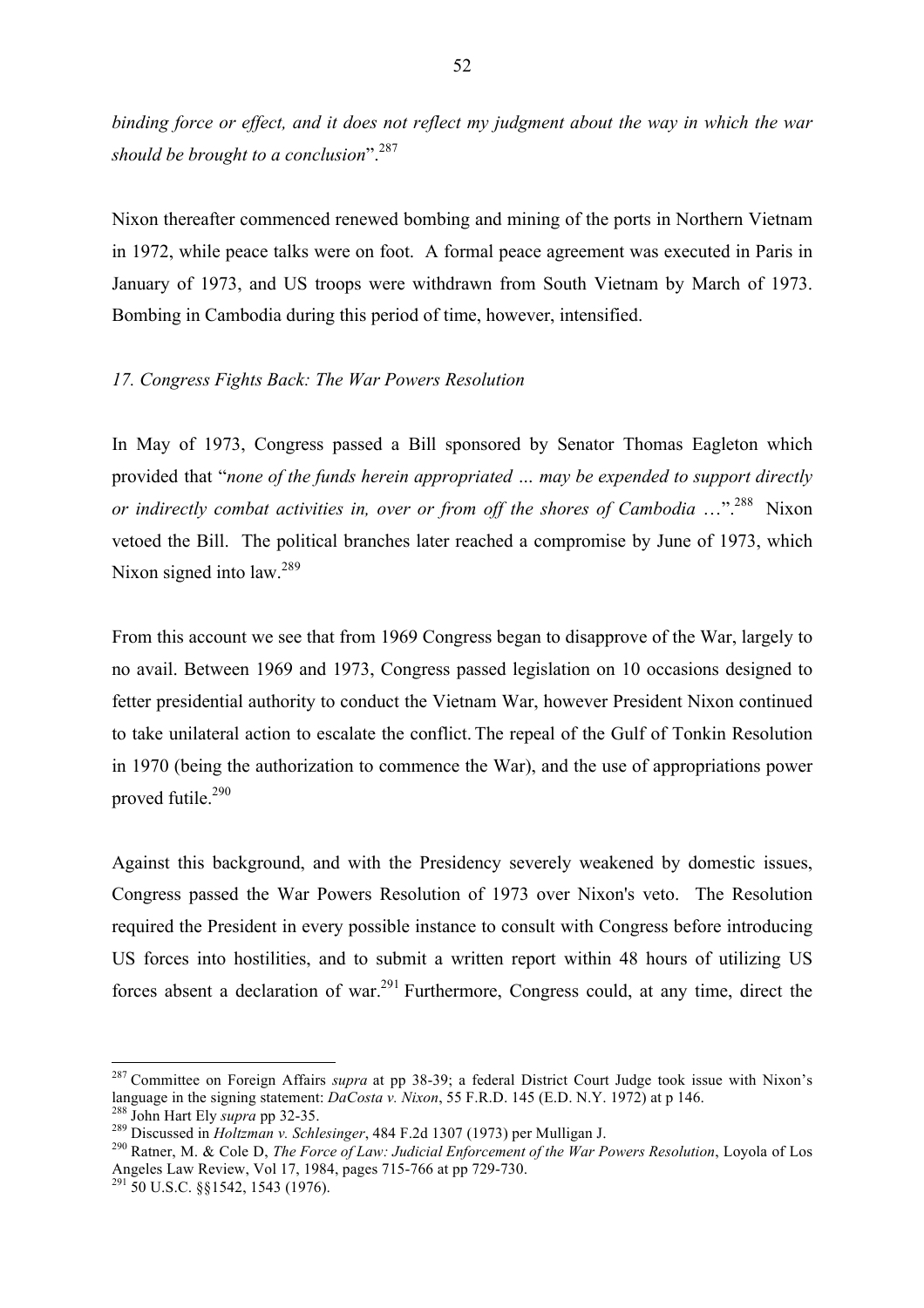President by concurrent resolution to remove US forces from hostilities.<sup>292</sup> More controversially, however, Congress granted the President latitude to use military force for 60 days; if the President thereafter failed to gain Congress's authorization during that time, the Resolution required him to withdraw forces within the next 30 days.<sup>293</sup>

The result was that Congress handed the President a 90 day period in which the Executive could engage in unilateral armed conflict. That was in effect a minimum period - the 'war powers clock' only commences the countdown if the President files a hostilities report within the first 24 hours. Senator Eagleton asked how Congress, after a decade of watching the Vietnam War divide the country and consume American lives, could give "unbridled, unlimited total authority to the President to commit us to war."<sup>294</sup>

The Senate and the House of Representatives had each developed their own versions of War Powers Resolutions. The House would have allowed 120 days in which the President could act unilaterally before a requirement for authorization arose (after which time the President would be required to terminate US engagement in hostilities). The Senate's draft proscribed the instances in which the President might at unilaterally (namely repelling armed attacks, and rescuing endangered American nationals). The Senate would have required cessation of hostilities unless authorization was approved within 30 days.<sup>295</sup>

The two Houses then met in conference and developed a consolidated Bill that included a mix of House and Senate provisions. Some Democrats in the House recognized that the conference report 'tilted power dangerously towards the President'  $296$ . Instead of the employing enumerated exceptions method specified in the Senate draft, the conference version gave the President "carte blanche" authority to use military force for up to 90 days. Senator Eagleton denounced the Bill that emerged from conference as a "*total, complete*  distortion of the war powers concept<sup>". 297</sup> Eagleton took the view that, after being nobly conceived, it had "*been horribly bastardized to the point of being a menace*"."<sup>298</sup>

<sup>&</sup>lt;sup>292</sup> §1544(b)-(c).<br><sup>293</sup> Thus allowing for a 90 day period in which the President can engage in unilateral armed conflict.<br><sup>294</sup> 119 Cong. Rec. 36177 (1973); Louis Fisher, *Thomas F. Eagleton: A Model of Integrity*, 52 S 97 (2007) at p. 105.<br><sup>295</sup> Fisher L., *Presidential War Power* (University Press of Kansas, 2013, Third Edition) from pages 145-147

<sup>&</sup>lt;sup>296</sup> *Ibid* at pp. 146-147.<br><sup>297</sup> *Ibid* at p. 147.<br><sup>298</sup> *Ibid* at p. 147. 'The vote on the War Powers Resolution was clouded by the Watergate scandal. The "Saturday Night Massacre", which sent Special Prosecutor Archibald Cox, Attorney-General Elliot Richardson,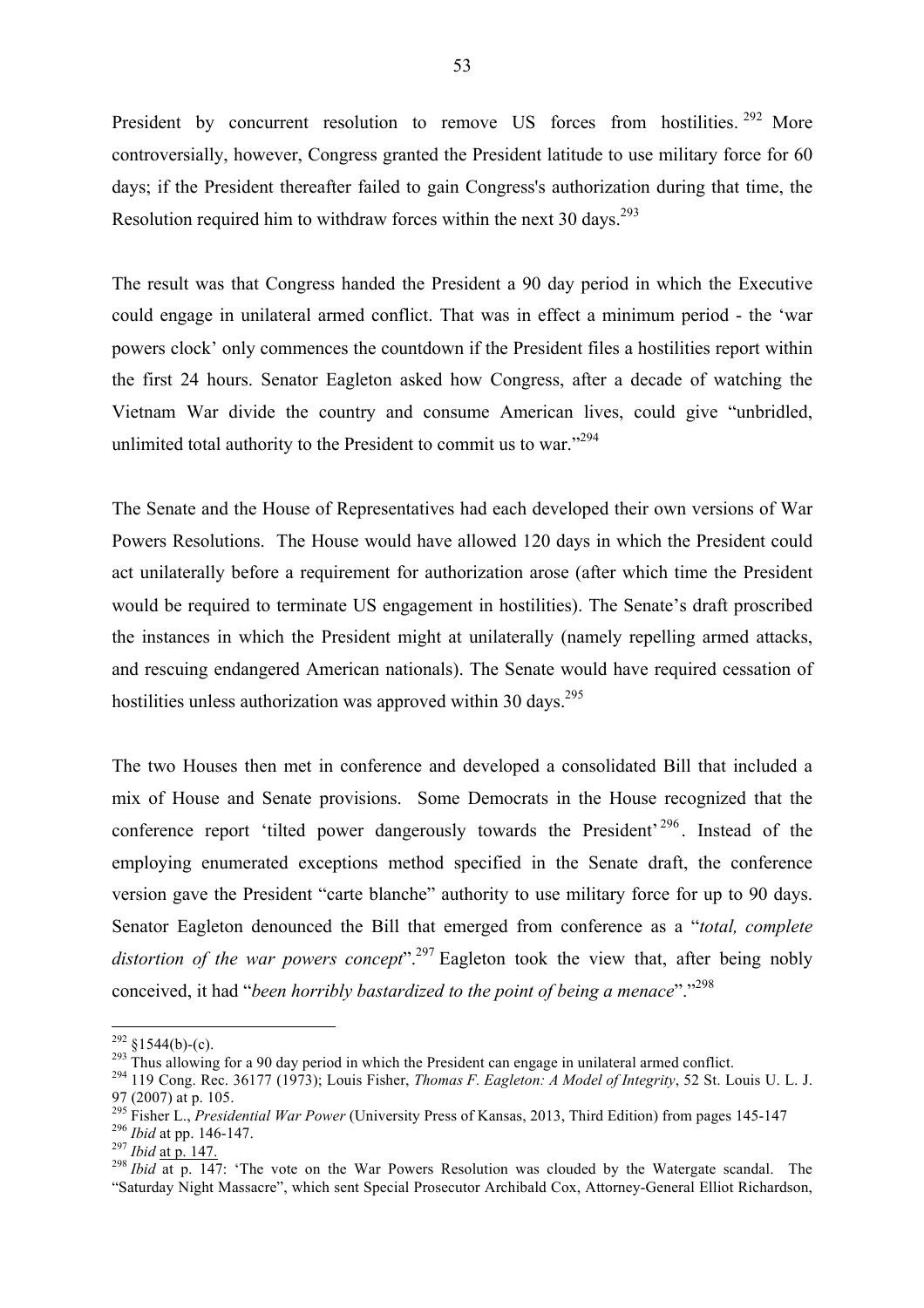Nixon's veto of the Bill on 24 October 1973 included the statement that the Resolution: "*would attempt to take away, by a mere legislative act, authorities which the President has properly exercised under the Constitution for almost 200 years. One of its provisions would automatically cut off certain authorities after 60 days unless the Congress extended them. Another would allow the Congress to eliminate certain authorities merely by the passage of a concurrent resolution – an action which does not normally have the force of law, since it denies the President its constitutional role in approving legislation … I believe that both of these provisions are unconstitutional*."<sup>299</sup>

Congress overrode the President's veto on the same day.<sup>300</sup>

#### *18. The War Powers Resolution in Practice*

According to Section 2(a), the War Powers Resolution was intended to 'fulfill the intent of the framers' and to "*insure that the collective judgment of both the Congress and the President*" would apply to the introduction of US forces to foreign hostilities. The Resolution has had no such effect: it arguably expresses an intent contrary to that held by the Framers, and does not serve to ensure a collective judgment between the political Branches.

Presidents from Ronald Reagan to Barak Obama made repeated use of military force without either seeking or obtaining authority of Congress."<sup>301</sup>

As John Hart Ely noted, Presidents committing United States troops to combat have treated the War Powers Resolution as unconstitutional. They have repeatedly failed to notify Congress, or have filed a report which was intentionally non-compliant (and which according

 $\overline{a}$ 

and Deputy Attorney-General William Ruckelshaus out of government, occurred just four days before Nixon's veto of the War Powers Resolution. Ten days before the Saturday Night Massacre, Spiro Agnew had resigned as Vice President in the face of criminal charges': Fisher *supra* at p. 147. <sup>299</sup> In respect of the latter concern, President Nixon foreshadowed the Supreme Court decision in *Immigration* 

*and Naturalization Service v. Chadha* 103 S. Ct. 2764 (1983) which found a legislative veto of delegated executive action unconstitutional. This clause of the Resolution, which enables Congress to terminate a presidential military deployment, bears similarities to the clause successfully challenged in *Chadha*. Although Congress has yet to invoke the concurrent resolution provision, it's constitutionality remains in issue. John Hart Ely recognizes the point but opines, "*My personal opinion is that section 5(c) is not unconstitutional*", once viewed in context - Ely *supra* at p. 119. <sup>300</sup> The presidential veto was overridden by votes of 284:135 (House) and 78:18 (Senate). <sup>301</sup> Fisher *supra* 144-145.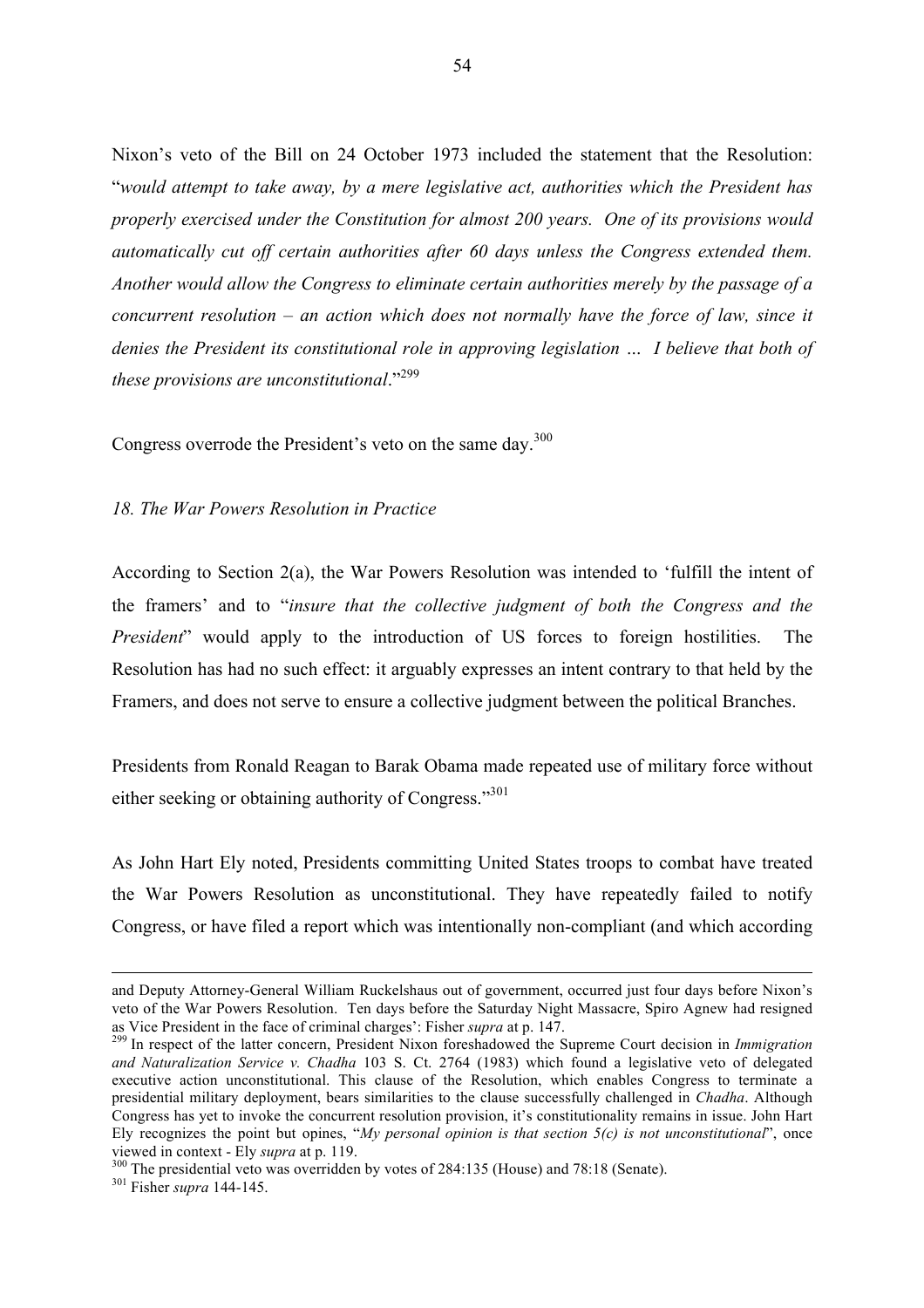to executive branch officials, did not therefore start the Resolution's 60 day clock running).<sup>302</sup> However, despite the lack of formal compliance with the strict terms of the WPR, to September 2012, Presidents have submitted some 132 reports to Congress stated to be 'consistent with' the WPR.<sup>303</sup>

Some significant examples of where Presidents have not filed formal hostilities reports include the sending of U.S. troops to Lebanon in 1982-1983, Kosovo in 1999, and Libya in 2011.

#### *18.1 Lebanon 1983*

On 6 July 1982, President Reagan announced he would send a small deployment of troops to participate in a multinational force for temporary peacekeeping in Lebanon. Forces arrived on August 25 and Reagan reported this action to Congress, but did not cite section 4(a)(1) of the War Powers Resolution on the grounds that the agreement with Lebanon ruled out any chance of hostilities. The first Multinational Force left Lebanon on 10 September, 1982. A second deployment of Marines returned to Lebanon as part of a new multinational force on 20 September, 1982 following the assassination of President-elect Bashir Gemayel.<sup>304</sup>

On 29 September, 1982 Reagan reported to Congress that 1,200 Marines had been dispatched to Beirut, but once again did not cite section  $4(a)(1)$  on the basis that the American forces would not engage in combat. Congress thereafter passed the *Lebanon Emergency Assistance Act of 1983* requiring statutory authorization for any substantial expansion in the number or role of U.S. Armed Forces in Lebanon.<sup>305</sup>

On 30 August 1983, two marines were killed during hostilities. President Reagan reported on the situation, again without citing section  $4(a)(1)$ . Casualties continued as hostilities

 <sup>302</sup> Ely J.H., *War and Responsibility – Constitutional Lessons of Vietnam and its Aftermath*, (Princeton University Press, 1995) (Ely) at page 49.

<sup>&</sup>lt;sup>303</sup> President Ford submitted 4, President Carter 1, President Reagan 14, President George H. W. Bush 7, President Clinton 60, President George W. Bush 39, and President Barack Obama 11; see Grimmett, R.F., *War* 

 $^{304}$  Elsea, J.K. & Weed M.C., Declarations of War and Authorizations for the Use of Military Force: Historical Background and Legal Implications, Congressional Research Service (April 18, 2014) at page 10ff.

<sup>&</sup>lt;sup>305</sup> This Act included a provision that stated: 'Nothing in this section is intended to modify, limit, or suspend any *of the standards and procedures prescribed by the War Powers Resolution of 1973*': see *ibid* at p 96ff.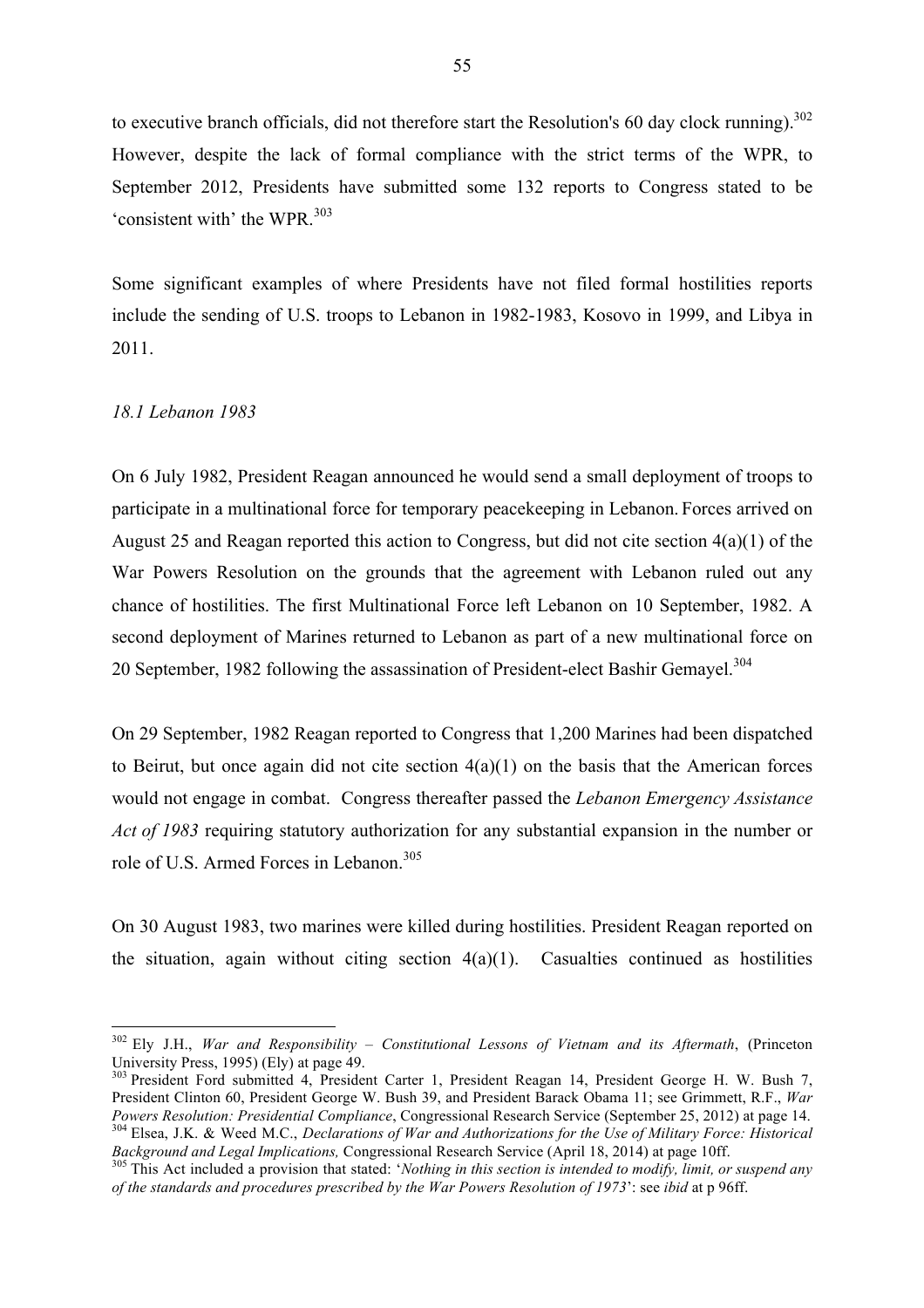escalated.<sup>306</sup> Various members of Congress began to threaten to withdraw funding for the mission unless the President complied with the War Powers Resolution by submitting a section  $4(a)(1)$  report.

The standoff was ultimately resolved in September 1983 when legislation was passed authorizing the forces to remain for 18 months. In signing the resolution, President Reagan stated that "*I do not and cannot cede any of the authority vested in me under the Constitution as President and as Commander in Chief of United States Armed Forces. Nor should my signing be viewed as any acknowledgment that the President's constitutional authority can be impermissibly infringed by statute.*."307

US forces were thus deployed for over a year into a conflict zone without compliance with the War Powers Resolution. A form of resolution was ultimately achieved which resulted in the first and only occasion when the war powers clock was triggered.

# *18.2 Kosovo 1999*

President Clinton ordered U.S. military forces to participate in a NATO-led military operation in Kosovo in March 1999. This deployment was highly controversial as it occurred without either congressional or U.N. Security Council authorization, and without a plausible claim of self-defense.<sup>308</sup> These circumstances ultimately led to a suit being filed in  $(DC)$ District Court by some Members of Congress contending that the President violated the War Powers Resolution<sup>309</sup>

On 26 March, 1999, Clinton had notified the Congress "consistent with" the War Powers Resolution that on 24 March the military (in coalition with NATO allies) had commenced air strikes against Yugoslavian forces in order to support the ethnic Albanian population of Kosovo.

<sup>&</sup>lt;sup>306</sup> Elsea, J.K. & Weed M.C. *supra* at page 11.<br><sup>307</sup> Elsea, J.K. & Weed M.C. *supra* at page 12.<br><sup>308</sup> Curtis A. Bradley & Jack L. Goldsmith *Congressional Authorization and the War on Terrorism* 118 Harvard<br>Law Review

<sup>&</sup>lt;sup>309</sup> Campbell v. Clinton, 52 F. Supp. 2d 34 (D.D.C. 1999); see also Grimmett, R.F., *War Powers Resolution: Presidential Compliance*, Congressional Research Service (September 25, 2012) at pages 4-6.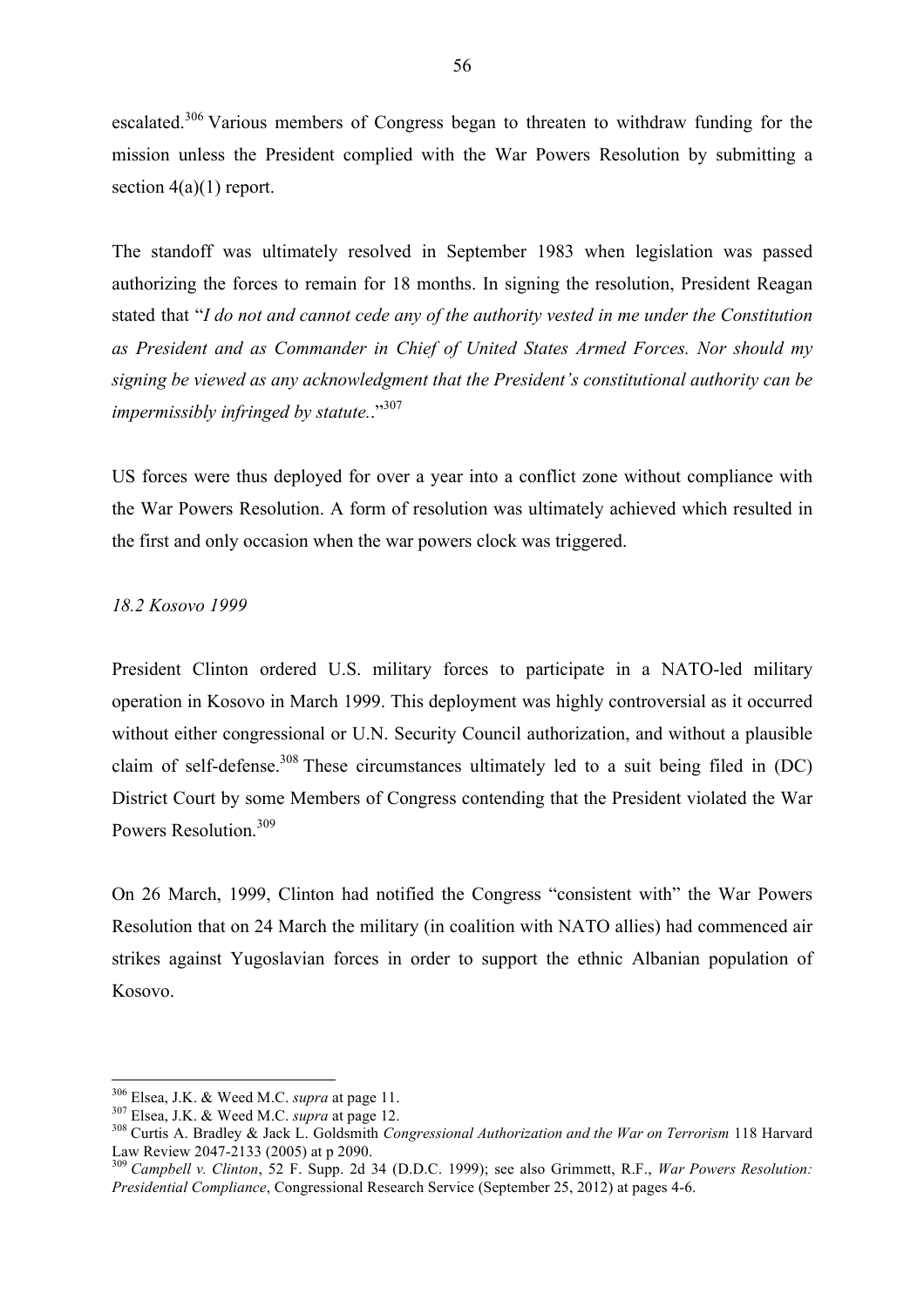On 28 April, 1999 the House voted on four resolutions related to the Yugoslav conflict. The outcomes are internally inconsistent: Congress voted down a declaration of war 427:2; it voted against an "authorization" of the air strikes 213:213; (yet) it voted against requiring the President to immediately end US participation in the operation 1319:290; and (notwithstanding the earlier resolutions) it voted to fund the involvement.<sup>310</sup>

On 30 April, 1999, Representative Tom Campbell and other Members of the House filed a suit in federal District Court seeking a ruling requiring the President to obtain authorization from Congress before continuing the air war. The petitioners contended that the President was in violation of the War Powers Resolution requiring a withdrawal of U.S. forces after 60 days in the absence of congressional authorization. The President maintained that the War Powers Resolution was unconstitutional. In dismissing the suit, District Court Judge Friedman noted that, as Congress had not acted as a whole to order the withdrawal, there was no 'constitutional impasse' or 'actual confrontation'. 311 This result was affirmed on appeal.<sup>312</sup> The Supreme Court refused *certiorari*. 313

The NATO-led peacekeeping Kosovo Force began entered Kosovo on 12 June 1999. Thus the 60 day (intended) time limit had well expired without formal notification or attempted withdrawal of US forces.

#### *18.3 Libya 2011*

On 21 March, 2011, President Obama submitted to Congress, "consistent with the War Powers Resolution," a report stating that on 19 March he had directed U.S. military forces to

<sup>310</sup> Louis Fisher, *Presidential War Power*, (University Press of Kansas, 2013) at p. 199. 311 *Campbell v. Clinton*, 52 F. Supp. 2d 34 (D.D.C. 1999): "*To have standing, legislative plaintiffs must allege that their votes have been "completely nullified," Raines v. Byrd, 521 U.S. at 823, 117 S.Ct. 2312, or "virtually held for naught." Coleman v. Miller, 307 U.S. at 438, 59 S.Ct. 972. Such a showing requires them to demonstrate that there is a true "constitutional impasse" or "actual confrontation" between the legislative and executive branches; otherwise courts would "encourage small groups or even individual Members of Congress to seek judicial resolution of issues before the normal political process has the opportunity to resolve the conflict." Goldwater v. Carter, 444 U.S. at 997-98, 100 S.Ct. 533 (Powell, J., concurring). In the Court's view, there is no such constitutional impasse here."; 52 F. Supp. 2d 34 (D.D.C. 1999) at page 43.* 

 $t_0$ <sup>312</sup> *Campbell v. Clinton,* 203 F.3d 19 (D.C. Cir. 2000) in which the political question doctrine was also relied upon: "*in my view, no one is able to bring this challenge because the two claims are not justiciable. We lack "judicially discoverable and manageable standards" for addressing them, and the War Powers Clause claim implicates the political question doctrine. See Baker v. Carr, 369 U.S. 186, 217, 82 S.Ct. 691, 7 L.Ed.2d 663 (1962).*" (Judge Siberman, concurring) <sup>313</sup> 531 U.S. 815 (2000).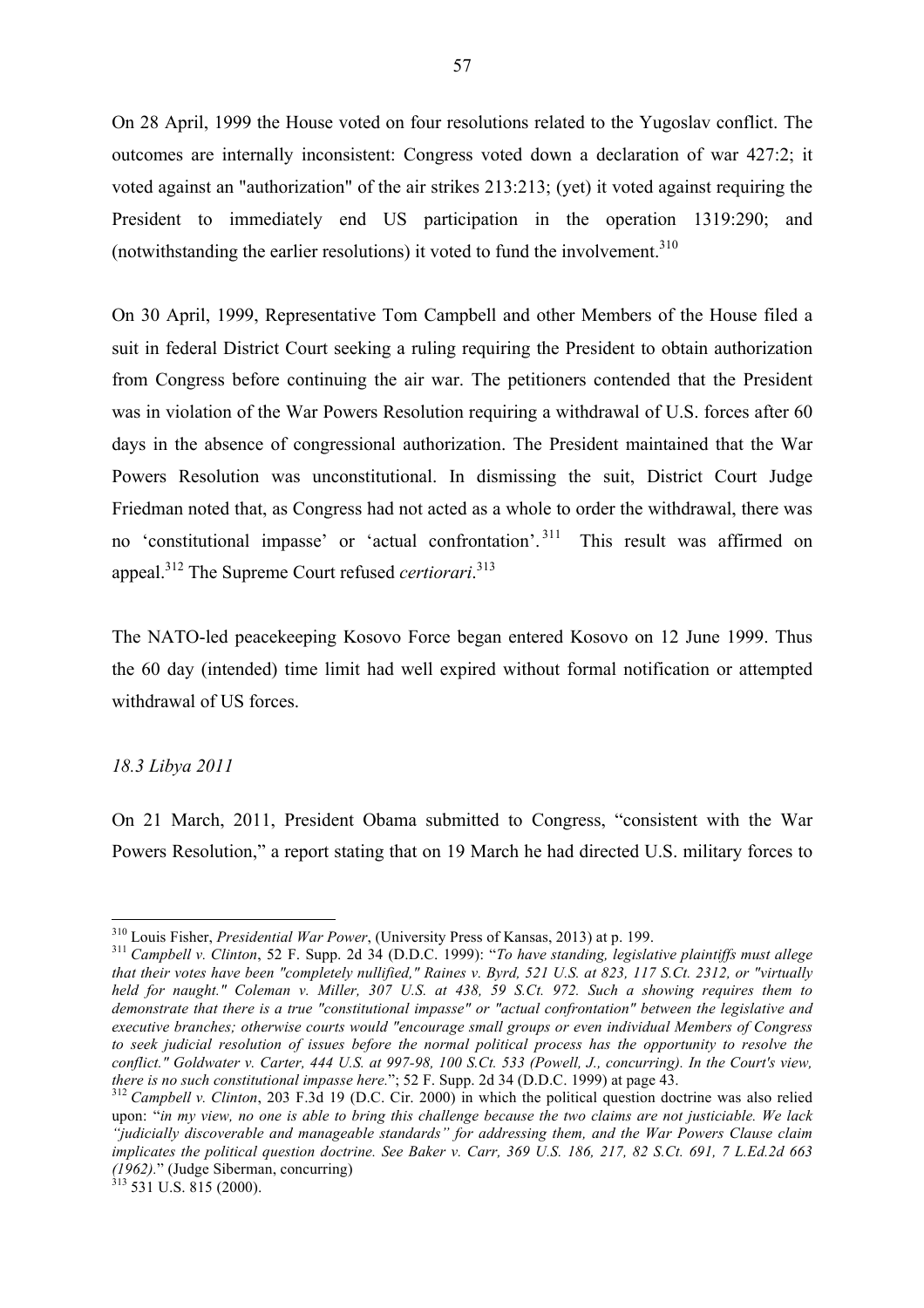commence "*operations to assist an international effort authorized by the United Nations (U.N.) Security Council … to prevent a humanitarian catastrophe … in Libya*."<sup>314</sup>

The President's position was that the intervention was undertaken "*pursuant to my constitutional authority to conduct U.S. foreign relations and as Commander in Chief and Chief Executive*" and was justified in the "*national security and foreign policy interests*" of the United States.

On 1 April, 2011, the Office of Legal Counsel (OLC) of the U.S. Justice Department issued a memorandum opinion entitled "Authority to use Military Force in Libya". The President's legal authority to direct military force in Libya was said to turn on two matters: (i) whether the operations would serve sufficiently important national interests; and (ii) whether the operations would be sufficiently extensive in "nature, scope, and duration" to constitute a "war" requiring prior specific congressional approval under the Constitution.<sup>315</sup> In respect of each issue, the opinion of the OLC was that the intervention was justified.<sup>316</sup>

It is notable that the War Powers Resolution was only mentioned twice in the Opinion. Rather than discussing the need for authorization or the impending time limit for withdrawal of forces, it was said that the WPR's structure "*recognizes and presupposes the existence of unilateral presidential authority to deploy armed forces*" into hostilities or circumstances presenting an imminent risk of hostilities.<sup>317</sup> That is, rather than being seen as a fetter on Presidential power, the War Powers Resolution was identified as empowering the President to act unilaterally.

On 3 June, 2011, the House passed (by a vote of 268 to 145) a resolution expressed in terms that "*the President shall not deploy, establish or maintain the presence of units and members of the United States Armed Forces on the ground in Libya*," except to rescue members of the Armed Forces<sup>318</sup>. The Resolution also made findings that: (1) that the President "*has not sought, and Congress has not provided, authorization for the introduction or continued involvement of the United States Armed Forces in Libya*," and (2) that "*Congress has the* 

 <sup>314</sup> Grimmett, R.F., *War Powers Resolution: Presidential Compliance, Congressional Research Service* (September 25, 2012) at page 11-12.<br><sup>315</sup> Page 10 of the Memorandum.<br><sup>316</sup> Page 13 of the Memorandum.<br><sup>317</sup> Page 8 of the Memorandum.<br><sup>318</sup> H.Res. 292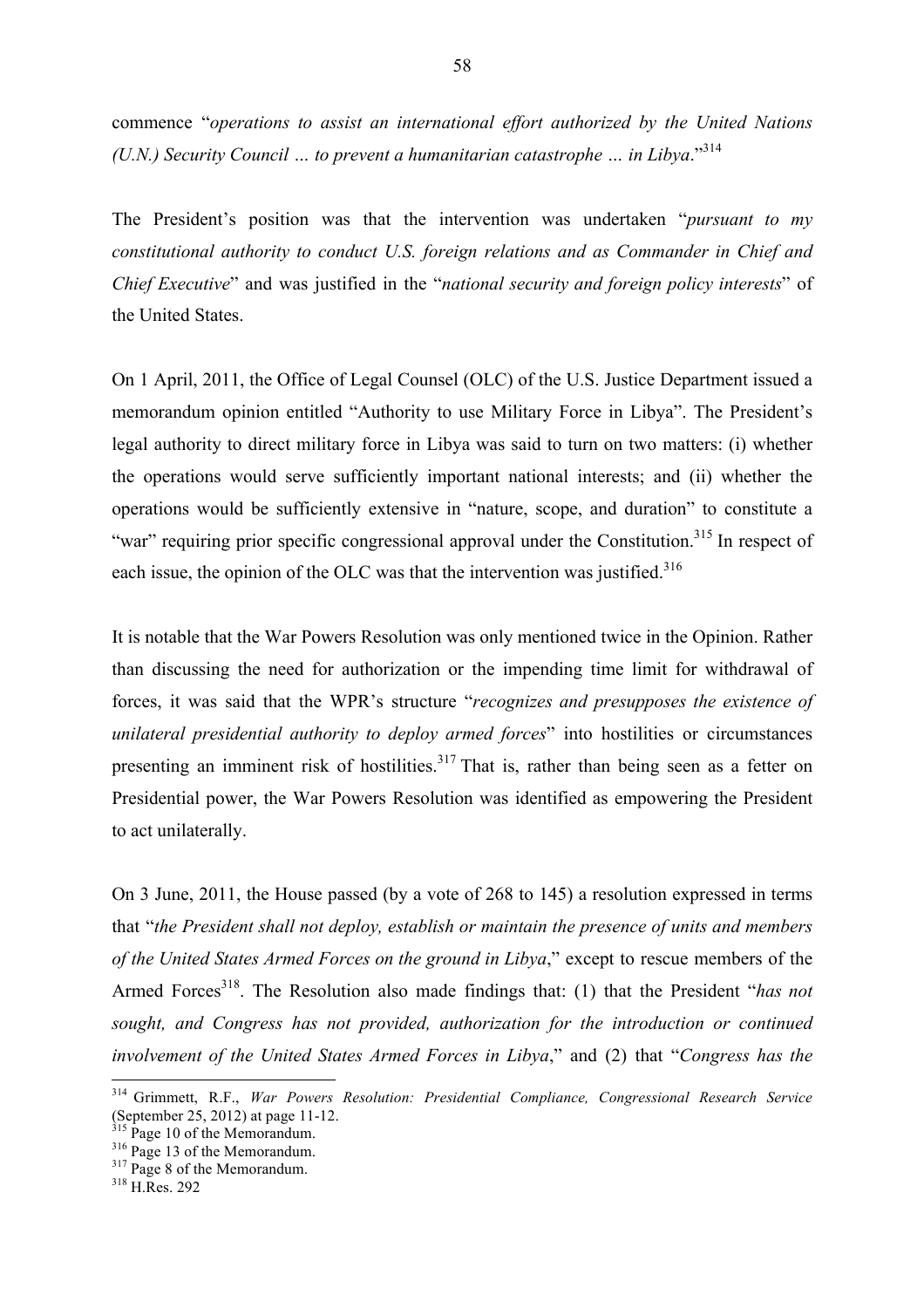*constitutional prerogative to withhold funding for any unauthorized use of the United States Armed Forces, including for unauthorized activities regarding Libya*."

On June 15, 2011 (well past the 60 day limit in the War Powers Resolution), the Administration submitted report describing the U.S. actions in Libya, together with a statement that the President was of the view that "*the current U.S. military operations in Libya are consistent with the War Powers Resolution and do not under that law require further congressional authorization, because U.S. military operations are distinct from the kind of "hostilities" contemplated by the Resolution's 60 day termination provision*".<sup>319</sup>

That is, the President interpreted the term "hostilities" - which was intended to be broad enough to trigger the war powers clock in all forms of conflict – such that the War Powers Resolution is left without any real operative force, and is exposed to the most transparent stratagems of circumvention.<sup>320</sup>

## *Conclusions*

Bruce Ackerman warned that, 'almost 40 years ago, Arthur Schlesinger Jr. sounded the alarm in *The Imperial Presidency* (1973). Yet the presidency has become far more dangerous today.'321 The passage of the War Powers Resolution was intended to 'rein in a presidency run amok', and to reassert congressional prerogatives over foreign policy-making. <sup>322</sup> However, it has largely proved ineffective.<sup>323</sup> Every president since Richard Nixon, Democrat and Republican, has refused to recognize its constitutionality.

John Hart Ely attributes the failure to rein the Executive in to "*a combination of presidential defiance, congressional irresolution, and judicial abstention*". He charges that '*The War* 

 <sup>319</sup> Grimmett, R.F., *War Powers Resolution: Presidential Compliance*, Congressional Research Service (September 25, 2012) at page 13.

 $320$  If there is a positive to be found in this experience, it is that there is a at least a form of dialogue being undertaken between the political branches which might in part be attributed to the terms of the Resoluti

<sup>&</sup>lt;sup>321</sup> Ackerman, B., *The Decline and Fall of the American Republic*, (The Belknap Press, 2013): at page 188.<br><sup>322</sup> Howell, W.G. & Pevehouse, J.C., *While Dangers Gather – Congressional Checks on Presidential War Powers*,

<sup>&</sup>lt;sup>323</sup> Each of Ely, Fisher, and Ackerman & Hathaway (*supra*) reach this conclusion.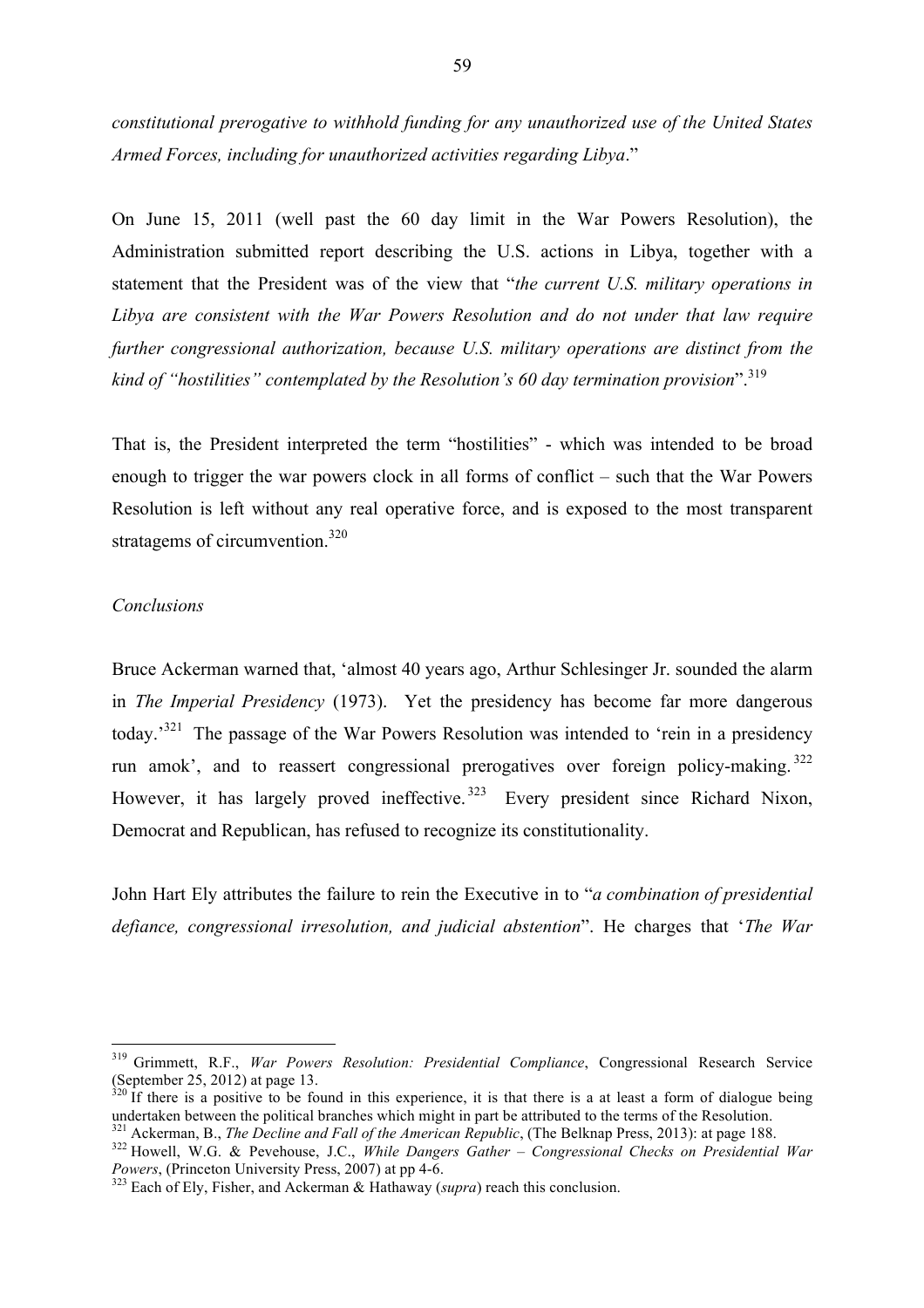*Powers Resolution has not worked repeatedly.*"<sup>324</sup> It has only been a single occasion, during the 1983 incursion into Lebanon under Reagan, that the 60-day war powers clock was even started.<sup>325</sup>

Yoo would attribute to the Framers an intent that Presidential war powers are to be conditioned (only) by Congress's powers of appropriations and spending, together with the power of impeachment. Yet these powers have not proved to be effective checks. For example, Ackerman & Hathaway attribute the aggrandizement of Executive power in part to Congress gradually giving up the detailed budgetary oversight that it had once held in a less complex world.<sup>326</sup>

It remains the case that the present system has seen the Executive assume the ascendency on the question of war-making powers.<sup>327</sup> Congress's attempts to arrest the gravitational pull toward executive hegemony in American war-making, including by enacting the War Powers Resolution of 1973, have not had their intended effect. $328$ 

Such a result, however, may not be unintended. Publius' (Alexander Hamilton) in *The Federalist* No.23, said of national self-defense that "*the power ought to be co-extensive with all the possible combinations of such circumstances*" because 'it is impossible to foresee or define the extent and variety of national exigencies and for this reason no constitutional shackles can wisely be imposed on the power to which the care of it is committed'.<sup>329</sup> That the Constitution was intended to be an 'invitation to struggle' for the privilege of directing

 <sup>324</sup> Ely J.H., *Suppose Congress wanted a War Powers Act that Worked*, Columbia Law Review, Vol 88, Nov 1988 No.7, pages 1379-1431 at page 1381: "the President either has not reported under section 4(a) or has failed to specify what he is filing is a section  $4(a)(i)$  "hostilities" report, thus avoiding the 60-day clock".<br><sup>325</sup> Howell *supra* at pages 5-6 - Yet even on that occasion Congress granted an 18 month grace period.<br><sup>326</sup> Acker

*Legality*, 109 Mich. L. Rev. 447 (2011): "*Congress has lost the oversight capacity that made the power of the purse such a potent means of military control at the time of the Founding. Nevertheless, it has not given up trying to use its budgetary powers to keep limited wars from escalating. Despite the obstacles created by a transformed appropriation system, these efforts have been occasionally successful. But these successes have been so erratic and unpredictable that they will have little deterrent effect on future assertions of presidential unilateralism.*" at page 485.<br><sup>327</sup> Bruce Ackerman warned that, *'almost 40 years ago, Arthur Schlesinger Jr. sounded the alarm in The* 

*Imperial Presidency (1973). Yet the presidency has become far more dangerous today*': Ackerman, B., *The* 

<sup>&</sup>lt;sup>328</sup> W. T. Reveley, *War Powers of the President and Congress: Who Holds the Arrows and Olive Branch?*, (University Press of Virginia, 1981) at p. 261.

<sup>329</sup> See also Arthur M. Schlesinger (Jr), *The Imperial Presidency: What the Founding Fathers Intended* (Houghton Mifflin Co., 2004) at page 5; note that in *The Federalist* Nos. 28 (Hamilton) and 46 (Madison), Publius discusses the resort to State militias to dispatch national military tyrants run amok; see also Akhil Reed Amar, *America's Constitution, A Biography*, (Random House, 2005) at pp 117-118.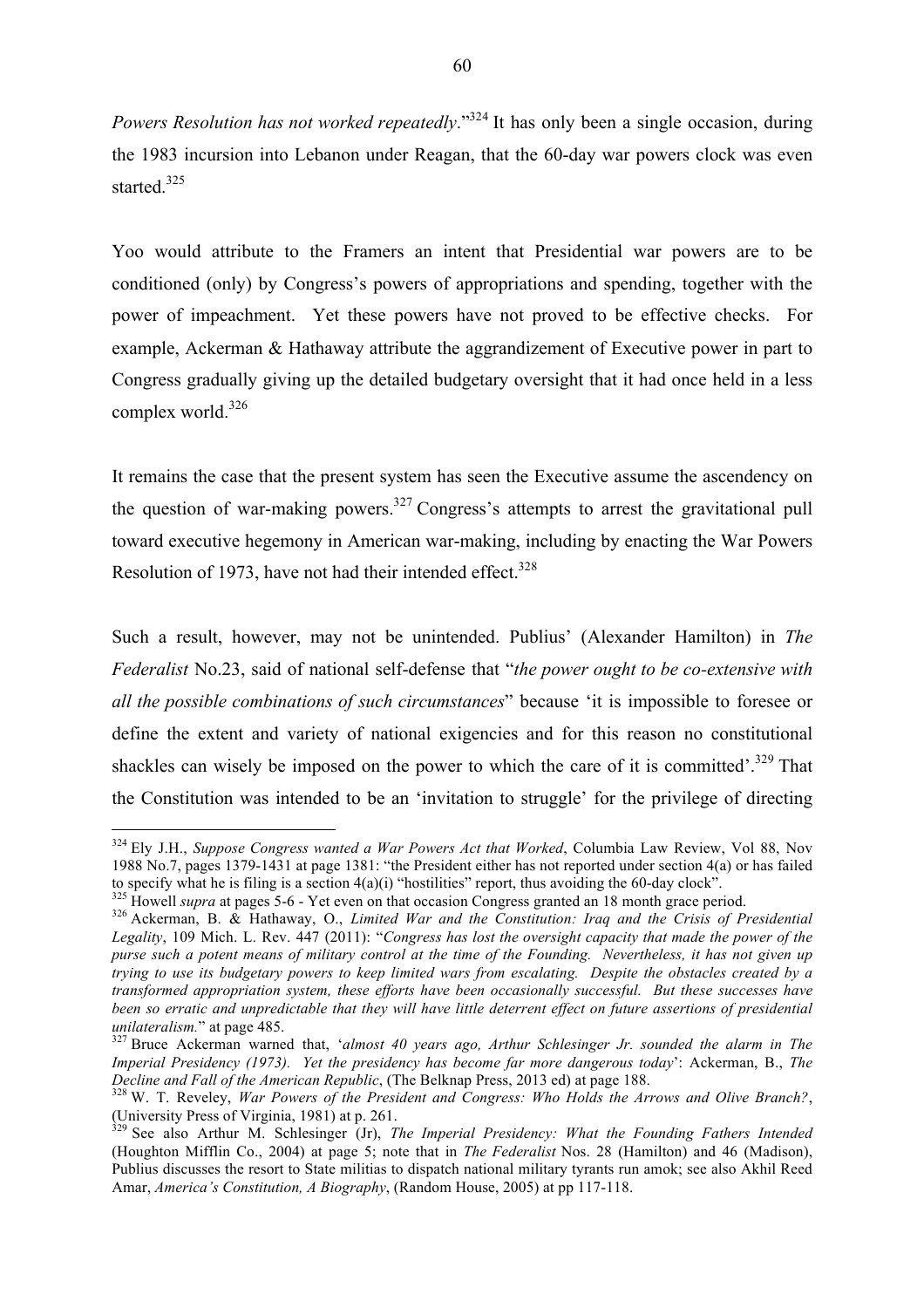American foreign policy may be axiomatic when viewed through the lens of a system expressly designed to counter ambition with ambition.<sup>330</sup>

But this realization of itself provides no answers as to how war powers are to be distributed. It merely does away with binary debates in which the protagonists are advocating variations on two themes. In reality, the subject matter of war powers should not be seen as a discrete head of power within the Constitution, divorced from its surroundings. Von Clausewitz's famous aphorism in this sense becomes particularly apposite.<sup>331</sup> The power to engage in armed conflicts forms but a part of the far broader spectrum of stratagems that comprise modern statecraft. In modern terms, power is understood in terms of influence: threats of war, diplomatic recognition, intelligence operations, foreign aid, international agreement making, and dialogue are the true determinants of war and peace.<sup>332</sup> If that proposition is accepted, then it may disclose 'a much more complex interaction of law and strategy than often assumed in war powers debates' and open up the interpretive debate to the introduction of functional considerations.<sup>333</sup>

The constitutional text should, however, always serve as a focal point to solve such problems of inter-Branch co-ordination.<sup>334</sup> This Paper demonstrates that, when assessed by reference to text, history, and structure, the Framers and "We the People" who ratified the Constitution well understood the purpose of the Declare War Clause: absent sudden invasions, only Congress can determine when to commit the nation to war.

 <sup>330</sup> Edward S. Corwin, *The President, Officer and Powers 1787-1957* (NYU Press, 1957) at page 171; *The Federalist* No. 51 (Madison): "*Ambition must be made to counteract ambition*." <sup>331</sup> General Carl von Clausewitz *On War* (translated by Colonel J.J. Graham, 1909 reprint): "*We see, therefore,* 

*that War is not merely a political act, but also a real political instrument, a continuation of political commerce, a carrying out of the same by other means*." at Chapter 1, Section 24. <sup>332</sup> See Travers McLeod, *Rule of Law in War* (Oxford University Press, 2015) at page 18: "Not only have the

<sup>&</sup>quot;sources of strength for war" changed, so too have the sources for power. These days "power" is very much a chameleon term; it might refer to weapons, it might refer to words, and it might refer to status. Quite often, we can differentiate between material and non-material sources of power. Above all, however, power refers to influence."

<sup>&</sup>lt;sup>333</sup> Matthew C. Waxman, *The Power to Threaten War*, The Yale Law Journal, 123:1626, 2014, at page 1682 who suggests the possibility of new avenues for analysis and possible reform; see also *J.W. Hampton, Jr., & Co. v. United States,* 276 U.S. 394 (1928) at p. 406: "*the constitutional boundaries between the powers of the branches must be determined "according to common sense and the inherent necessities of the governmental coordination*"; *Terminiello v. City of Chicago*, 69 S. Ct. 894, 912, 937 (1949) (Jackson, J., dissenting) "*There is*  danger that, if the Court does not temper its doctrinaire logic with a little practical wisdom, it will convert the *[Constitution] into a suicide pact*." <sup>334</sup> Jack M. Balkin, *Living Originalism*, (The Balknap Press, 2011) at pp 50-51; see also Akhil Reed Amar,

*America's Unwritten Constitution*, (Basic Books, 2013) at Chapter 3, p. 108ff - Interpretive analyses must have at their heart legal coherence and fidelity to the text and the Founding principles.